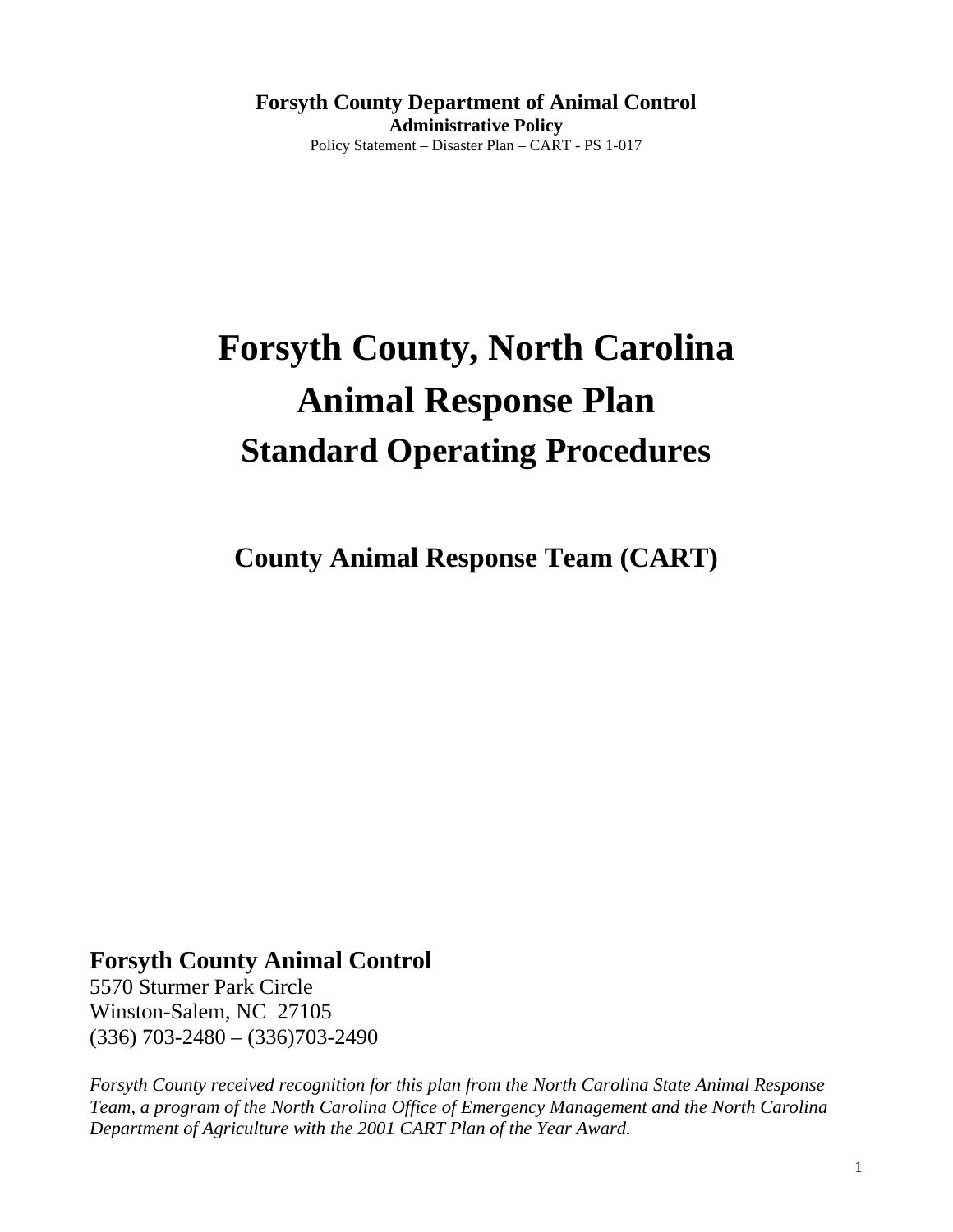# **FORSYTH COUNTY ANIMAL RESPONSE TEAM STANDARD OPERATING PROCEDURES (CART SOP)**

# **ANIMAL RESPONSE PLAN**

#### **I. PURPOSE**

To define the role and responsibilities of the Forsyth County Animal Response Team (CART) and its members during an emergency in providing for the protection of animals from the effects of disasters through the provision of emergency services.

#### **II. SCOPE**

This plan is intended for use by the CART members to take immediate action in providing a means of care and control of animals to minimize suffering in the event of a large-scale emergency. The CART will protect domestic and nondomestic animals that are lost strayed, incapable of being cared for by their owners or are a danger to themselves or the public. Animals affected by any disaster will be fed, sheltered, provided with emergency veterinary care, and if possible, returned to their owner. If they cannot be returned to their owners, they will be disposed of in accordance with establish animal control procedures.

Wild animals should be left to their own survival instincts. Wild animals out of their natural habitats that are in danger either to themselves or the public will be the responsibility of the North Carolina Wildlife Resource Commission personnel and licensed wildlife rehabibilitators.

#### **III. CONCEPT OF OPERATIONS**

- A. This Standard Operating Procedure (SOP) is intended as a supplement to Annex L, "Animal Response" of the *Winston-Salem/Forsyth County Emergency Operations Plan for Multi-Hazards*.
- B. This SOP will provide the guidelines for CART to be used in planning for, responding to, and recovery from disasters involving animals.
- C. Animal Response operations will be conducted under the Incident Command System  $(ICS).$
- D. Each support organization will contribute to the overall coordinated response but will retain full control over its own resources and personnel.
- E. Individual organizations/agencies are responsible for creating their own guidelines outlining how they will assist in the implementation of the overall plan.
- **IV. ORGANIZATION AND ASSIGNMENT OF RESPONSIBILITIES** (taken directly from Annex L of the EOP)
	- A. Organization
		- 1. The Forsyth County Animal Response Team (CART) will coordinate animal response operations.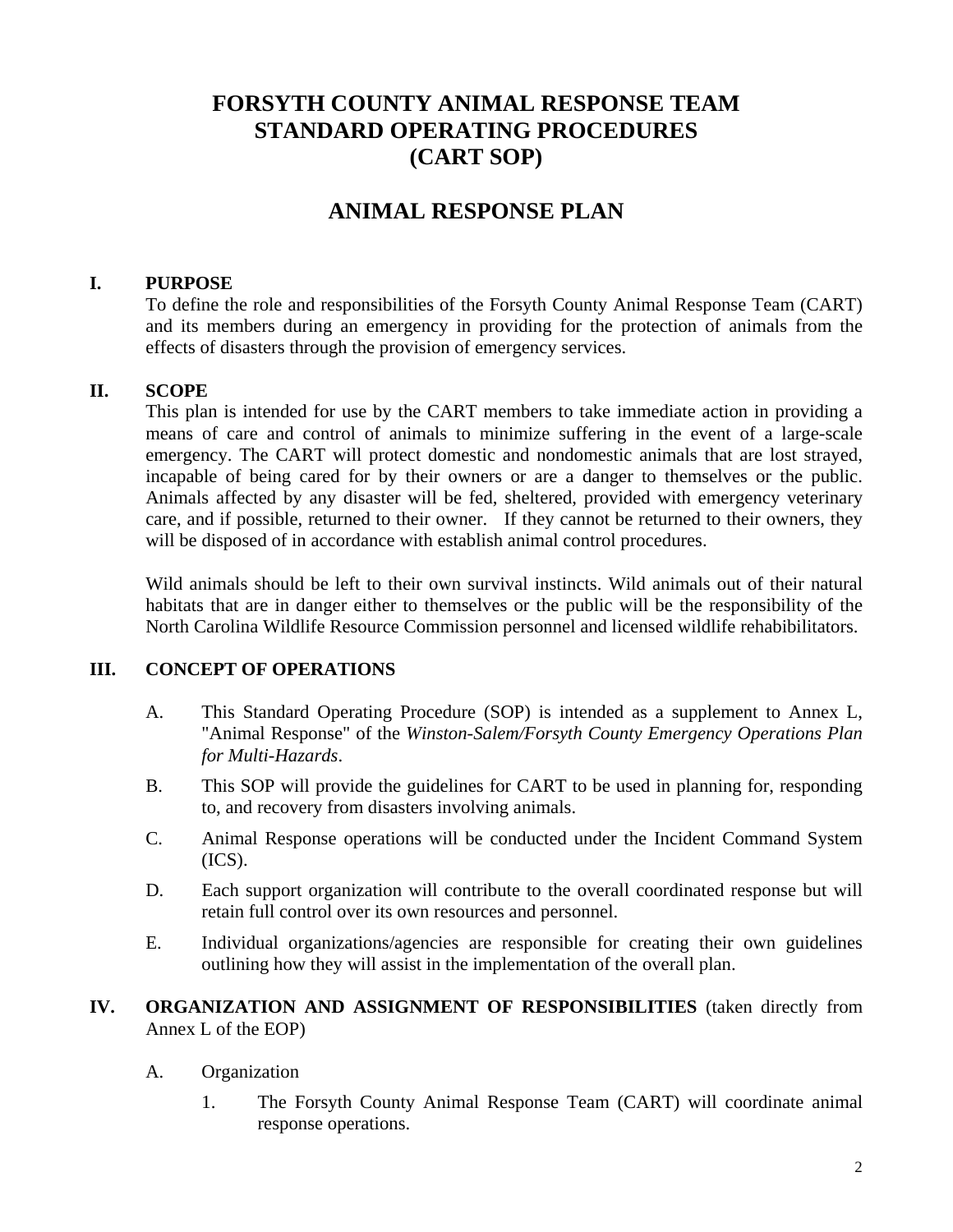- 2. The Forsyth County Department of Animal Control will be the lead agency for the Forsyth CART.
- 3. The Forsyth County Department of Animal Control Director is responsible for developing a comprehensive animal disaster program to include Standard Operating Procedures.
- B. Responsibilities
	- 1. Animal Control Director
		- a. Recruit and assemble a Forsyth County Animal Response Team.
		- b. Maintain current notification/recall rosters for the CART, (Appendix 1).
		- c. Identify and survey animal shelter sites to be used in the event of emergency.
		- d. Secure cooperation of property owners for use of shelter space.
		- e. Develop procedures to activate and deactivate animal shelters and develop shelter SOPs.
		- f. Establish public information and education programs regarding animal response.
		- g. In conjunction with Emergency Management, provide for Animal Response Team training.
		- h. Assign a liaison individual to report to the EOC, upon activation, to assist in animal response operations.
		- i. Assist the EMD (Emergency Management Director) and other county or municipal agency representatives conducting emergency operations in establishing priorities for animal rescue efforts.
		- j. In conjunction with Emergency Management, and American Red Cross where appropriate, designate animal shelter sites during animal response operations.
		- k. Coordinate with the State Animal Response Team (SART), Health Department and other agencies to provide technical and logistical support during animal response operations.
	- 2. Emergency Management Director
		- a. Provide suitable identification for CART members for access to the scene or affected area.
		- b. Ensure communication capability between EOC, and animal shelters.
		- c. Support public information and education programs regarding animal response.
		- d. In conjunction with the Animal Control Director, provide for Animal Response Team training.
		- e. Identify resources to support and assist with animal response activities.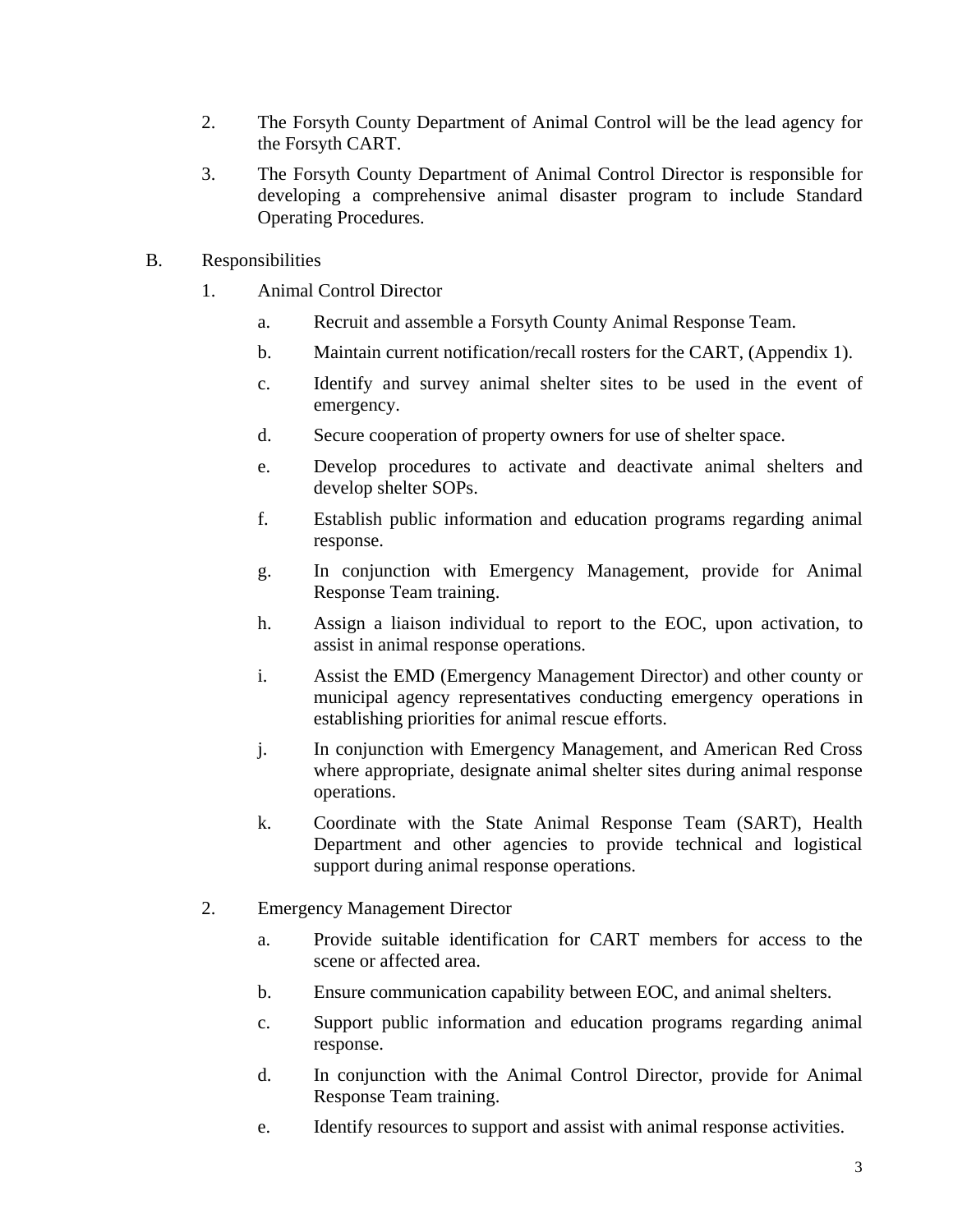- 3. American Red Cross (ARC) Liaison.
	- a. Ensure space is available in general population shelters for service animals that belong to people with disabilities.
	- b. Assist in training shelter managers and staff for animal shelters that will also have humans in residence.
	- c. Provide mass sheltering as outlined in Annex J, Shelter and Mass Care, for pre-designated "Pet Friendly" Shelters.
- 4. Superintendent, Winston-Salem/Forsyth County Schools

 Agree to allow the use of pre-designated schools as "Pet Friendly" Shelters. Reference ANNEX J, APPENDIX 4-STATEMENT OF UNDERSTANDING BETWEEN ARC & WINSTON-SALEM/FORSYTH BOARD OF EDUCATION.)

- 5. County Health Director
	- a. Support public health services in animal shelters to include inspections, sanitation and environmental health concerns.
	- b. Coordinate the disposal of deceased animals that may impact the public health.
	- c. Provide services to control injuries, bites, and diseases related to the protection of animals.
- 6. Fire Services
	- a. Survey shelter sites for fire safety.
	- b. Advise about fire security during operations.
- 7. Law Enforcement

Provide security and law enforcement for shelters as necessary.

8. Amateur Radio Emergency Service

 Provide primary communications between the EOC and shelters in the event that telephone lines become inoperable.

- C. Additional agencies and responsibilities not listed in the EOP.
	- 1. Forsyth County Veterinary Medical Association
		- a. Provide a Disaster Animal Relief Team (DART) to assist with animal rescue and care.
		- b. Assist in the establishment of Triage units for the care of injured animals.
		- c. Provide emergency medical equipment and supplies.
		- d. Provide additional shelter support.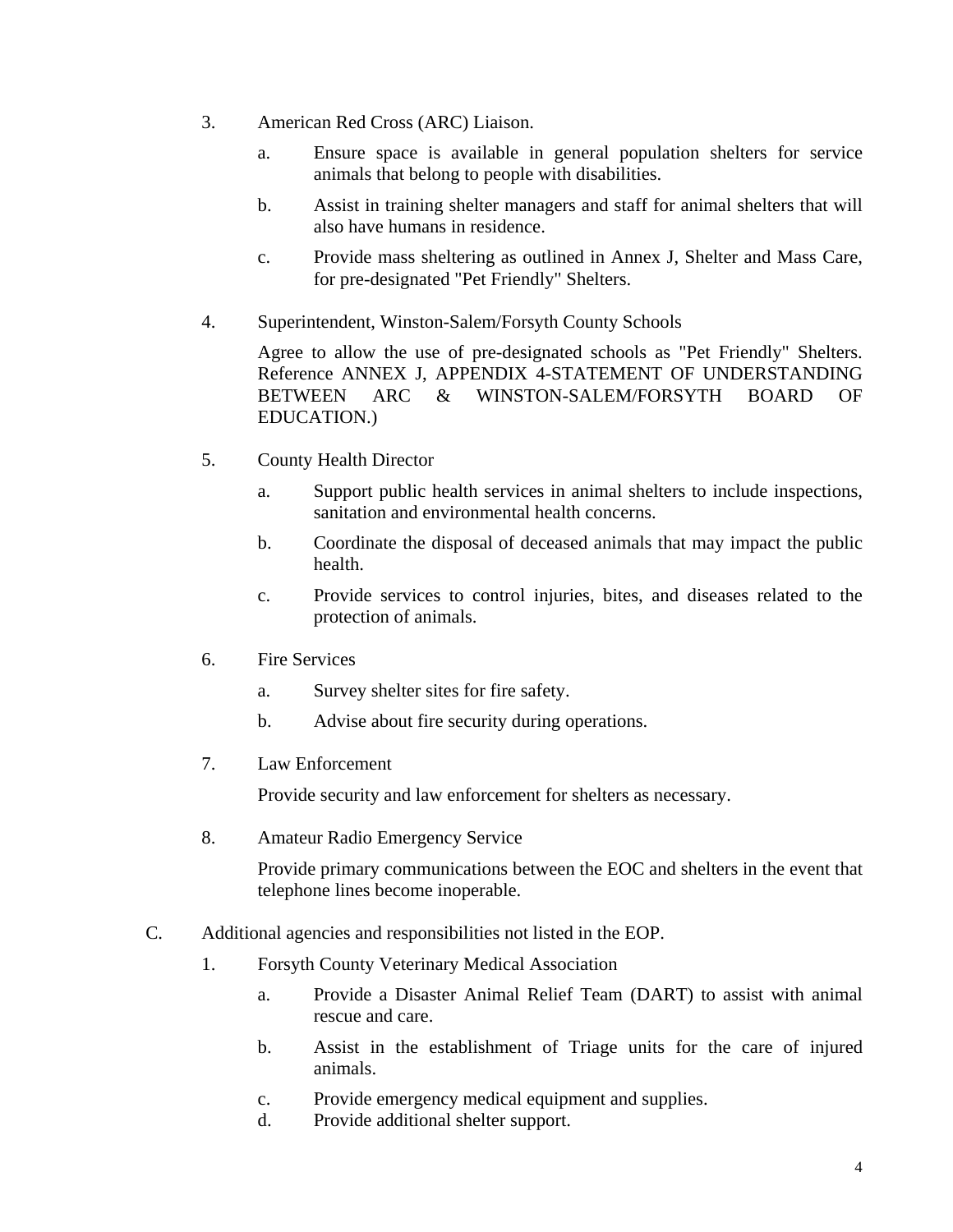- 2. Forsyth Humane Society and other animal protection organizations.
	- a. Provide a cadre of volunteers for animal related assistance and the care of animals in animal shelters
- 3. Forsyth County Cooperative Extension
	- a. Assist in coordinating a Disaster Animal Relief Team (DART) to assist with large animal rescue and care.
	- b. Assist with recruitment and coordination of the Cattleman's Association, Horse Owner Association and other livestock associations for the handling and care of livestock.
- 4. Winston-Salem Large Animal Rescue, Cattlemen's Association, Horse Owner Association and other livestock associations.
	- a. Provide a list of association members willing to participate Disaster Animal Relief Team (DART) to assist with animal rescue and care.
	- b. Maintain equipment and resources necessary to manage livestock in an emergency situation.
	- c. Provide or arrange transportion of livestock.
	- d. Assist in the establishment of housing for livestock and displaced large animals.
- 5. Wildlife Rehab, Inc. and licensed wildlife rehabilitators
	- a. Coordinate with the North Carolina Wildlife Resources Commission to provide care and shelter for injured and displaced wildlife.
	- b. Return wild, indigenous animals to their natural habitat
- 6. North Carolina Department of Agriculture
	- a. Responsible for coordinating the State Animal Response Team (SART) volunteers.
	- c. Responsible for assisting with animal damage assessment and mobilizing appropriate resources.
- 7. North Carolina Wildlife Resources Commission
	- a. Responsible for coordinating management of indigenous wild animals, exotic animals and animals that are usually kept in a controlled environment such as zoos, circuses, or carnivals.
	- b. Return wild, indigenous animals to their natural habitat.
- 8. North Carolina Zoological Park
	- a. Will provide guidance and assistance with large wild and exotic animals.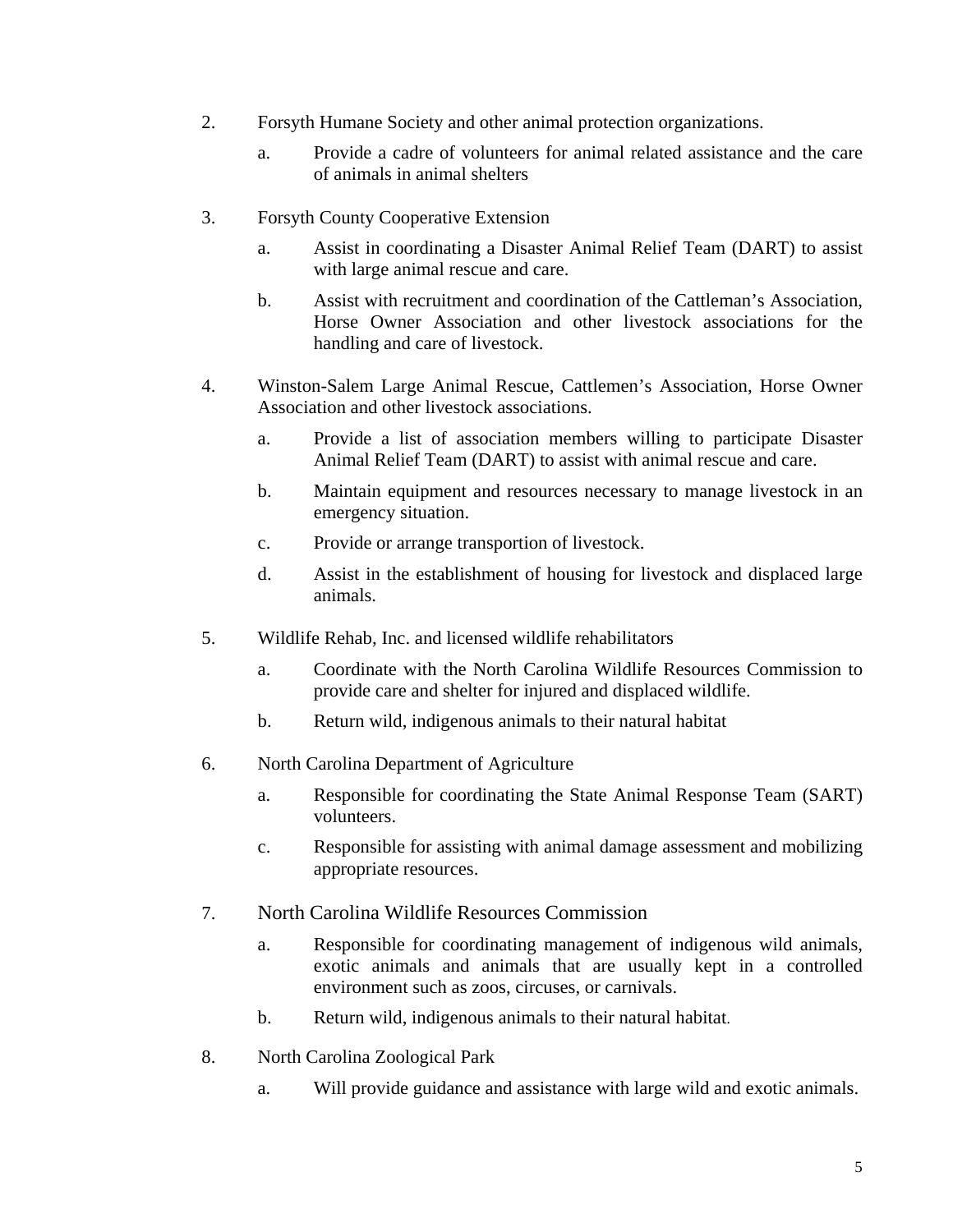#### Additional Resources

- 1. North Carolina Veterinary Medical Association.
- 2. Private Boarding kennels, stables, dog clubs, horse clubs
- 3. Dixie Classic Fairgrounds
- 4. LJVM Coliseum
- 5. Veterinary Technician Association
- 6. WS Dog Training Club
- 7. Humane Society of the United States
- 8. American Humane Association
- 9. EARS

#### **V. NOTIFICATION**

- A. The Animal Response Plan will be activated in the event of a large-scale emergency or other significant disaster causing a major requirement for animal protection. When the plan is activated, the CART Standard Operating Procedures will immediately go into affect.
- B. The Animal Control Director will be notified by Emergency Management or 9-1-1 staff when the Animal Response Plan is activated. If the Emergency Operations Center (EOC) has been opened, a liaison from the Department of Animal Control will report to the EOC.
- C. The Department of Animal Control, based on the extent of the disaster, will use the CART Support Agency Roster to alert agencies and personnel as needed. When contacted, each member is responsible for calling those directly below them on the phone tree. The first and last contacts on the tree are the same person to ensure that the message goes full circle.
- D. Notification methods may include phone, cell phone, pager, fax transmission, e-mail, or if necessary, the use of television/radio announcements.

#### **VI. COMMUNICATIONS**

- A. Communication between CART, support agencies and volunteer personnel will occur primarily through phone, cell phone, pager, fax transmission, and e-mail messages.
- B. Amateur Radio Emergency Service (ARES) personnel will be used as a back up if other communication is impossible. Requests for ARES personnel will be made through the Department of Animal Control liaison in the EOC.
- C. American Red Cross/Pet Friendly Shelters will be staffed with an ARES radio operator.
- D. The use of hand held radios for field operations (Search & Rescue, Damage Assessment, etc.) will be coordinated through the Incident Commander on Scene or, if necessary, the EOC.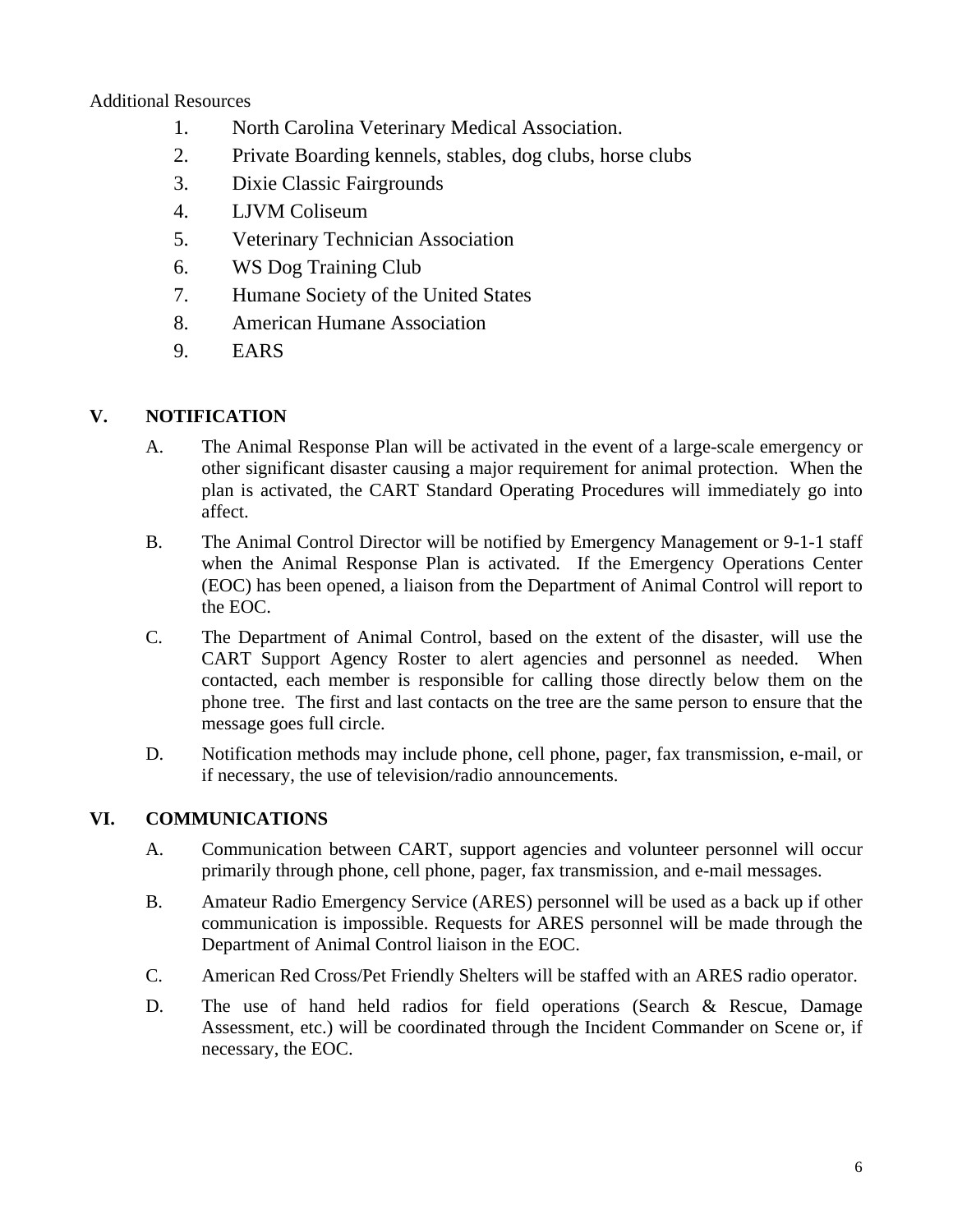#### **VII. PUBLIC INFORMATION**

- A. During an emergency, public information will be carried out in accordance with Annex D, "Emergency Public Information" of the *Winston-Salem/Forsyth County Emergency Operations Plan for Multi-Hazards.*
- B. A CART spokesperson, appointed by the Animal Control Director, will be responsible for working with the Emergency Operations Center Public Information Officer to coordinate all media activities and press releases in association with CART activities.
- C. Public Information responsibilities may include:
	- 1. Delivering instructions to the public to prepare their pets for an impending emergency and instruction for minor medical responses (first aid) for injured pets.
	- 2. Notifying the public of appropriate animal or pet friendly shelters–locations, regulations, contact personnel, etc.
	- 3. Initiating a system to direct inquiries on lost pets to appropriate shelters.
	- 4. Other information appropriate to the emergency and recovery operations.

#### **VIII. LOCATION**

Whenever possible, the Forsyth County Animal Shelter will serve as the Operations Center. In a largescale disaster, a temporary center will be determined.

#### **IX. RESPONSE:**

- A. Search and Rescue
	- 1. Domestic Pets:

Domestic animals that are loose or in need of assistance due to the emergency or to the death or evacuation of their owners will be the responsibility of Forsyth County Animal Control officials and designated CART members.

2. Livestock:

Livestock loose or in need of assistance due to the emergency or to the death or evacuation of their owners will be the responsibility of Forsyth County Animal Control officials, Cooperative Extension Agents and certified representatives of the Large Animal Rescue.

3. Wild Animals:

Wild Animals out of their natural habitat that are endangering either themselves or the human population will be the responsibility of N.C. Wildlife Resource Commission personnel in cooperation licensed wildlife rehabilitators.

4. Stranded Animals:

In the event that animals cannot be rescued due to the emergency situation, food and medical assistance may be delivered to the animals by the appropriate agency when possible.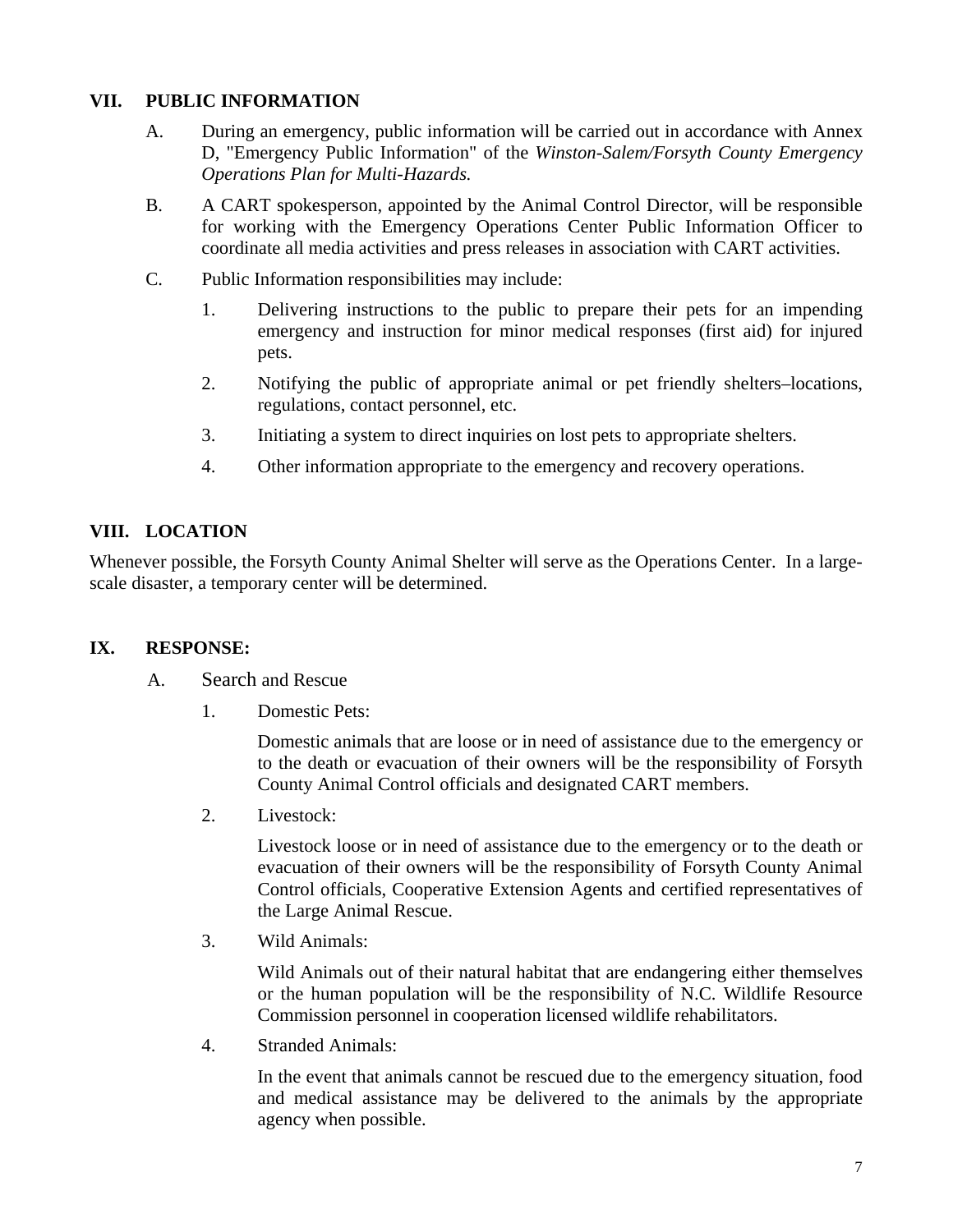#### **X. SHELTERS**

The owners of pets or livestock, when notified of an emergency should take all reasonable steps to shelter and provide for animals under their control.

1. Evacuated Domestic Pets:

Domestic pets owned by evacuated citizens will be sheltered at private boarding kennels and veterinarian hospitals as close to the evacuation shelters as possible.

2. Pet Friendly Shelters:

There are designated Pet Friendly Shelters in Forsyth County. Each of these locations will house evacuated citizens in one area and their owned pets in separate but co-located facilities. Each of the Pet Friendly evacuation shelters will have a veterinarian volunteer on the premises to evaluate the pets of evacuated citizens. Pets with significant injuries or illnesses will be transported to an animal hospital designated for the medical treatment of animals.

3. Temporary pet shelters:

Upon the activation of evacuation shelters for citizens, a representative from the Forsyth County Animal Response Team will be contacted by the Animal Control Director and requested to initiate the opening of the National Guard Armory and/or other prearranged private boarding kennels and veterinarian hospitals as boarding facilities.

CART team members will be responsible for ensuring the transportation of the evacuated pets to either the shelter facility or hospital.

4. Evacuated Citizens with Special Needs:

Citizens with special needs (individuals with mental or physical handicaps who require evacuation assistance) may require assistance in evacuating their pets. If special needs individuals are unwilling or unable to make special arrangements for the sheltering of their pets, then the individuals and their pets will be transported to the closest available evacuation shelter. Upon arrival at the shelter, pets not trained specifically to assist the individual (e.g. Seeing Eye dogs) will be transported to a private boarding facility or other appropriate facility. In the event that the individual and the pet cannot be separated due to the individual's infirmity, the pet will be sheltered in the same facility in a separate room or area.

5. Stray/Lost Domestic Pets:

All stray/lost domestic pets recovered by Forsyth County Animal Control will be sheltered at the Forsyth County Animal Shelter or a designated temporary shelter. Any pets whose owners cannot care for their pets or domestic pets found by citizens will also be sheltered at these locations.

Private boarding kennels and veterinarian hospitals will serve as overflow shelters and will be requested to open through the Forsyth Veterinarian Medical Association contact person as necessary.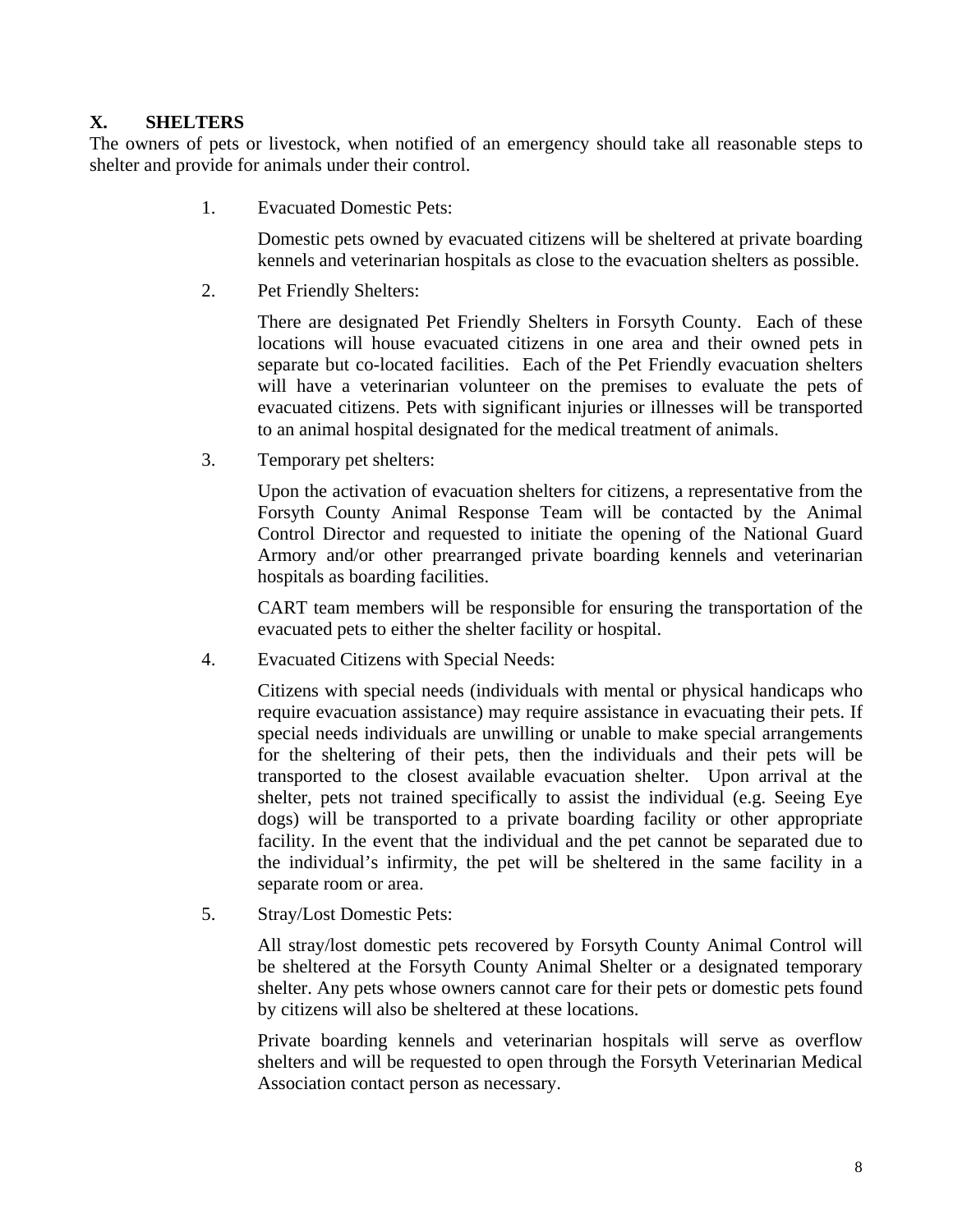6. Evacuated and Stray/Lost Livestock:

Due to the size of most livestock and the inability to transport large numbers of farm animals, owners are expected to develop shelter and/or evacuation plans for their own animals.

Private farms located throughout the county may be used as shelter facilities for livestock. In the event of an emergency situation, Forsyth County Cooperative Extension will contact prearranged farms and request their assistance in the sheltering operation.

7. Incoming Animals:

 All animals impounded during a disaster will become part of the shelter population with a shelter record generated for each one. All animals will be vaccinated before being placed in the kennels or transferred to another facility. If an animal is to be transferred to a location other than the *operations* center, a picture of it will be taken and maintained in a catalogue at the operations center. If a citizen sees a picture that looks like his animal, he may then go to the location where the animal is housed to determine if it is his.

- 8. Holding Periods
	- A. Stray Animal:

Stray animals picked-up during a disaster will be held for 14 days.

B. Owned:

 If any owner brings his animal(s) to temporary shelter or pet for care, the animal will be held in 7 day increments with the expectation that the owner will contact CART with an update at the end of each 7 day period. The maximum period an animal will be held is six weeks. If an owner does not contact CART at the end of a 7-day period or if an animal has not been reclaimed after six weeks, a certified letter to reclaim the animal. If he fails to do so, the animal will become the property of the Forsyth County Animal Control Department.

9. Fees:

The first 14 days that an animal is housed with the department will be at no charge. The only fees that will apply will be for a rabies vaccination and license if needed. After 14 days, normal board charges will be in effect.

10. Wild animals:

Whenever possible, wild animals outside of their natural habitat that are endangering the public will be transported back to their natural habitat by an Animal Control representative, Wildlife Officer or licensed rehabilitators. If the animal cannot be transported back to its natural habitat due to the nature of the emergency or to injuries the animal may have sustained, the animals will either be transported to a veterinarian for medical treatment and/or euthanasia or to a licensed wildlife rehabilitator.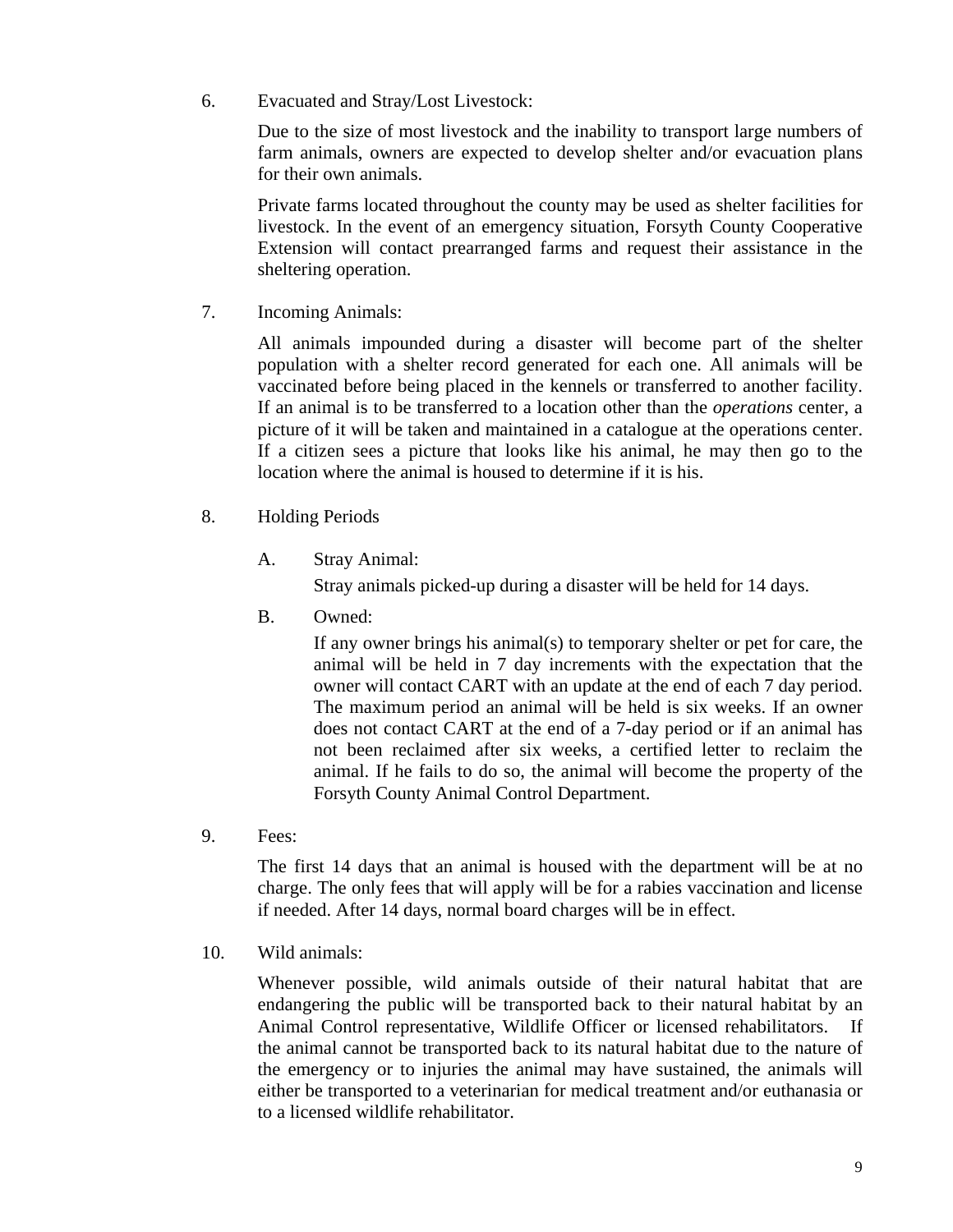11. Incapacitation of Shelters:

In the event that established shelters are destroyed or incapable of functioning due to the nature of the emergency situation, private boarding kennels, veterinarian hospitals, stables, may be requested to open as boarding and/or medical facilities. In rare cases, during large-scale emergencies, animals may be moved outside Forsyth County for care and protection.

12. Staff:

Private boarding kennels and veterinarian hospitals will be responsible for the staffing of their own facilities and will be compensated by the citizens who use the facilities according to the established policies.

Temporary animal shelters and pet friendly shelters will be staffed with volunteer personnel from the Forsyth County Animal Response Team and with volunteer veterinarians and veterinarian assistants. These facilities will routinely update lists of available veterinarians and veterinarian assistant volunteers with the Forsyth Veterinarian Association.

13. Supplies/Services:

Prearranged domestic and nondomestic animal food companies, medical suppliers, water suppliers and cleaning product suppliers will be contacted and requested to begin the shipment of supplies to an established delivery point. The delivery point will serve as a storage center and a distribution center for the various shelters and hospitals.

If the need arises, resource agencies (e.g. kennel clubs) may be requested to donate cages and other various shelter supplies.

The Animal Control Department shall maintain a list of veterinarians and boarding facilities willing to provide medical care and housing.

The Department will maintain a current list of volunteers who are willing to provide assistance at the operations center or satellite housing facilities during a disaster.

The Department will maintain a list of licensed wildlife rehabilitators who are willing to provide care and housing for injured or orphaned wildlife.

The Department shall maintain a list of manufacturers, vendors, etc. to call upon during a disaster to request donations of food, vaccines or equipment. Each needed service/supply will have a chairman and an alternate as shown on the telephone tree.

The Department will also maintain a list of key personnel that may need to be contacted during a disaster.

#### **XI. Medical**

1. Field Hospitals or Triage Units:

The Forsyth Veterinary Medical Association will coordinate the resources for a medical facility for domestic animals that cannot be accommodated by the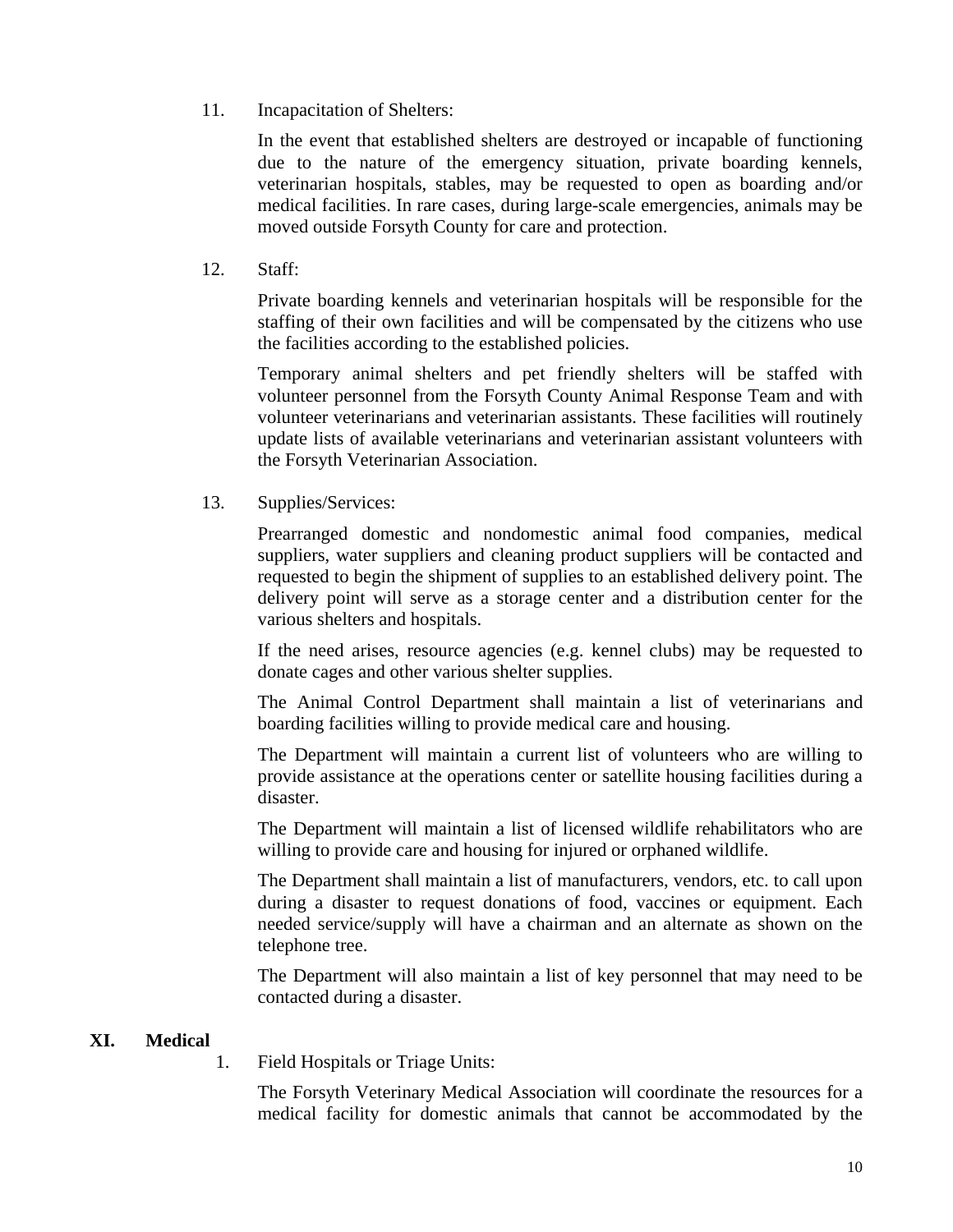various shelters due to the animals' injuries. Private veterinarian hospitals may serve as alternative medical facilities and medical shelters as space permits.

Injured Animals: If an animal has a life-threatening, painful, incurable or communicable disease, it may be euthanized immediately. Minor injuries will be treated, i.e. lacerations sutured, fractures splinted- and the animal made as comfortable as possible.

Wildlife: During periods of rabies epidemic, all raccoons, foxes, and skunks impounded will be euthanized. Other animals will be released or, if needed, will receive first aid and then be transferred to licensed rehabilitators.

2. Staff

Volunteers from the Forsyth County CART and from the Forsyth Veterinarian Association and others will assist in providing the medical care in these medical shelters. Depending on the extent of the emergency situation, volunteers or Veterinary Medical Assistance Teams from the State Animal Response Team may be requested to assist in the medical treatment of domestic and nondomestic animals.

### **XII. Bites/Disease Control**

The Forsyth County Department of Environmental Health will make vaccinations available to rescue and shelter personnel and will insure that treatment of bites and injuries is available to affected persons.

#### **XIII. Additional Aid/Outside Support**

In the event that Forsyth County Animal Control and CART resources are unable to meet the need for search and rescue personnel, the Animal Control Director will request search and rescue assistance from the State Animal Response Team (SART), American Humane Association and/or the Humane Society of the United States and/or other available rescue groups.

### **SEARCH & RESCUE (SAR)**

Search and Rescue teams will participate in coordinated, organized search and rescue operations to minimize animal suffering and death, and to insure the safety of first responders in the field.

- A. Team Requirements
	- 1. Search and rescue personnel are required to be qualified and have the appropriate equipment to assist in the type of animal rescue assigned as determined by CART SAR Team Leaders.
	- 2. Specific requirements:
		- a. Proper vaccinations–rabies, tetanus, hepatitis A & B
		- b. Proper animal handling experience
		- c. Proper Hazmat training
		- d. Proper swift water training for flood situations
		- e. Proper equipment for field entry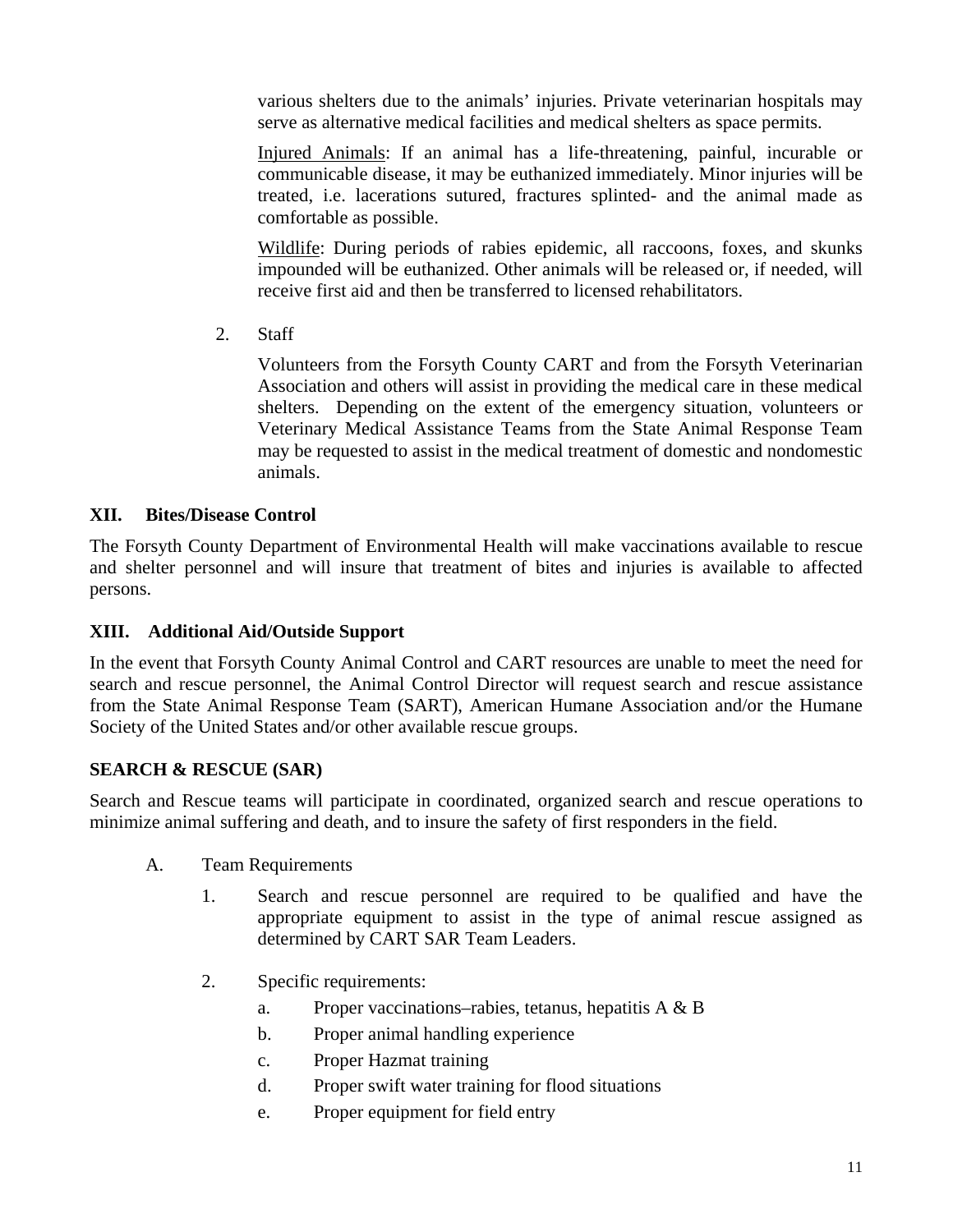- B. SAR Procedures
	- Animal SAR procedures will be activated by the animal control director or emergency management upon recommendations by the assessment teams.
	- Rescued animals will be transported by animal control or SAR support staff to either a veterinary hospital, triage location, temporary shelter or other designated location.
	- For the safety of SAR responders, **no** search and rescue efforts will be undertaken in the dark unless specifically approved by the Incident Commander.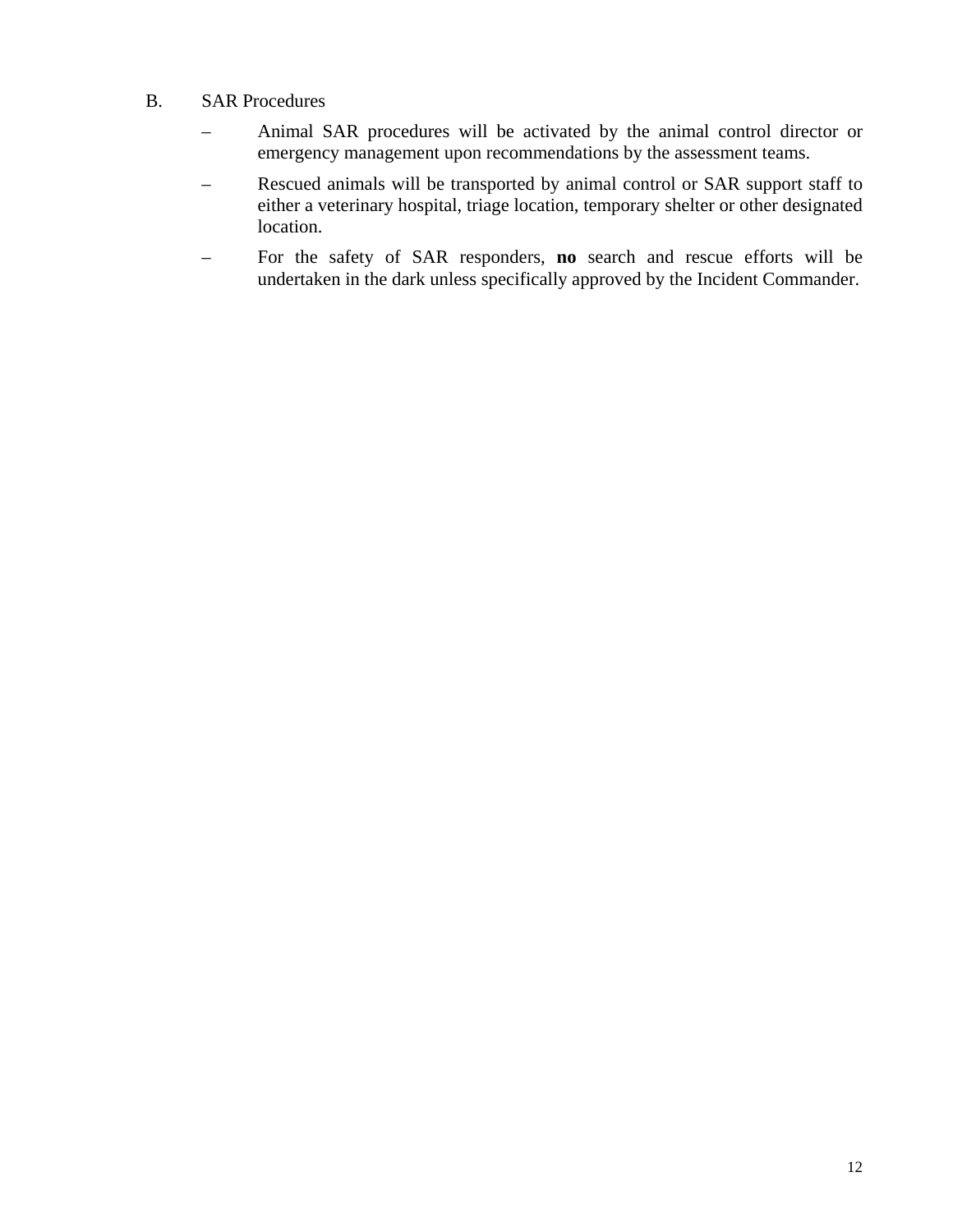|                   | <b>Subject</b>                                                                                  | Page |
|-------------------|-------------------------------------------------------------------------------------------------|------|
| <b>APPENDIX 1</b> | <b>CART Notification/Recall Roster</b>                                                          | 14   |
| <b>APPENDIX 2</b> | Disaster Animal Response Team (DART)                                                            | 15   |
| <b>APPENDIX 3</b> | Volunteer Veterinary Hospitals/Kennels                                                          | 17   |
| <b>APPENDIX 4</b> | <b>FORMS:</b> Volunteer Registration<br>Volunteer Foster Home Registration<br>Safe Haven Intake | 18   |
| <b>APPENDIX 5</b> | <b>Temporary Shelter Locations</b>                                                              | 21   |
| <b>APPENDIX 6</b> | Pet Friendly Shelters                                                                           | 22   |
| <b>APPENDIX7</b>  | <b>Setting Up Temporary Shelters</b><br>Supplies and Equipment                                  | 24   |
| <b>APPENDIX 8</b> | <b>CART:</b> Volunteer Training Requirements<br><b>Volunteer Training Components</b>            | 44   |
| <b>APPENDIX 9</b> | <b>Livestock Shelter Facilities</b>                                                             | 47   |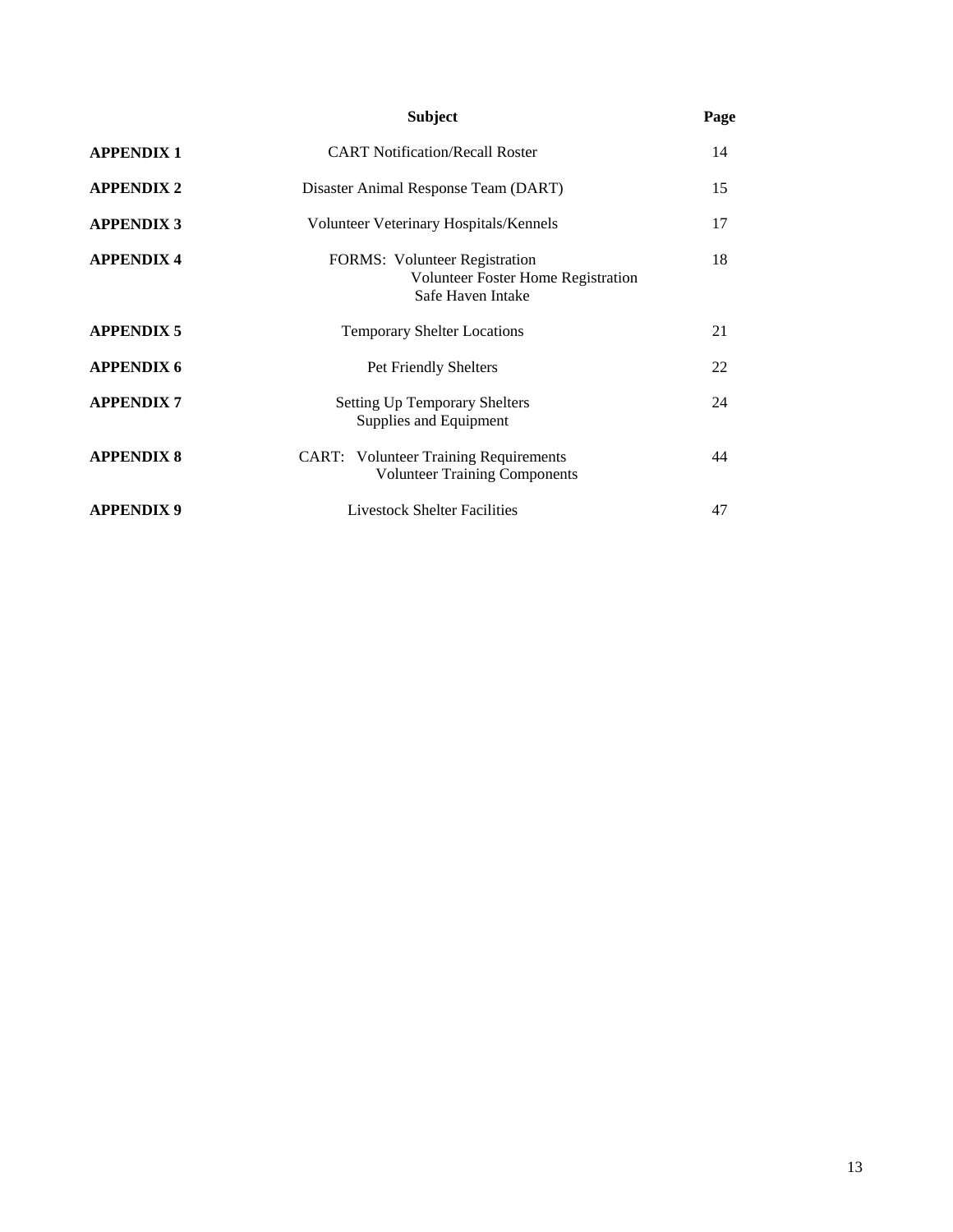# **Forsyth County Animal Control Emergency/Disaster Activation Roster**

#### *Primary Contacts*

| Name & Title                | <b>Home Phone</b> | <b>Work Phone</b> | <b>Cell Phone</b> | Pager | Fax      | Email                     |
|-----------------------------|-------------------|-------------------|-------------------|-------|----------|---------------------------|
| Tim Jennings, Director      |                   | 703-2481          |                   |       | 744-5289 | jenninct@co.forsyth.nc.us |
| Lt. John Day, Patrol Sup.   |                   | 703-2492          |                   |       | 744-5289 | dayjf@co.forsyth.nc.us    |
| Matt Smith, Shelter Manager |                   | 703-2483          |                   |       | 744-5289 | smithjm@co.forsyth.nc.us  |
| Cpl. Byron Brown            |                   | 703-2490          |                   |       | 744-5289 | $brown b2@co.forsyth.$ cc |
| Cpl. Randy McGee            |                   | 703-2490          |                   |       | 744-5289 | mcgeerf@co.forsyth.nc.us  |
| Cpl. Ricky Beeson           |                   | 703-2490          |                   |       | 744-5289 | beesonrk@co.forsyth.nc.us |

Based on assessment, the following will be activated by the Animal Control Director or designee as needed:

- 1. Authorized Search & Rescue Teams
- 2. Veterinary Response Teams
- 3. Animal sheltering facilities (kennels, vet hospitals)
- 4. Individual volunteer resources (roster)
- 5. Pet friendly shelters
- 6. Temporary shelters

*Cart activation 5/06*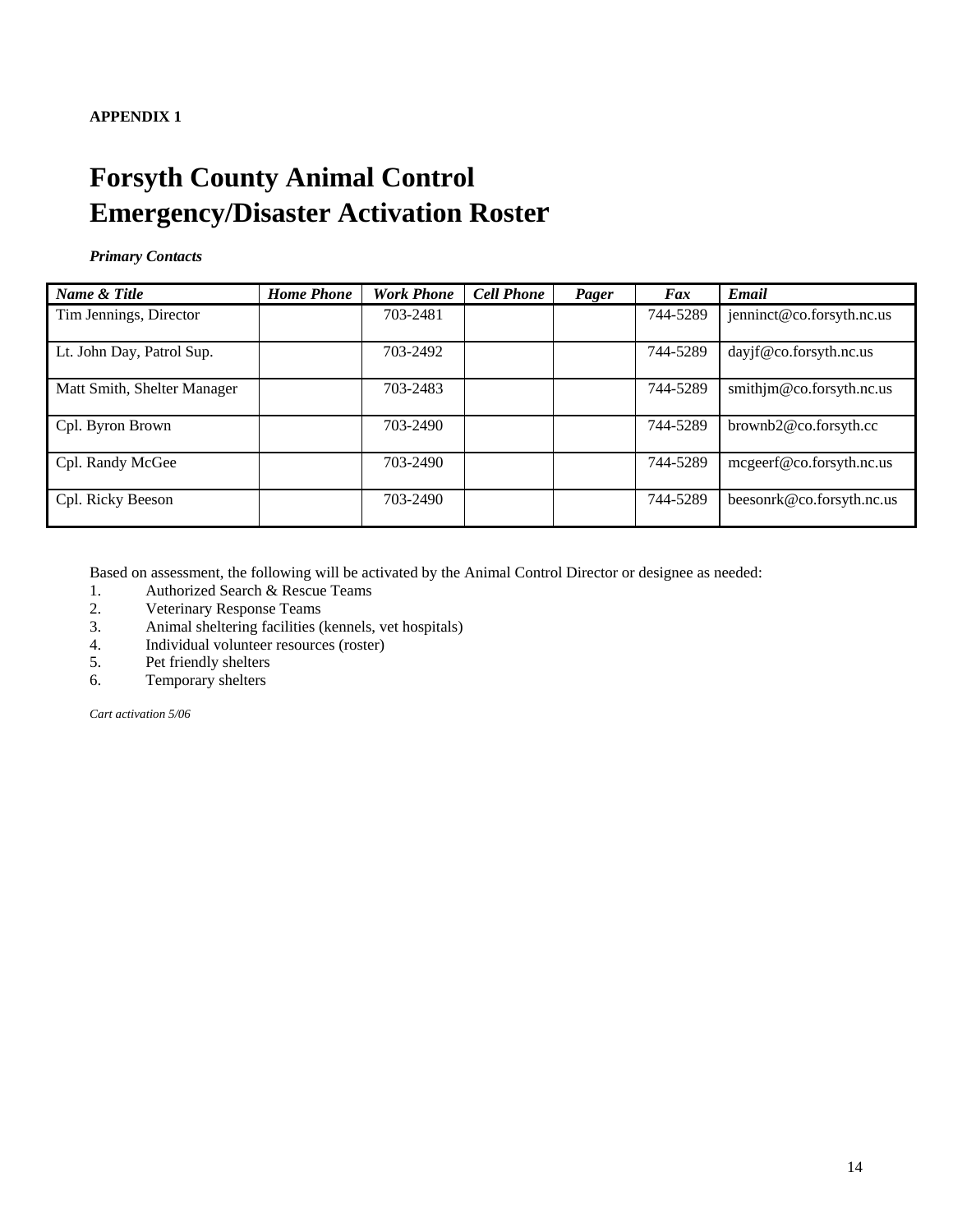### **Forsyth County Animal Response Team (CART) Forsyth County Animal Control**

5570 Sturmer Park Circle, Winston-Salem, NC 27105 [www.forsyth.cc/animalcontrol](http://www.forsyth.cc/animalcontrol)

#### *Veterinary Disaster Animal Response Team (V-DART)*

*Veterinary services will be critical in providing animal relief in a disaster. If you are interested in participating on a Disaster Animal Response Team, please provide the following information.* 

|                                                                                        |                                                            | Specialize in handling: Dogs · Cats · Exotics · Horses · Livestock · Other |
|----------------------------------------------------------------------------------------|------------------------------------------------------------|----------------------------------------------------------------------------|
| In a disaster, would you be willing to work on an Animal Response Team?                |                                                            |                                                                            |
| Would doctors or staff in your practice be willing to work on an Animal Response Team? | If yes, please list names and contact numbers on the back. |                                                                            |

Could your hospital be made available during a disaster for emergency medical care and/or temporary animal sheltering? \_\_\_\_\_\_\_\_\_\_\_\_\_\_. If yes, please indicate what facilities you could make available.

| <b>Animal</b>              | Kennel Capacity (indicate #) | <b>Hospital Surgical Capacity</b> |
|----------------------------|------------------------------|-----------------------------------|
| Dogs/cats under 20 pounds  |                              |                                   |
| Dogs $21 - 50$ pounds      |                              |                                   |
| Dogs larger than 50 pounds |                              |                                   |
| Small exotics/pocket pets  |                              |                                   |
| Large animals/livestock    |                              |                                   |
|                            |                              |                                   |

| Does your hospital have a backup power source? (Generator) If yes, what?                         |  |
|--------------------------------------------------------------------------------------------------|--|
|                                                                                                  |  |
|                                                                                                  |  |
| Have you received a pre-exposure rabies vaccine? Date of vaccination? Date of last titer         |  |
| What types of assistance are you interested in providing? Please check all those that may apply. |  |

- Field hospital/Triage Unit Provide medical facilities<br>• Evaluate animals in temporary shelters Provide temporary shelter.
- Evaluate animals in temporary shelters Provide temporary shelter/boarding facilities • Transportation • Other \_\_\_\_\_\_\_\_\_\_\_\_\_\_\_\_\_\_\_\_\_\_\_\_\_\_\_\_\_\_\_\_\_\_
- Bilingual? What other language do you speak? \_\_\_\_\_\_\_\_\_\_\_\_\_\_\_\_\_\_\_\_\_\_\_ Fluently? \_\_\_\_\_\_\_\_\_\_\_

*Thank you for helping animals.* Mail or deliver this completed registration to Forsyth County Animal Control at the above address. You will be added to the V-DART Resource list.

**List additional personnel on the back**  V-DART Reg.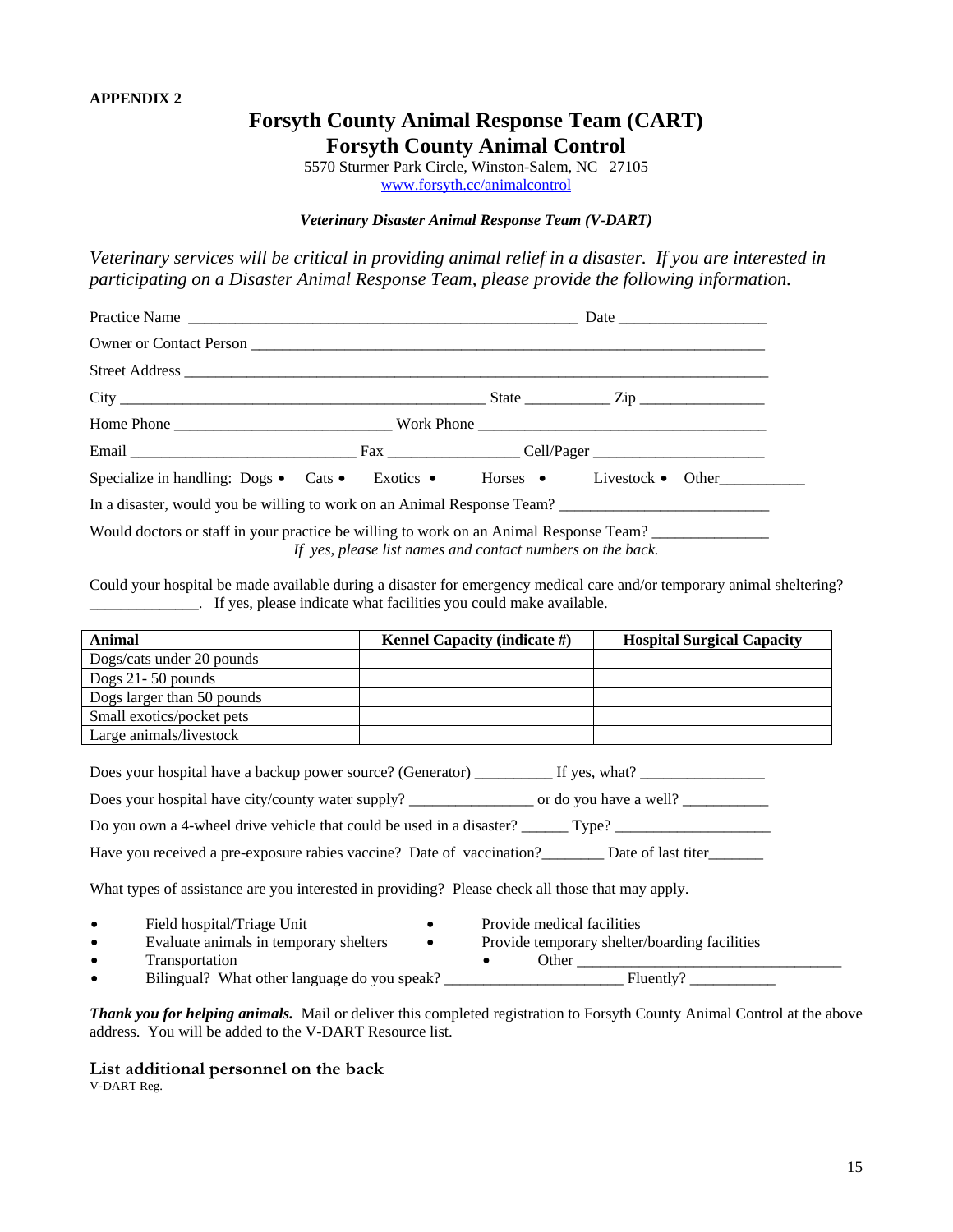| <b>Name</b>                         |  |
|-------------------------------------|--|
| <b>Position or Title</b>            |  |
| <b>Home Phone</b>                   |  |
| <b>Work Phone</b>                   |  |
| <b>Fax Number</b>                   |  |
| <b>Email address</b>                |  |
| Date of pre-exposure rabies vaccine |  |
| Date of rabies titer                |  |

| <b>Name</b>                         |  |
|-------------------------------------|--|
| <b>Position or Title</b>            |  |
| <b>Home Phone</b>                   |  |
| <b>Work Phone</b>                   |  |
| <b>Fax Number</b>                   |  |
| <b>Email address</b>                |  |
| Date of pre-exposure rabies vaccine |  |
| Date of rabies titer                |  |

| <b>Name</b>                         |  |
|-------------------------------------|--|
| <b>Position or Title</b>            |  |
| <b>Home Phone</b>                   |  |
| <b>Work Phone</b>                   |  |
| <b>Fax Number</b>                   |  |
| <b>Email address</b>                |  |
| Date of pre-exposure rabies vaccine |  |
| Date of rabies titer                |  |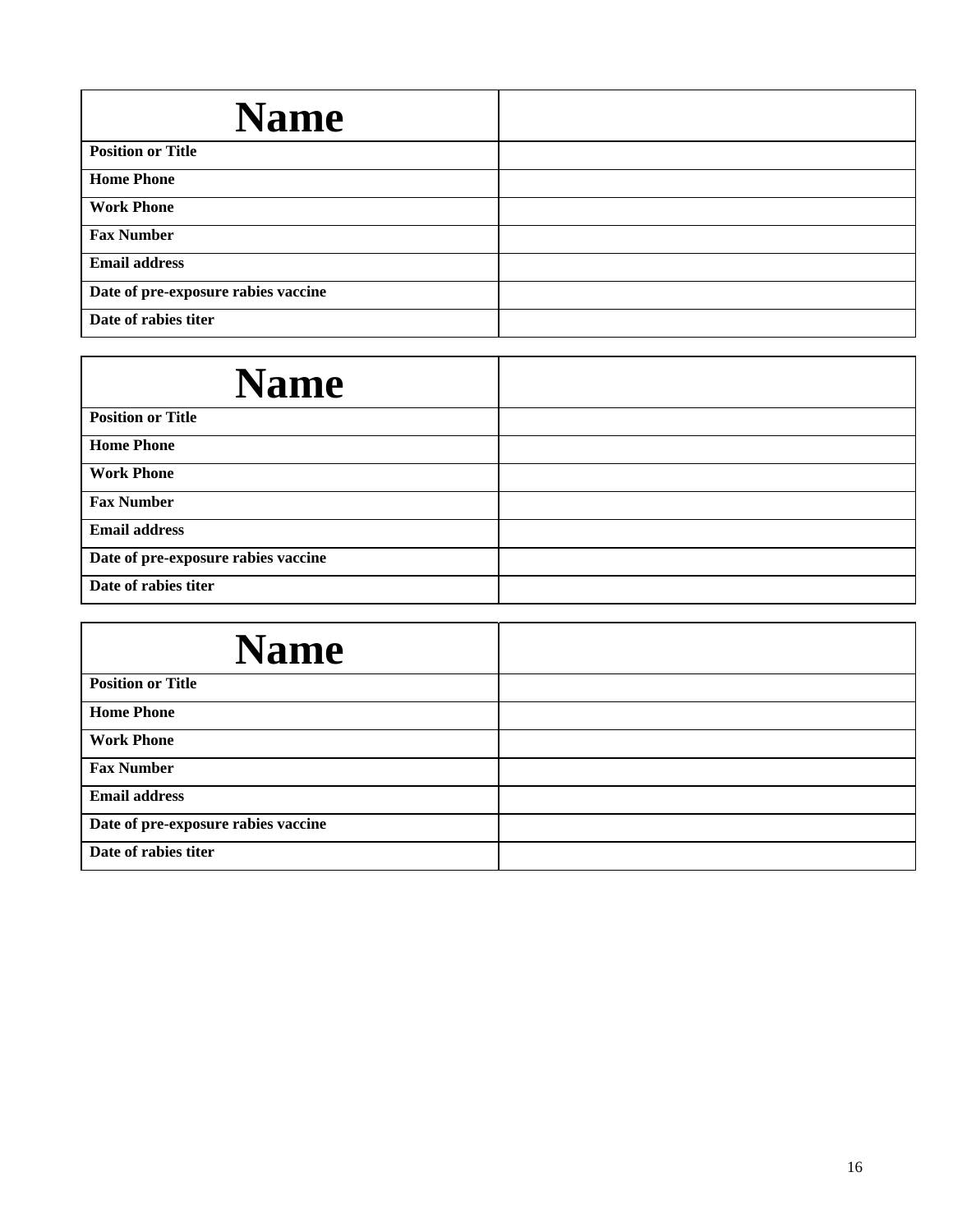#### **Appendix 3**

# **Veterinary Hospitals/Kennels**

- 1. Animal Ark Veterinary Hospital, James St., Clemmons 778-2738
- 2. Animal Hospital of Clemmons, Amp Dr, Clemmons 766-2738
- 3. Boulevard Animal Hospital, Northwest Blvd, WS 725-7524
- 4. Forsyth Veterinary Hospital, S. Stratford Rd, WS 765-1225
- 5. Lewisville Animal Clinic, Shallowford Rd, Lewisville 945-9919
- 6. King Veterinary Hospital, Kirby Rd, King 983-9147
- 7. Midway Animal Clinic, Old US 52, WS 764-5000
- 8. Mt. Tabor Animal Hospital, Robinhood Rd, WS 765-3974
- 9. Northview Animal Hospital, N. Main St, King 983-6958
- 10. Oldtown Veterinary Hospital, Reynolda Rd, WS 924-4176
- 11. Rural Hall Animal Hospital, Rural Hall-Bethania Rd, RH 969-2207
- 12. Salem Equine Clinic & Dixon Small Animal Clinic, S. Main St., WS 788-7991
- 13. Southside Animal Hospital, S. Main St, WS 784-0808
- 14. Triad Animal Hospital, N. Main St, K'ville 993-6619
- 15. Winston Veterinary Hospital, Indiana Ave, WS 767-2193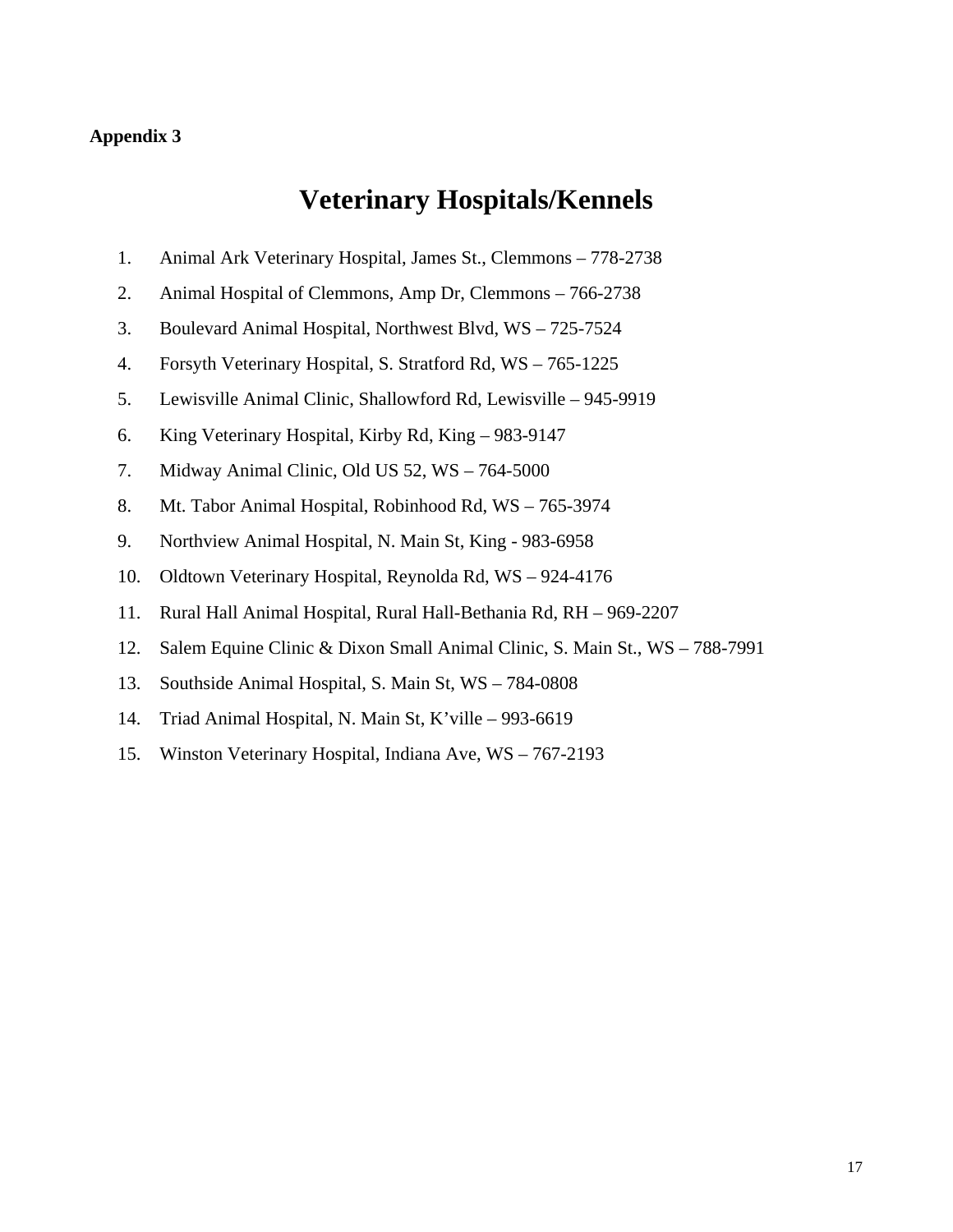# **APPENDIX 4 FORMS**

## **Forsyth County Animal Response Team (CART) Forsyth County Animal Control**

5570 Sturmer Park Circle, Winston-Salem, NC 27105 **[www.forsyth.cc/animalcontrol](http://www.forsyth.cc/animalcontrol)**

# **Disaster Volunteer Registration**

The Forsyth County Department of Animal Control will provide animal response services in the event of a disaster. These services will cover many areas (i.e. hands-on animal care, field service, transportation, supplies, phone, etc.) and volunteers will be needed to assist. Those applying to provide hands-on animal care must be experienced in handling animals and willing to train with our animal control staff.

If you are interested in becoming a disaster volunteer, please provide the following information:

|                                                                                              |                         | Address                                                                                                             |  |  |
|----------------------------------------------------------------------------------------------|-------------------------|---------------------------------------------------------------------------------------------------------------------|--|--|
|                                                                                              |                         |                                                                                                                     |  |  |
|                                                                                              |                         |                                                                                                                     |  |  |
|                                                                                              |                         |                                                                                                                     |  |  |
|                                                                                              |                         | Experienced in handling: Dogs • Cats • Small Exotics • Horses • Livestock •                                         |  |  |
|                                                                                              |                         |                                                                                                                     |  |  |
|                                                                                              |                         | Do you own a 4-wheel drive vehicle that could be used in a disaster? ______ Type? ____________________________      |  |  |
|                                                                                              |                         |                                                                                                                     |  |  |
|                                                                                              |                         | Do you have: Crates/Carriers? • Livestock trailer? • Camper/trailer? • Other equipment? ___________                 |  |  |
| Have you received any of the following pre-exposure vaccinations?                            |                         |                                                                                                                     |  |  |
|                                                                                              |                         | Tetanus? _________ Date of last vaccination _______________ Hepatitis B? ______ Date of last vaccination __________ |  |  |
|                                                                                              |                         |                                                                                                                     |  |  |
|                                                                                              |                         |                                                                                                                     |  |  |
|                                                                                              |                         | In the event of a disaster, what is your personal disaster plan covering your home, family and pets?                |  |  |
|                                                                                              |                         |                                                                                                                     |  |  |
|                                                                                              |                         |                                                                                                                     |  |  |
| What types of assistance are you interested in volunteering? Check all those that may apply. |                         |                                                                                                                     |  |  |
| Hands-on animal care                                                                         | Phone tree<br>$\bullet$ |                                                                                                                     |  |  |

- 
- 
- 
- Field service Transportation
- Office, clerical Equipment. Describe\_\_\_\_\_\_\_\_\_\_\_\_\_\_\_\_\_\_\_\_\_\_\_\_\_\_\_\_\_\_\_\_\_\_
- 
- 
- 
- Other, Please Describe \_\_\_\_\_\_\_\_\_\_\_\_\_\_\_\_\_\_\_\_\_\_\_\_\_\_\_\_\_\_\_\_\_\_\_\_\_\_\_\_\_\_\_\_\_\_\_\_\_\_\_\_\_\_\_\_\_\_\_\_\_\_\_\_\_ Bilingual translator. What other language do you speak?

*Thank you for volunteering to help animals.* Mail or deliver this completed application to Forsyth County Animal Control at the above address. You will be added to the *County Animal Response Team (CART)* Volunteer Resource list.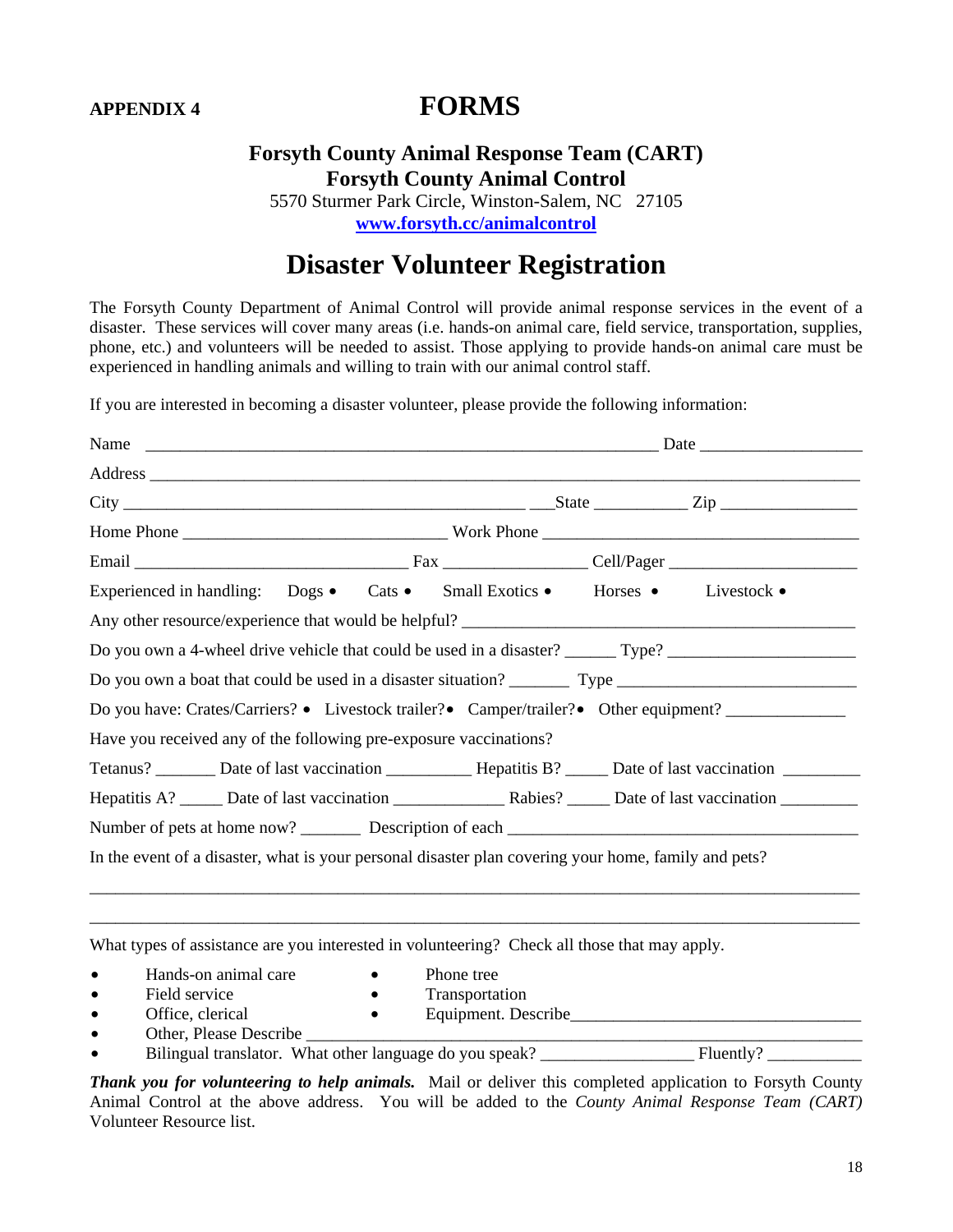# **Forsyth County Animal Response Team (CART) Forsyth County Animal Control**

5570 Sturmer Park Circle, Winston-Salem, NC 27105 **[www.forsyth.cc/animalcontrol](http://www.forsyth.cc/animalcontrol)**

# **Foster Home -Volunteer Registration**

The Forsyth County Department of Animal Control will provide animal response services in the event of a disaster. These services will cover many areas (i.e. hands-on animal care, field service, transportation, supplies, phone, etc.) and volunteers will be needed to assist. Foster homes may be needed to care for displaced animals.

If you are interested in providing a foster home in the aftermath of a disaster, please provide the following information:

| Experienced in caring for: Dogs • Cats • Small Exotics • Horses • Livestock •<br>Any other resource/experience that would be helpful? |  |  |  |  |
|---------------------------------------------------------------------------------------------------------------------------------------|--|--|--|--|
| Do you have: Crates/Carriers? • Fenced pasture? • Barn ? • Outside dog kennels? •                                                     |  |  |  |  |
| Have you received any of the following pre-exposure vaccinations?                                                                     |  |  |  |  |
| Tetanus? ______ Date of last vaccination _____________ Hepatitis B? ______ Date of last vaccination _________                         |  |  |  |  |
| Hepatitis A? ______ Date of last vaccination _________________ Rabies? ______ Date of last vaccination ________                       |  |  |  |  |
| Number of pets at home now? ___________ Please provide the name, breed, sex and age of each of your                                   |  |  |  |  |
| Name and address of your veterinarian.                                                                                                |  |  |  |  |
| In the event of a disaster, what is your personal disaster plan covering your home, family and pets?                                  |  |  |  |  |

*Thank you for volunteering to help animals.* Mail or deliver this completed registration to Forsyth County Animal Control at the above address. We will contact you to discuss the requirements for foster care.

\_\_\_\_\_\_\_\_\_\_\_\_\_\_\_\_\_\_\_\_\_\_\_\_\_\_\_\_\_\_\_\_\_\_\_\_\_\_\_\_\_\_\_\_\_\_\_\_\_\_\_\_\_\_\_\_\_\_\_\_\_\_\_\_\_\_\_\_\_\_\_\_\_\_\_\_\_\_\_\_\_\_\_\_\_\_\_

*FosterRegCART*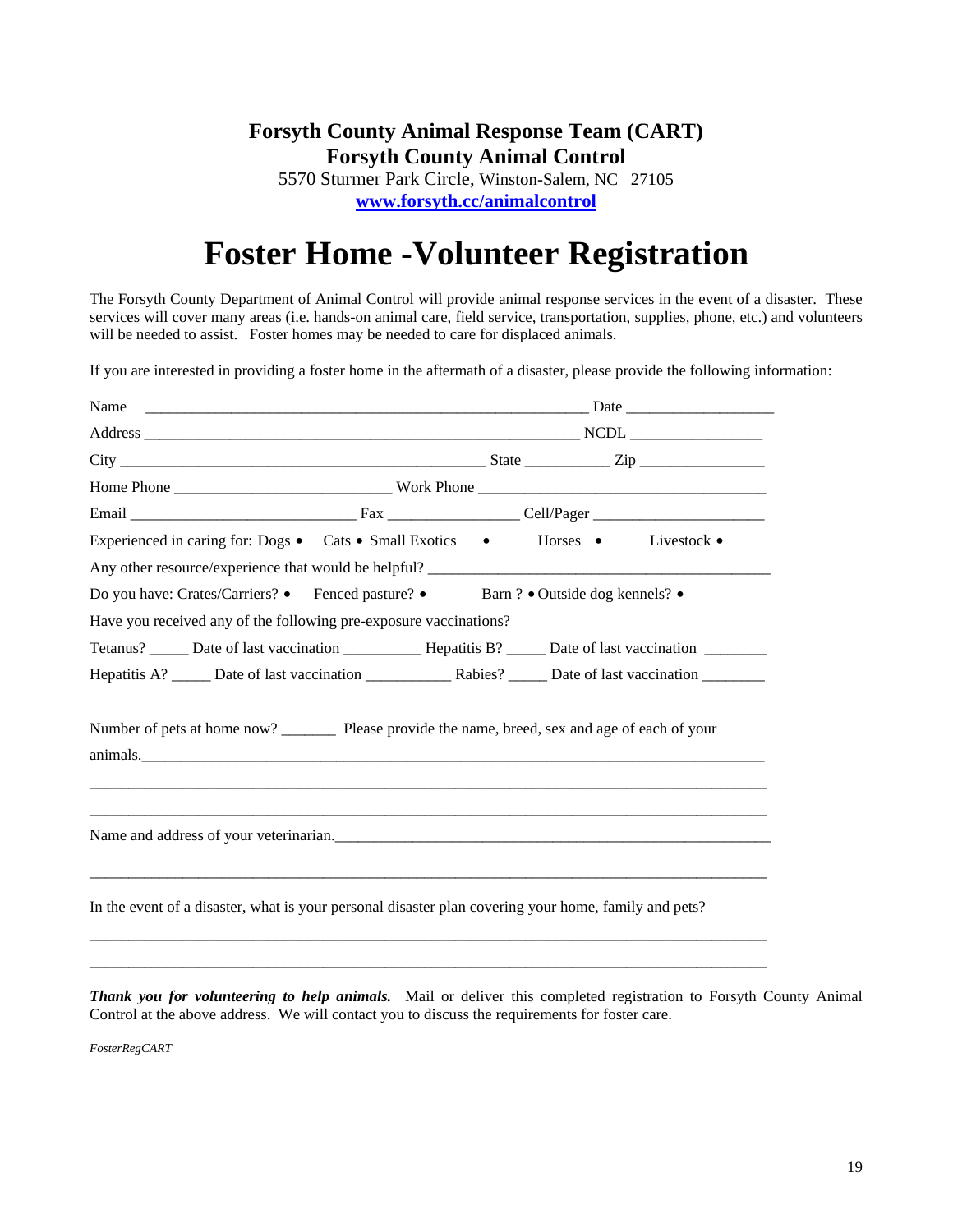#### Forsyth County Department of Animal Control *5570 Sturmer Park Circle Winston-Salem, NC 27105 (336)703-2490*  **County Animal Response Team**

#### **Animal Description:**

| $\log$<br>Cat Other     | Male | Female     | S/N? Age |
|-------------------------|------|------------|----------|
| <b>Breed</b>            |      | Color      |          |
| Owner's veterinarian    |      |            | Phone    |
| Rabies vaccination date | Tag# | DHLPP date | Other    |
| A0#                     | K#   |            |          |
|                         |      |            |          |

#### **Owner Information:**

| Owner   | DL#               | Date  |
|---------|-------------------|-------|
| Address | Contact phone $#$ |       |
| City    | <b>State</b>      | 7.1 D |

- If any owner brings his animal(s) to temporary shelter or pet for care, the animal will be held in 7 day increments with the expectation that the owner will contact FCAC at the number above with an update at the end of each 7 day period.
- The maximum period an animal will be held is six weeks. If an owner does not contact CART at the end of a 7-day period or if an animal has not been reclaimed after six weeks, a certified letter to reclaim the animal. If he fails to do so, the animal will become the property of the Forsyth County Animal Control Department.
- The first 14 days that an animal is housed with the department will be at no charge. The only fees that will apply will be for a rabies vaccination and license if needed. After 14 days, normal board charges will be in effect.

| Foster Care Date In                 | Foster Care Return to Owner Date |      |
|-------------------------------------|----------------------------------|------|
| Owner Signature                     |                                  | Date |
| FCAC Signature                      |                                  | Date |
| Owner Signature on return of animal |                                  |      |

# **Waiver of Claims**

*I \_\_\_\_\_\_\_\_\_\_\_\_\_\_\_\_\_\_\_\_\_\_\_\_\_\_\_\_\_\_\_\_\_\_\_, owner of the animal described above, having requested that this animal be placed in the C.A.R.T program, or transferred at my direction, do hereby waive any and all claim for damages against the County of Forsyth, the foster care provider, or any of their employees or volunteers, in connection with or arising as a result of my participation in the CART program. I expressly authorize the Safe Have program to provide housing and board for the animal described above for the time period specified above.* 

*CART/Safehaven*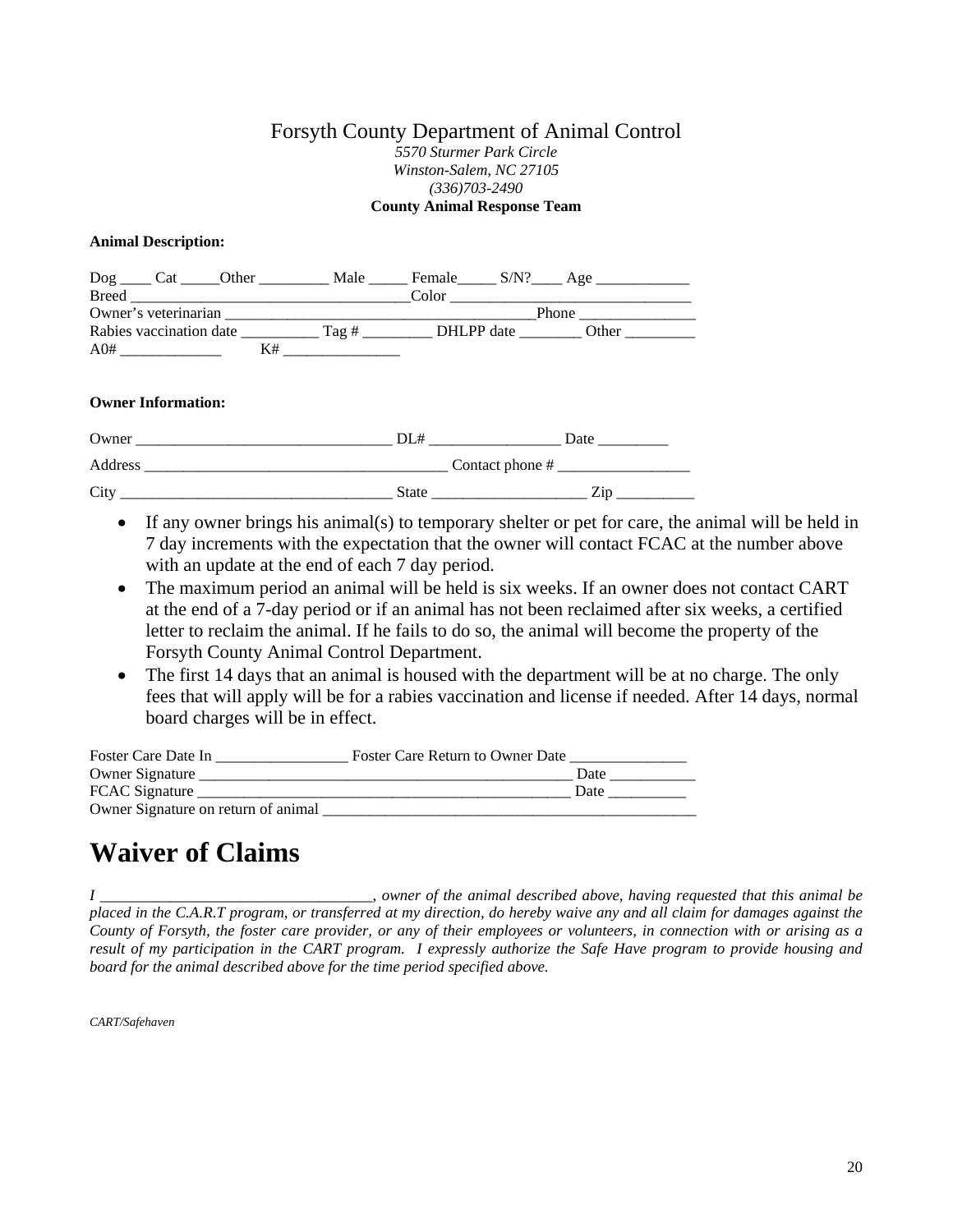#### **APPENDIX 5**

#### **TEMPORARY PET SHELTER LOCATIONS**

#### **1. NC National Guard Armory**

2000 Silas Creek Parkway Winston-Salem

#### **Contacts:**

| <b>Name</b>       | <b>Work Phone Number</b> | <b>Home Phone Number</b> |
|-------------------|--------------------------|--------------------------|
| LTC Roy Adams     | 761-5501                 | 998-5522                 |
| SSG Seal          | 761-5522                 | 434-2990                 |
| <b>SFC</b> Driver | 761-5593                 | 351-3024                 |

#### –Drill Hall (5,400 square feet)

- concrete floors: will allow housing of domestic animals in crates & carriers
- hot running water
- truck back door access
- fans for air circulation
- Kitchen
- commercial refrigerator
- electric stove
- gas stove
- –Restrooms & Showers
	- 1 female facility with 10 toilets and 8 showers
	- 1 male facility with 12 toilets and 10 showers
- –Other space available
	- classroom (approx.  $25' \times 45'$ )
	- room on second floor with outside access  $(25' \times 45')$
	- several small offices and classrooms
	- briefing/conference room on second floor (cable ready, blackboard and podium).
	- space to the rear of the building to exercise dogs, if necessary, and to put up portable stock fencing for livestock (small numbers only).

#### **2. Dixie Classic Fairgrounds**

| 421 W. 27th St. | 727-2236 |
|-----------------|----------|
| Winston-Salem   |          |

#### **Contacts:**

| <b>Name</b>           | Work Phone No.     | Cell Phone No. | <b>Home Phone No.</b> | <b>Pager Number</b> |
|-----------------------|--------------------|----------------|-----------------------|---------------------|
| David Sparks, Manager | 748-3967, ext. 102 | 416-7173       | 924-9716              |                     |
| Lynn Byrd             | 748-3967, ext. 101 | 413-4205       | 661-0112              | 779-4397            |
| Della Stephens        | 748-3967, ext. 103 | 413-4204       | 661-0112              |                     |
|                       |                    |                |                       |                     |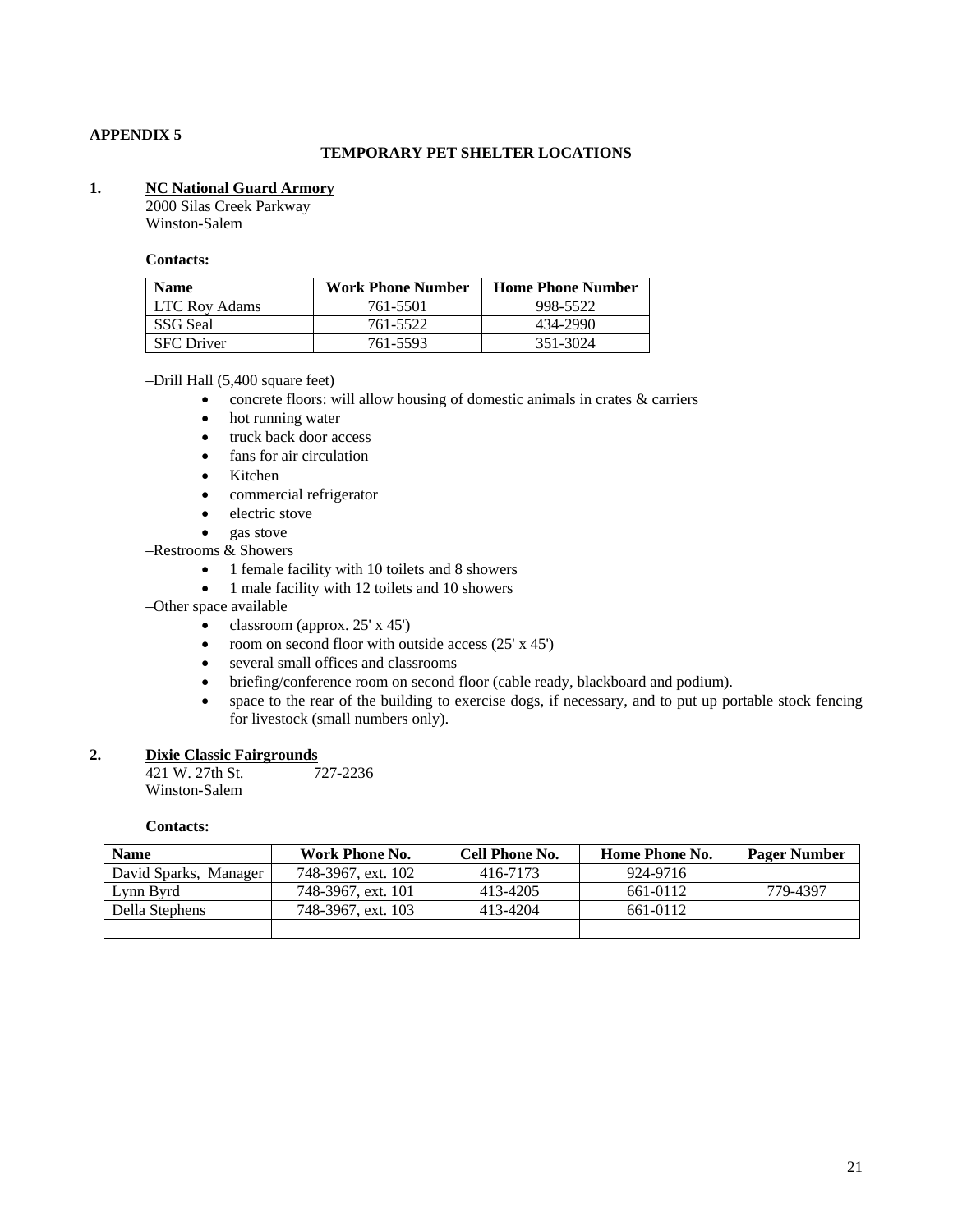#### **APPENDIX 6**

#### **PET FRIENDLY SHELTER LOCATIONS**

#### **1. East Forsyth High School**

2500 W. Mountain St. Kernersville

- a. Use of old gym authorized for housing animals:
	- no air conditioning
	- limited electrical outlets
	- tile floor
- b. Girls locker room available for use:
	- toilets
	- showers
	- floor spigot
	- air conditioned office in locker area
- c. Boys locker room available for use:
	- toilets
	- showers
	- floor spigot
	- extra locker room space on one side; carpeted

No fenced area for animal exercise. Use of athletic fields has not been approved. Additional restrooms directly outside of gym.

#### **2. Glenn High School**

1600 Union Cross Rd. Kernersville

- a. Use of old gym authorized for housing animals.
	- air conditioned
	- tile floor
- b. Locker room #1 available for use:
	- toilets
	- showers
	- no sink
- c. Locker room #2 available for use:
	- toilets
	- showers (large area)
	- access to back parking lot, but not fenced in
- d. Coach's workroom available for use by staff:
	- large open shower area
	- carpeted
	- sinks and toilets

No fenced area for animal exercise. Use of athletic fields has not been approved.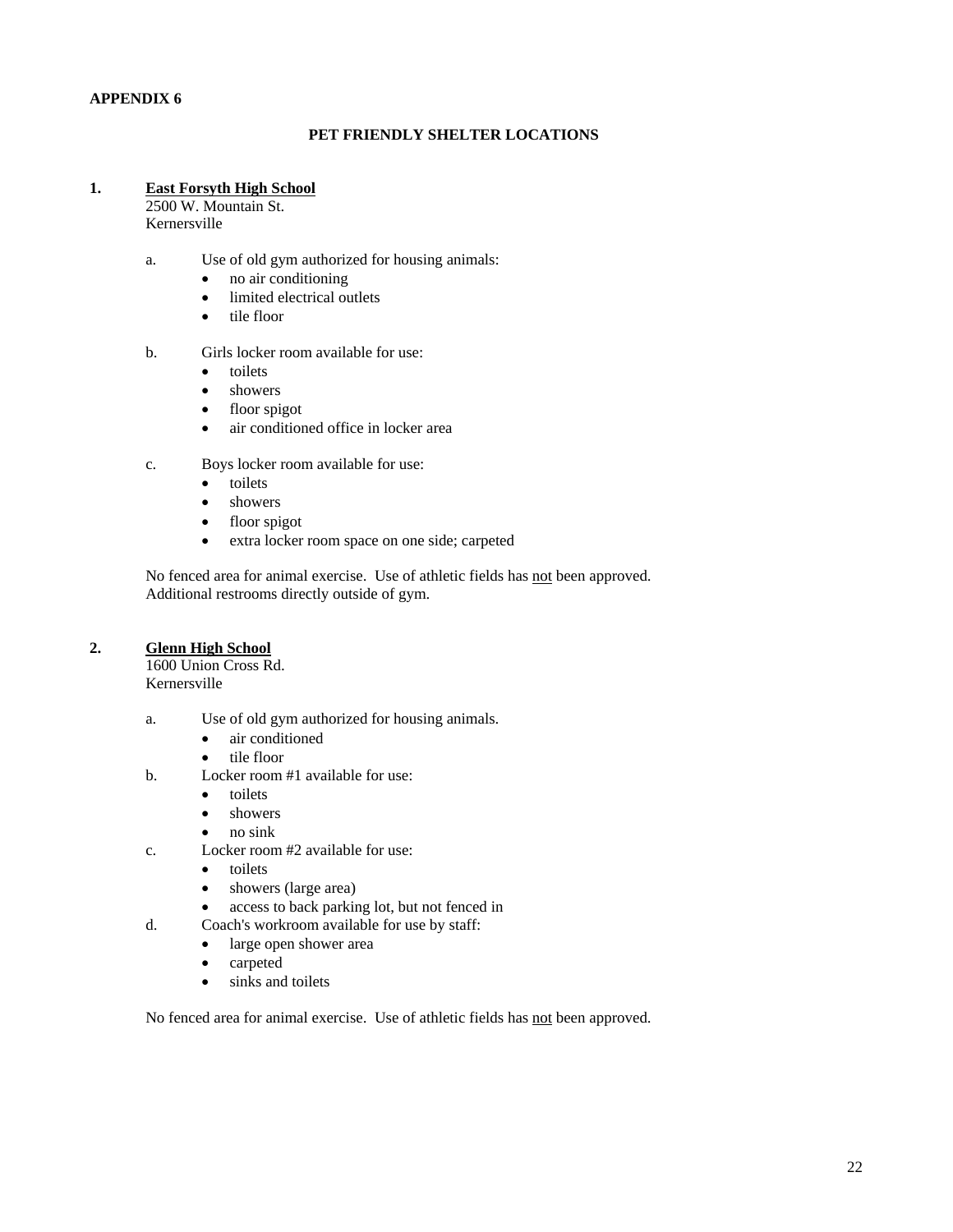#### **3. West Forsyth High School**

1735 Lewisville-Clemmons Rd. Clemmons

- a. Use of old gym authorized for housing animals:
	- no air conditioning
	- ceiling fans
	- back exits to outside covered walkways
- b. Front locker room available for use:
	- short flight of stairs down
	- large shower area
	- floor spigot
- c. Back locker room available for use:
	- short flight of stairs down
	- access through weight room only
	- floor spigot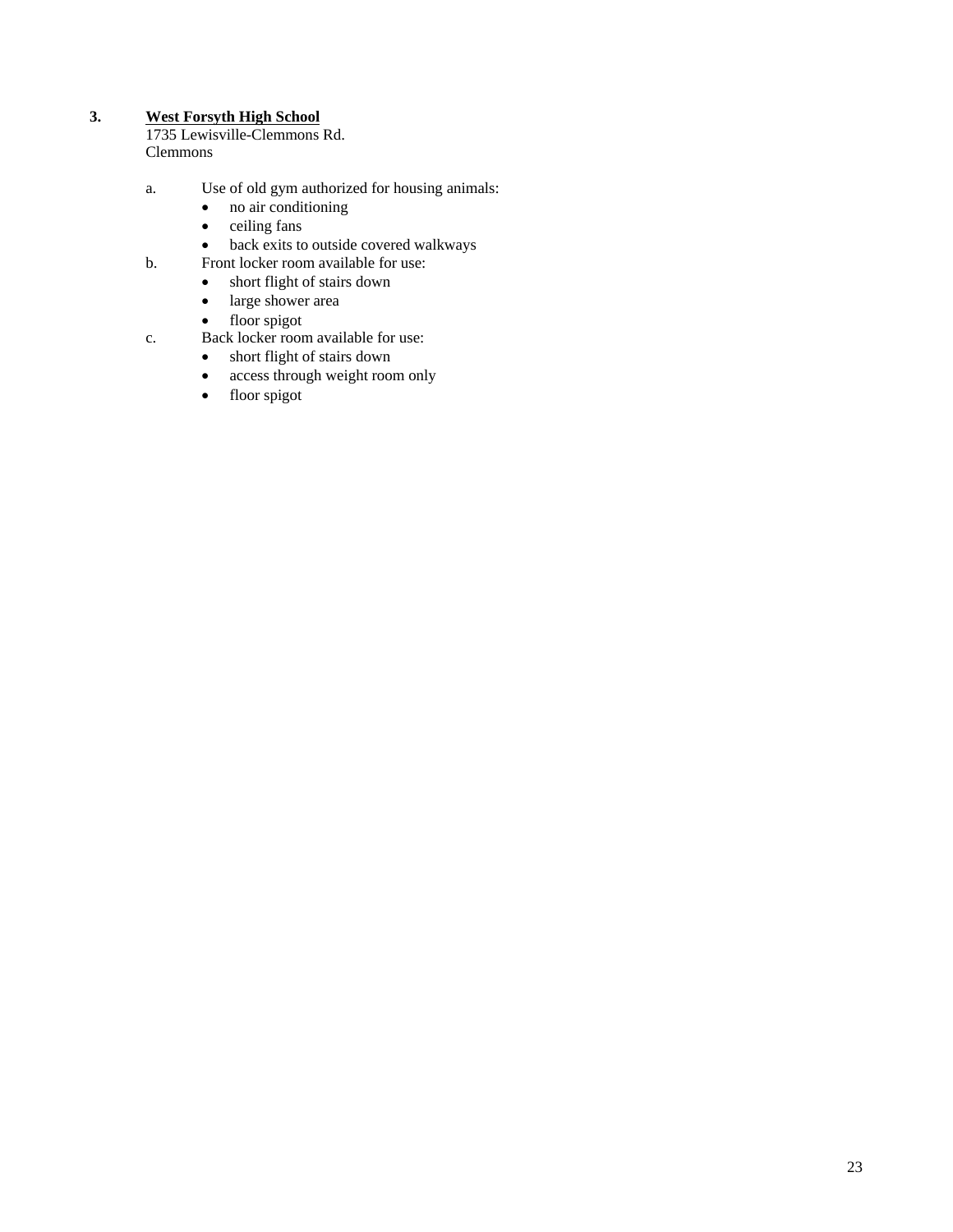#### **SHELTER OPERATION GUIDELINES**

### *Forsyth County Animal Response Team (CART North Carolina State Animal Response Team (SART)*

#### **Setting Up a Temporary Animal Shelter**

SART has developed guidelines to assist each County Animal Response Team (CART) with its disaster preparations with information on setting up a temporary animal shelter. Disaster response in North Carolina functions under the Incident Command System (ICS). This insures unity and chain of command, that a common terminology is used, that there are consistent organizational elements and position titles as well as personnel accountability and resource management. These guidelines have been developed with the ICS in mind. CART members are encouraged to participate in basic ICS training, available from their local North Carolina Office of Emergency Management.

#### *Pre-planning – Identify Potential Shelter Facilities Before a Disaster Strikes*

When a disaster strikes, all the animals in the community will be affected. As part of its pre-disaster planning, the CART should identify potential "pet friendly" shelters in the community. Plans should include shelter for both owned and stray dogs and cats as well as livestock, horses and exotics. Alternative animals such as birds, reptiles and owned wildlife may also be presented and should be planned for. Frequently, more than one site will be required to meet the needs of the community and the variety of species

The following are the types of temporary animal shelters and their functions that may be needed in a disaster:

- 1. A pet friendly shelter that houses citizens who have evacuated with their owned animals. Generally, a separate area in the shelter is designated to house animals and is staffed by volunteers.
- 2. A temporary shelter where owned animals can be relinquished and later reclaimed by their owners.
- 3. Stray animal shelter animal control, animal rescue teams, or the public can bring stray animals to be treated and housed and where the public can look for lost animals.
- 4. Large animal or livestock shelter.

Any of the above shelters may be co-located or you may need different facilities in different areas. Temporary shelter locations should be selected and identified in advance by the CART. Selection criteria should include location and proximity to major roadways, availability of large secure areas, running water, adequate number of toilets and showers, impervious flooring, air conditioning, Depending on the resources in a community, the following facilities can lend themselves to use as a temporary animal shelter:

 Animal Shelter (animal control or humane society) Boarding kennels Fairgrounds Armory Empty commercial building (such as a supermarket) Armory Schools with 2 or more gymnasiums.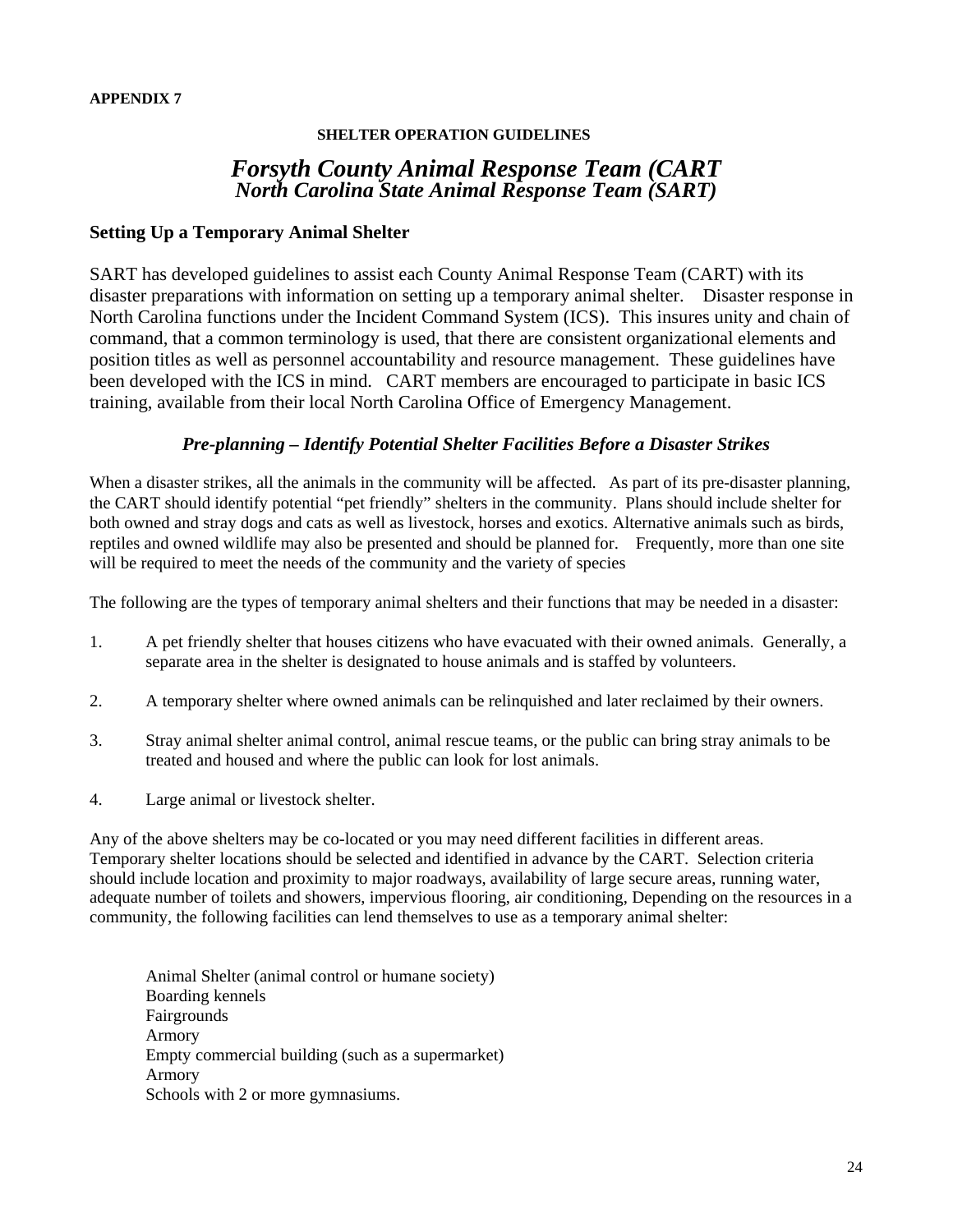As the CART develops its list of potential temporary animal shelters, it is essential to work closely with the local North Carolina Office of Emergency Management to coordinate animal issues and to insure that the shelter receives assistance and equipment needed. Contact with the Red Cross and/or other organizations that shelter humans is also critical in pre-planning for a disaster. Each organization may have its own rules or regulations regarding animals that must be taken into consideration. For example, the Red Cross will not operate a shelter that houses animals, however, it has recently enacted a policy that allows animals to be co-located with a human shelter as long as there are separate entrances and animals are housed separate and apart from the human. Many communities have older schools with a second, new gymnasium. The Red Cross may operate a shelter at the school with humans housed in the new gym. A separate temporary animal shelter could be set up in the old gym.

When a disaster strikes, The Animal Control Director or Emergency Management director, in consultation with experienced staff and volunteers, chooses a site for the shelter and chooses locations for each functional area within the site. The shelter site should be clearly marked with signs at the site itself. Place signs with the address and phone number for the temporary shelter at key locations in the area, such as human shelters.

#### **When Disaster Strikes – Setting up a Temporary Shelter**

Within the Incident Command System (ICS) the CART falls under the "Operations Section" which is responsible for directing the tactical actions to meet incident objectives. Resources and supplies should be obtained in accordance with ICS procedures. The following are guidelines for setting a temporary animal shelter operation.

#### **Establish a Command Post**

The Incident Command Post (ICP) may be within the temporary shelter, or nearby. The ICP is where the shelter director and coordinators, in addition to any assigned volunteers, oversee and direct the daily operations of the temporary shelter. Members of the public and volunteers who are not assigned to work in this area are not allowed access to the Command Center.

Management of the facility and all operations involving animals will come under the ICP and will be operated accordingly.

*Location:* The ICP should ideally it should be located away from the general noise and confusion, have the ability to provide security and contain the equipment needed for communication and status reporting. A secure area toward the rear of the facility where access can easily be controlled and the public cannot visually observe the activity is preferred. This will prevent the public from gaining access, which could cause interruptions.

#### *The following functions may exist within the temporary animal shelter/command post:*

#### **Communication Center**

Communication equipment found in the Communication Center should include: phones, fax machines, computers with Internet and E-Mail access, and field radios. HAM radio operators would also set up their operation within or close to the Communication Center, too, if they were available to you.

In some disasters phone service may not be operating. In those cases, cellular phones (or, if available, satellite phones) should be used. Cellular service can quickly be over loaded during a disaster and is not always reliable.

*Location:* The Communication Center should be in an area away from the noise and the congestion of the facility, especially barking dogs. Electricity will be needed in this area.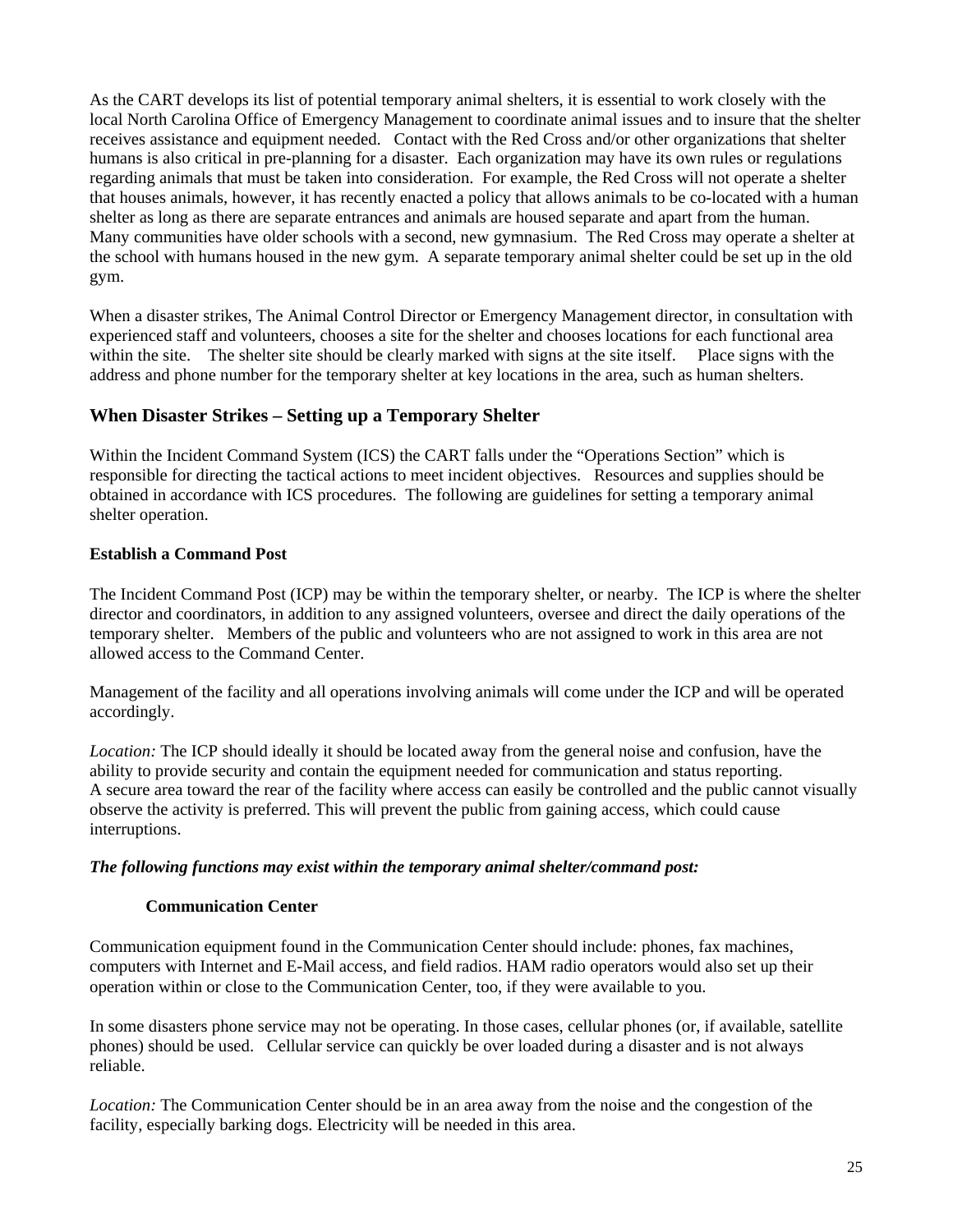#### **Generator**

A generator may be needed if the facility has no electricity. As part of its planning process, the CART should get on a priority list with emergency management to receive a generator. Preplan for adequate numbers of heavy duty, commercial extension cords.

Please note that generators are very dangerous. The CART should designate several key personnel who understand proper use and hookup to enable safe use of a generator.

*Location:* Generators can be very noisy. Place the generator as far away from the center of activity as possible. Outdoor-approved power cords may be used to run electricity to those areas of the facility that need it. Gasoline for the generator must be stored in a locked, secured structure far away from the shelter. No smoking signs must be put up within, and near, this area.

#### **Public Information**

Designate an Information Officer and a Staging Area for the media. It should the first stopping point for everyone entering the facility. Direct disaster victims looking for owned animals and people who want to donate supplies or their time should all be director to the PI area.

The Information Officer should have clear instructions about how to deal with the media. In all likelihood, you *need* the media to get word out about where you are located, what needs you have for supplies and volunteers, and what services you are offering. Ideally, have information sheets ready to hand out to both the public and the media. Both the public and the media appreciate having things in written form–esp. information about your facility, tips for pet owners in a disaster, and lists of other shelters, veterinary clinics, and hotels that accept pets.

*Location:* The Public Information area should be located at the entrance to the facility so that the public can easily access it. This area should function as a barrier keeping the public out of restricted areas of the facility (especially the Command Center and the areas where animals are being sheltered).

#### **Volunteer Staging Area:**

#### *CART should establish volunteer job descriptions and develop training programs prior to a disaster. Any volunteer who will handle animals must be pre-vaccinated against rabies.*

Designating a staging area for resources (volunteers and equipment) provides for greater accountability of available staff, a safe location for personnel and equipment, prevents "freelancing", controls and assists with personnel check-in and allows for proper planning of resource use.

Volunteer personnel should begin by signing in, putting on a nametag, and reading the daily information board. The board will provide them with updated information, any procedural changes, and other announcements. Volunteers sign out in this same area as they complete their shift. (Use ICS Check-In Form 211 for personnel tracking)

People with no animal handling or disaster experience will volunteer to help. The CART must determine if and when to use walk-in volunteers. If you do, have a system for overseeing their work and a specific set of tasks that they can be assigned to (such as answering the phone or washing dishes). However, even for simple tasks, it is necessary that they be given enough instruction so that they can do their tasks well.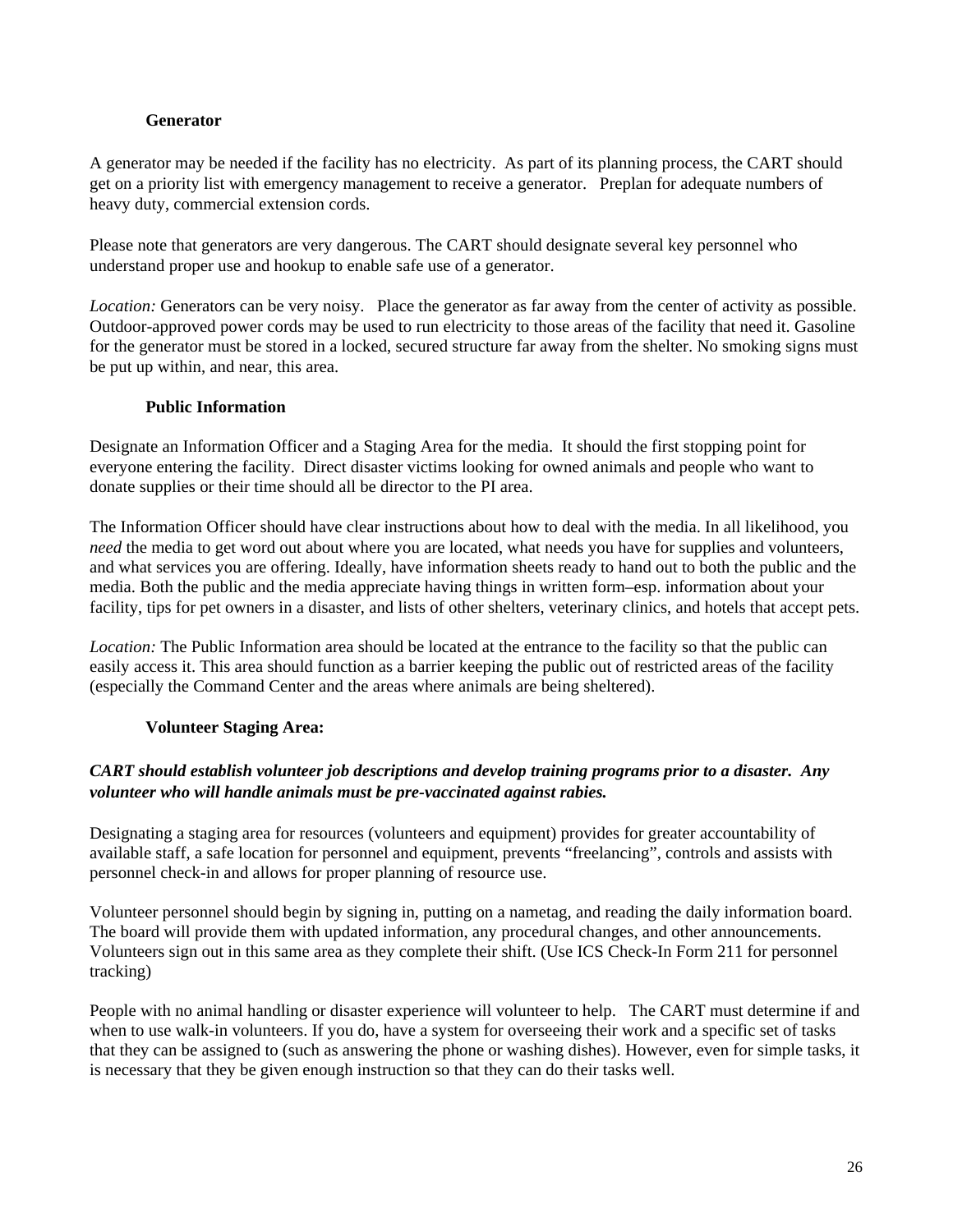Establish specific volunteer work schedules that will work even if the phone system goes down. Each shift should be briefed and given their work assignment. Have assigned teams with assigned shifts so calls don't have to be made each time you need volunteers.

*Location:* The Volunteer Staging area should be near the entrance to the facility. The public should not have access to this area.

#### **Human First Aid**

A basic First Aid area should be set up within the facility. This area should be easily identified so that there is no confusion when someone needs basic medical care. Prior to opening the shelter, identify the closest emergency medical facility so those individuals with more serious injuries can get the professional help that they need.

*Location:* The Human First Aid area should be set up in the Volunteer Break area. Smaller first aid kits should be located in the Triage, Main Kennels, Public Information, and the Animal Intake and Reclaim areas. First aid kits always go into the field with rescue teams, too.

#### **Personnel Break Area**

This is where volunteers can eat and rest while they are at the facility,

*Location:* The Volunteer Break area should be in a quiet, clean part of the facility, where the public does not have access. A water source and electricity in this area are preferable. Access to refrigeration and running water is also preferred.

#### **Volunteer Camps (Housing)**

Temporary locations equipped and staffed to provide sleeping, food, water and sanitary services to volunteer personnel may be needed.

*Location:* The camp area should be set up away from the high activity areas of the facility. Tents may need to be put up, so designate an area where stakes can easily be secured in the ground. When the facility is within a building, designate a secure room or corner for volunteers to set up cots. The public should not have access to the Volunteer Housing area.

#### **Rest Room Facilities**

If rest room facilities are not available, or if existing facilities are not functional because the water is off, then portable bathrooms need to be brought in. It is also important, when using portable bathrooms that a schedule is set up for regular servicing of the bathrooms. Sanitary facilities should be coordinated through

*Location:* The rest rooms, if you are using portable ones, should be set up in an area of your facility where the public will not be able to use them and far enough away that they do not become an odor problem.

# **Resources**

In all ICS applications, resources are described both by kind and type (what kind of resource and what is it capable of doing). Resources include personnel as well as equipment and should be requested based on need.

#### *Animal Areas within a temporary shelter*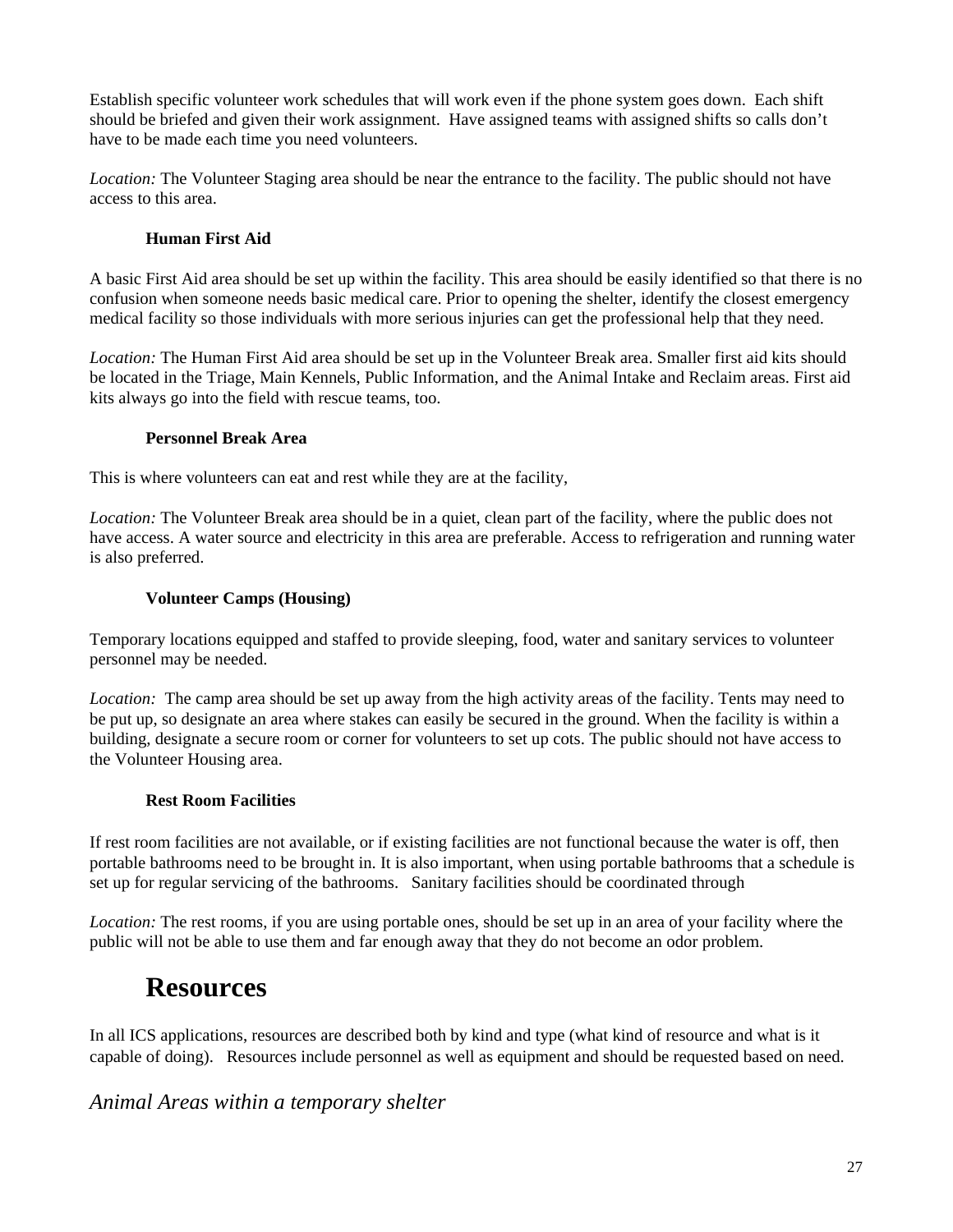#### **Triage**

Rescued animals must be assessed prior to being housed at a temporary shelter. Seriously injured animals may be treated in triage or referred for to another location. Vaccinations may be given. The quarantine area for sick and injured animals may be here, or combined with the holding area for bite cases (see "Quarantine" area notes). Any animals suspected of being sick must be kept separate from healthy animals. It is especially important to keep animals with contagious diseases separate from the rest of the population.

Initial records and a description of the animal should begin in triage area.

*Location:* It is also important to set up the Triage area in a part of the facility away from public view and to keep it as far away as possible from the highest areas of activity. This area should also have access to electricity and a water supply. It will need to be equipped with examination tables, cages and kennels, water access, and electricity.

#### **Animal Intake and Reclaim**

The identification process and related paperwork are completed on all animals coming into and leaving the facility. It is at this location that a master list of all animals in the shelter should be kept and maintained. A clean printout of the master list should be produced, if possible, at the end of each shift for the next shift's use. Ideally, the records are computerized.

Personnel must be clear about where animals of each species and health status (inoculation status known versus not known, for example) should be taken and are being housed. However, as important as the paperwork is, volunteers in this area must never forget that paying close attention to each individual animal is imperative and that they must carefully look at each animal coming in and send animals needing immediate intervention to the Triage area. Personnel should use common sense as well as be trained to recognize signs of dehydration, effects of heat or cold, disease. (*note: develop written shelter operation procedures)* 

*Location:* Animal Intake and Reclaim should be as close as possible to the Public Information area, as the majority of the people entering the facility will be directed to this area.

#### **Foster Care**

In most disasters it will be necessary to implement a foster care program. Foster care records and information should maintained from the shelter facility and the records must always be available. Foster care can help when (a) there is not enough shelter space for the animals that are being brought to the temporary shelter and (b) if the displaced animals will need a place to stay beyond the time the temporary shelter is going to be open. All the coordination of foster care applications and placement are taken care of in the Foster Care area.

*Location:* Foster Care should be located adjacent to the Animal Intake area because they share a lot of the same paperwork.

#### **Lost Animal Registration**

Anyone searching for a lost animal should be directed to the lost animal registration area first where a lost report and description should be taken. If the animal is not at the shelter, these pet owners should be given a list of other shelters and veterinary clinics in the area to visit or call.

*Location:* The Lost Animal Registration area should be set up next to the Animal Intake and Reclaim area.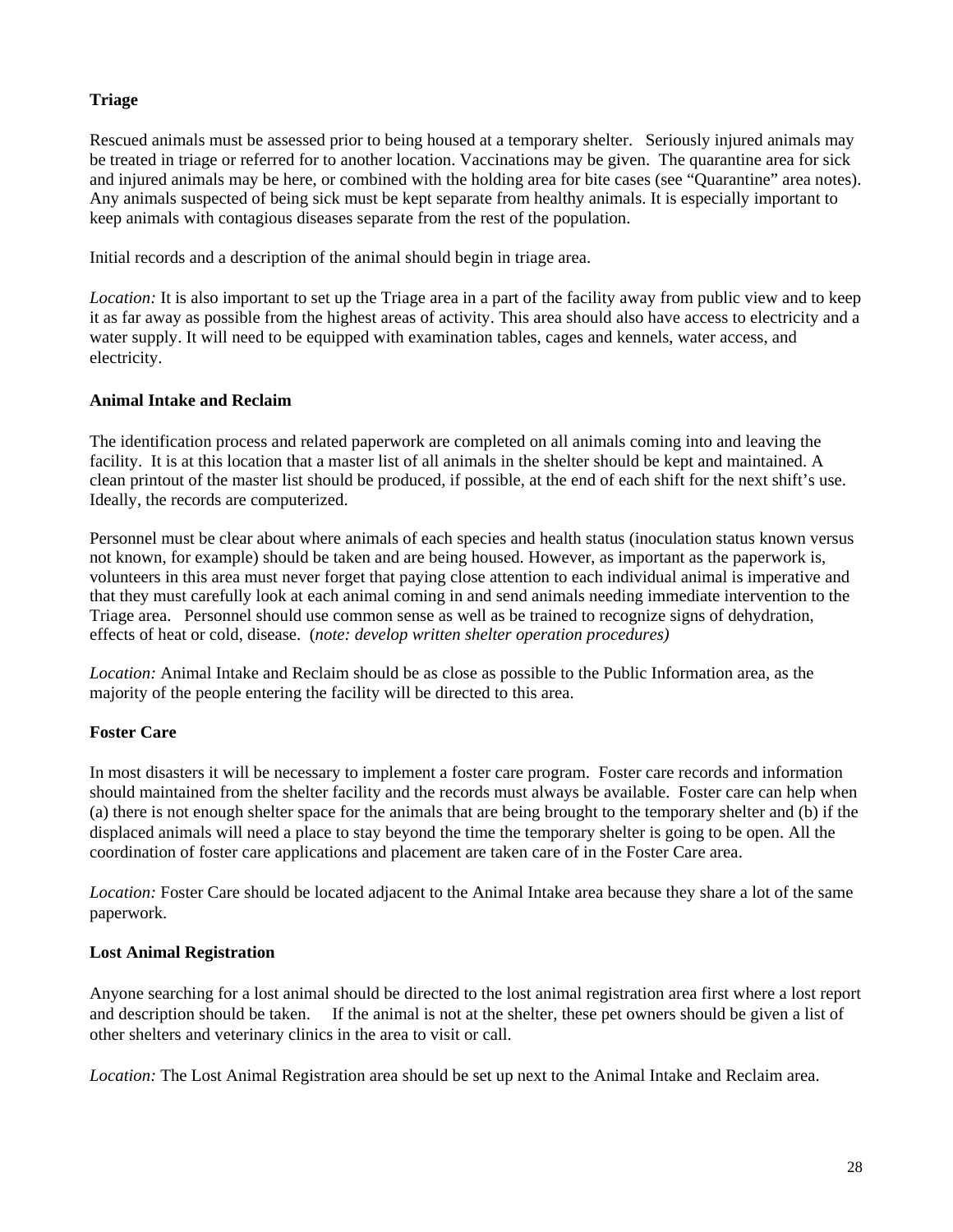# **Kennels/Animal Housing**

Animals cannot be loose within a temporary animal shelter. The facility must utilize portable kennels, cages, crates or other available methods of restraint until they are reclaimed, placed in foster homes, or adopted. Separate areas must be designated for dogs, cats, and other animals.

If operating only one temporary animal shelter, owner surrendered animals should be housed apart from stray/injured animals. Depending on the size of the incident and the number of shelters in operation, owned animals may be housed at another temporary shelter.

*Location:* The animal housing area should be close to the Dog Walk areas and as far away as possible from where the public will be. This is to prevent them from viewing the animals and maybe attempting to claim an animal that is not theirs. Also, keeping the animals removed from the public will help reduce the amount of stress that the animals are subjected to.

#### **Dog Walk Area**

Dogs that are crated or kenneled must be walked regularly. A designated area for dog walking should be established in a secure area, out of the public view. Try to position this area so that the dogs are not walked in the same vicinity, or walked through the same doorway, as the public uses. Sanitation and clean up are essential in all dog walk areas so garbage cans and scoopers should be kept in this area.

*Location:* The dog walk area should be located near the kennels to enable the dogs to be quickly taken to the area to relieve themselves. It should be designated as a separate area by roping it off or making the area with tape. If the temporary shelter is located at a school, an athletic field is ideal for dog walking.

#### **Quarantine**

At least two separate quarantine areas will be needed for the following purposes. (1) Housing aggressive or potentially dangerous animals and (2) housing and observation of sick and injured animals (including pregnant females).

Only experienced dog handlers should ever walk or handle a dog that is aggressive. Aggressive dogs should be walked only at times when few or no other dogs are being walked. Note that during a disaster animals may be more likely to bite because they are afraid, hungry or confused. It is essential to handle all animals carefully and take steps to prevent a bite from occurring.

*Location:* The Quarantine area has to be set up in a secure part of the facility, where the public and volunteers, without appropriate training, do not have access. In some disasters it may be necessary to house these animals away from the facility, e.g., a boarding kennel, a veterinary office, or a neighboring animal shelter.

#### **Animal Food Staging and Distribution Areas**

Two staging areas for animal food may be needed. One area for food used in the temporary shelter and other area for donated food to be distributed in the community.

*Location:* The Animal Food Staging and Distribution areas must be in locations where the food will not get wet. If possible, set up the food areas in locations where trucks have easy access.

#### **Animal Food Preparation**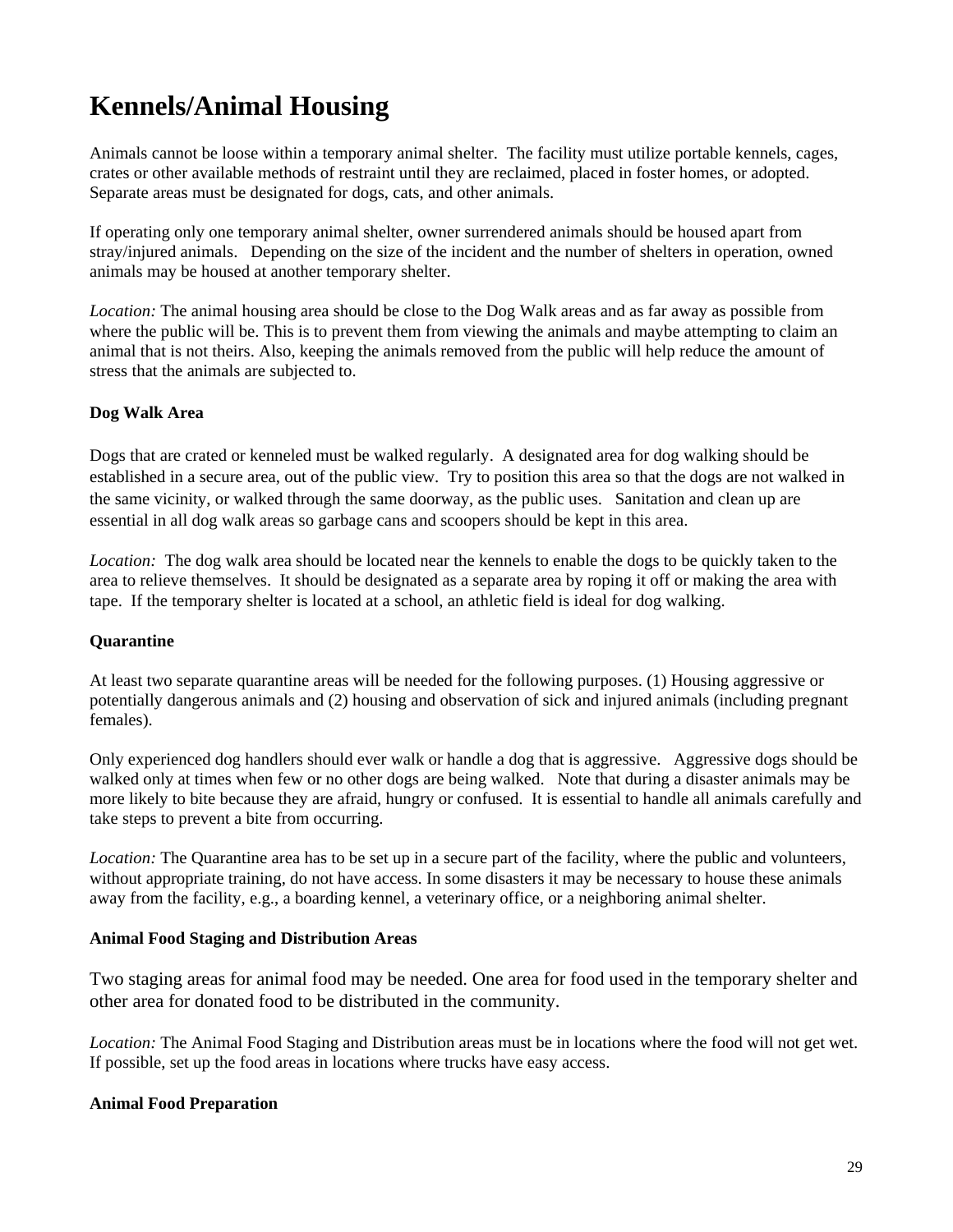A designated area for food preparation and cleaning food utensils will be needed.

*Location:* The Animal Food Preparation area should be set up close to both the kennels and the Food Storage area and also be close to a water supply.

#### **Animal Supply Staging Area and Distribution**

Animal supplies and other resources including food dishes, litter boxes, cat litter, scoops, cages, toys, leashes, collars, muzzles, flea spray, shampoo, nail clippers, brushes, combs, newspaper, towels, and blankets must be stored so available as needed. These items will be used within the facility, but also may be given out to human disaster victims for their pets as needed. Storage and distribution areas may be located outside the temporary animal shelter.

*Location:* The Animal Supply Staging and Distribution area should be set up in two areas. One area will be for supplies needed to take care of the animals being housed at the facility. The other area should be set up close to the facility entrance, as these items will be given out to the public to replace what they have lost in the disaster and if heavy bags of food have to be carried just a short distance, it makes the job a lot easier.

#### **Water Storage**

A Water Storage area will be needed when normal water resources are not operating or the tap water is not suitable for drinking. The preferred way to store water is in 50 gallon barrels so that water can be pumped out of them into buckets and distributed as is needed.

*Location:* The Water Storage area should be in a central location within the facility and so that delivery trucks can easily access it. If the weather is hot and humid bacteria will grow in water that is stored in direct sunlight, making the water unsuitable for drinking. Store water in a cool, shaded area.

#### **Animal Cage Cleaning – (***develop written cleaning procedures***)**

A designated area, with running water, is needed to clean kennels, crates and cages each day as well as litter boxes. Litter boxes should not be washed in the food preparation area.

*Location:* The Animal Cage Cleaning area needs to be set up near a water source and not somewhere that the run off will cause other parts of the facility to flood.

#### **Grooming**

When possible, a bathing/grooming area may be needed. This area can be co-located with the triage area as animals may need to go from triage to an area for clean up.

*Location:* The Dog Bath area needs to be near a water source and electricity. If the weather is cold, this area should be enclosed to protect the animals being bathed from the cold. It is also important to set this area up in a location so that run off will not cause other parts of the facility to flood.

#### **Dead Animal Storage**

Dead animals must be properly stored until picked up. If a freezer is not available, animal carcasses must be tied securely in several thicknesses of plastic bags and kept at a distance so as to not pose a health risk or odor problem. Fly spray should be sprayed often.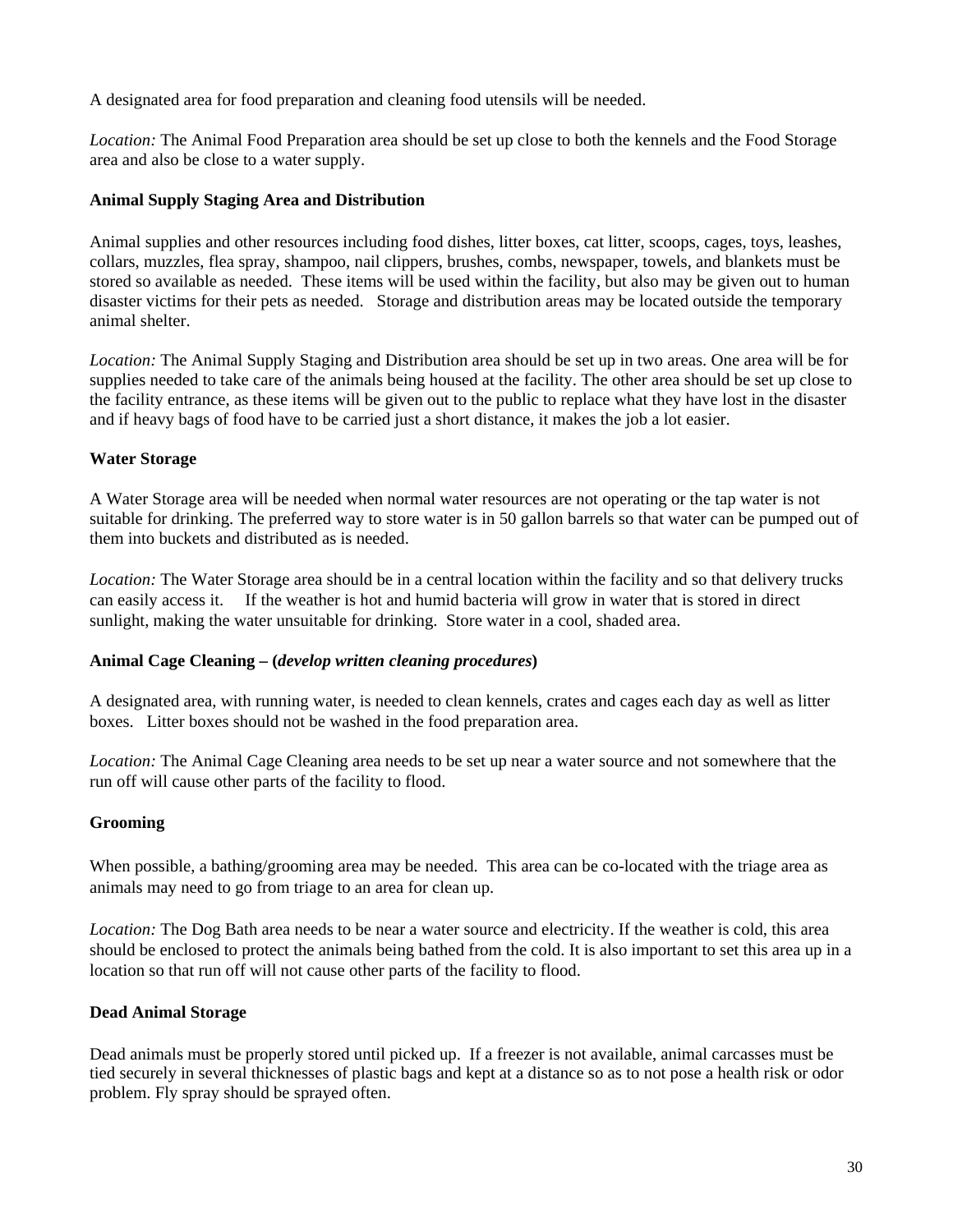*Location:* The Dead Animal Storage area should be in an area of your facility away from people and healthy animals.

#### **Garbage**

Have a dumpster brought to the site if possible. Garbage should be bagged and stored in a designated area that is a distance from the kennel/housing areas.

*Location:* The Garbage area should be in a remote corner of the facility where the smell does not become a problem.

#### **Rescue Equipment Staging Area**

*Location:* The Rescue Equipment Storage area should be in a secure section of the facility where the public does not have access.

#### **Rescue Staging Areas**

Animal Rescue Task Forces and Strike Teams should report to and assemble at a designated staging area. Additional staging areas for special vehicles and/or equipment may be needed. Human first aid equipment should be available in this area.

*Location:* The Rescue Staging area should be near the area where the rescue equipment is stored. It should be an area with access to a telephone. If possible, set it up out of view of the public and where there is less activity.

#### **Parking**

Designate an area where volunteers and visitors to the facility can park. Spaces closest to the facility should be saved for the public. Be careful not to inconvenience residents and/or adjacent businesses.

LOCATION: The Parking area should be as close as possible to where the public will be entering the facility. It may be necessary, if parking is limited, to locate an off-site parking area, and provide shuttle service back and forth between it and the facility.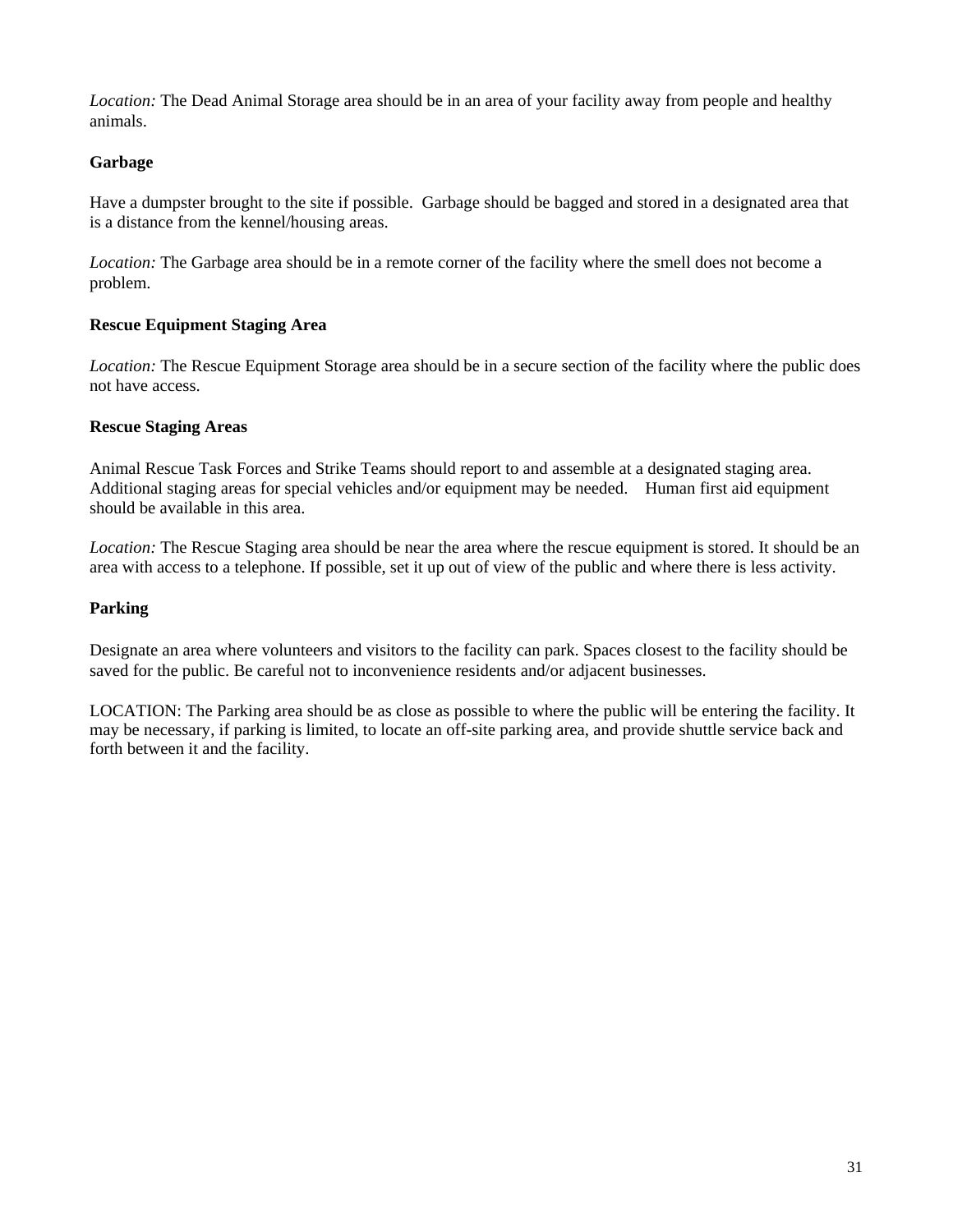#### *Processing Incoming Animals During a Disaster*

Keeping a record of each animal that comes in is one of the most important things that you will do during a disaster. The person in charge of Animal Intake is the Animal Intake Coordinator. The coordinator and volunteers assigned to this area complete paperwork, photograph the animals, and put identification on each animal when it comes in.

There are three classifications of animals that arrive during a disaster; stray animals, owned animals and dead animals. Specific procedures should be followed to document intake of each. Intake guidelines include the following:

# **Stray Animal Intake**

- 1. Take the animal to the Animal Intake area.
- 2. Secure the animal in a cage or on a leash.
- 3. Scan the animal for a microchip and look for any tattoos.
- 4. Complete the *Animal Intake* form and the *Horse Identification* form if you are taking in a horse.
- 5. Complete identification process:
	- · Take (2) Polaroid pictures of the animal
	- · Put identifying sticker on Polaroid pictures attach (1) picture to the lower right corner of the Animal Intake form and place photo number (2) in the Stray Animal binder under the category animal it is and the sex - and file the Animal Intake form in the Stray Animal binder
	- · Fill out the Jiffy Tag.
	- · Fill out the insert for the neckband.
	- · Put the Jiffy Tag on the neckband and secure it around the animal's neck.

6. If there is a chance the animal might bite, put a *Caution - Could Bite* sign on the cage. Or, if it is an animal being held for observation following a bite, put a *Caution - Quarantined Animal* sign on the cage.

7. Fill out a cage tag and have a shelter volunteer take the animal to the assigned cage or area where it will be housed, unless the animal needs to be seen by a veterinarian, then it would go to the triage area

#### **Owned Animal Intake:**

- 1. Take animal to Animal Intake area.
- 2. Secure the animal in a cage or on a leash.

3. Scan the animal for a microchip and look for any tattoos - even though the owner is known, this is done so that the microchip or the tattoo number can be noted on the Animal Intake form.

4. Complete the *Animal Intake* form and the *Horse Identification* form if you are taking in a horse.

5. Complete identification process: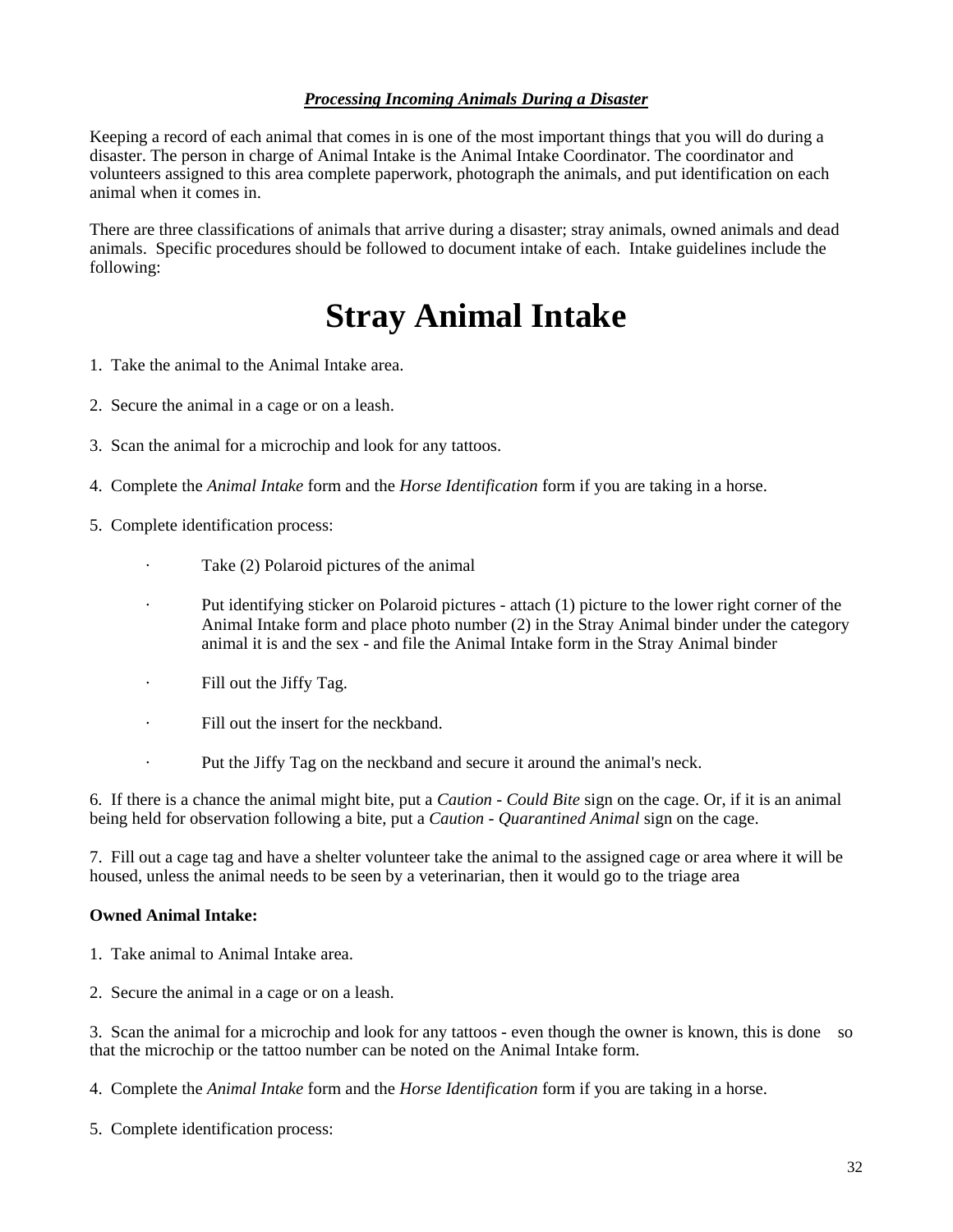- Take one Polaroid picture of the animal include the owners in the picture if they are available.
- · Put identifying sticker on Polaroid picture and attach picture to lower right corner of Animal Intake form and file the Animal Intake form in the Owned Animal binder in alphabetical order by owner's last name.
- · Fill out the Jiffy Tag.
- · Fill out the insert for the neckband.
- · Put the Jiffy Tag on the neckband and secure it around the animal's neck.

6. If there is a chance the animal might bite, put a *Caution - Biter* sign on the cage or if it is an animal being held for observation following a bite, put a *Caution - Quarantined Animal* sign on the cage.

7. Fill out a cage tag and have a shelter volunteer take the animal to the assigned cage or area where it will be housed, unless the animal needs to be seen by a veterinarian, then it would go to the triage area.

#### **Dead Animal Intake**

1. Take animal to the area designated for disposal of dead animals.

2. Take a picture or pictures of the animal. Take as many pictures as needed so the animal may be positively identified (include distinguishing marks in the pictures). Attach the pictures to the lower right-hand corner of the Animal Intake form.

- 3. Scan the animal for a microchip and look for any tattoos.
- 4. Complete the *Animal Intake* form and the *Horse Identification* form if you are taking in a horse.
- 5. Place the animal in a bag designated for dead animals.

6. File the Animal Intake form with the pictures attached; mark the Animal's Intake number, which is on the Animal Intake form in the upper right corner, on the dead animal bag; and file the Animal Intake form in the *Dead Animal* binder.

#### *How to Put Identification on Shelter Animals*

Every dog and cat that arrives at a temporary animal shelter in a disaster must have identification put on it. One option for identification is the use of "Ident-A-Band" bracelets.

The identification collars called Ident-A-Band bracelets, similar to the plastic bands used on patients in a hospital, are effective. They come on a spool with 400 feet of plastic banding material. Once on the animals, they do not come off, unless cut with scissors.

Another product on the market for temporary identification of animals are the strips of plastic coated paper, with sticky ends that are pressed together. Note, however, they do not remain on the animal for very long, especially if you are working in humid weather.

Animal ID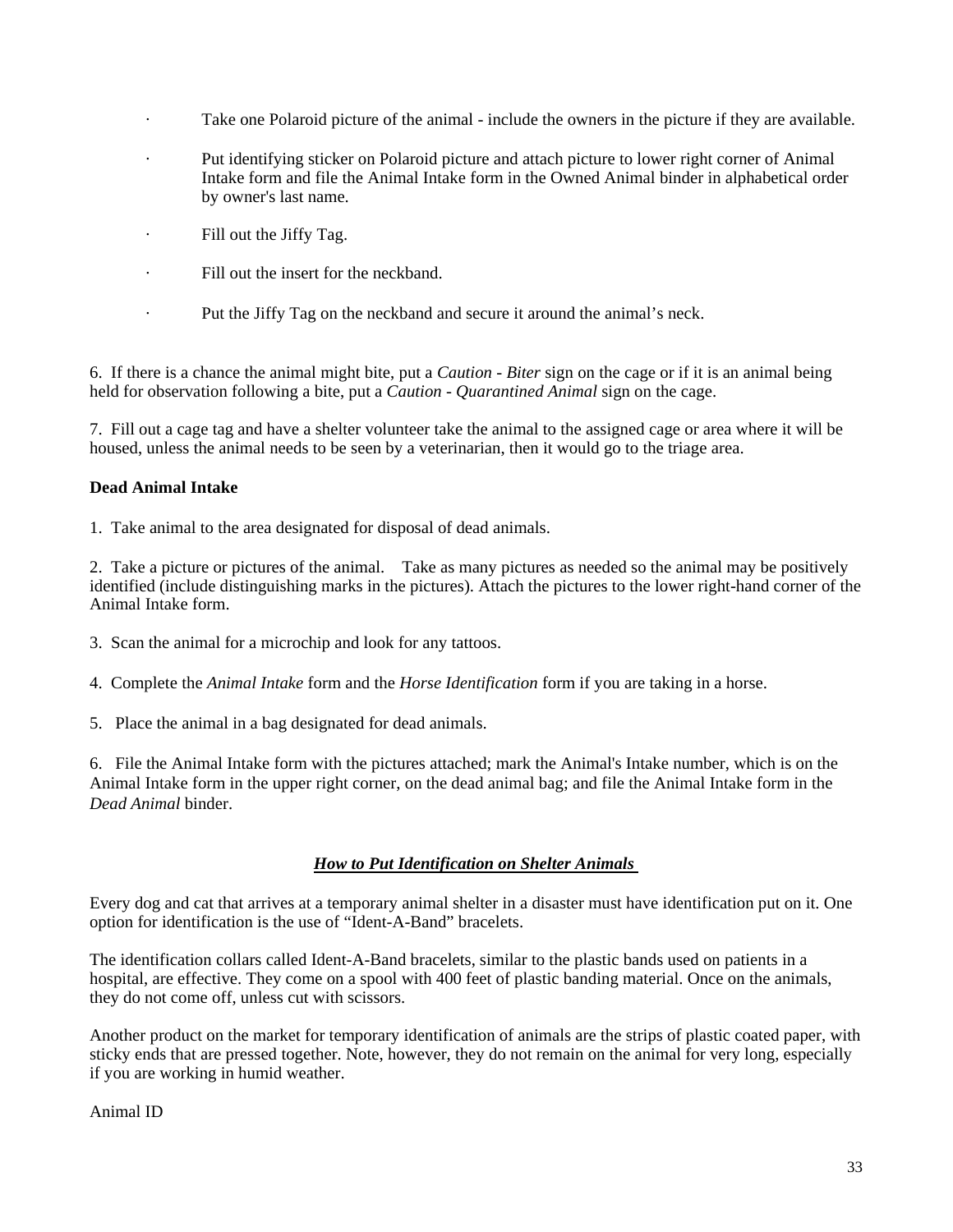1. Cut a length of the Ident-A-Band collar that will fit around the animal's neck. Insert inside the band the stop of paper pre-cut to work with the ldent-A-Band collar, with the following information printed on it:

- Name of agency responsible for the animal
- · Phone number of the agency responsible for the animal
- Animal intake number taken from the Animal Intake form
- 2. Complete a heart shaped Jiffy Tag, printing the following information on the tag:
	- · Name of agency responsible for the animal
	- · Phone number of agency responsible for the animal
	- · Animal intake number taken from the Animal Intake form

Then place the pre-cut plastic laminating sheet on either side of the heart shaped tag. (No laminating machine is required.) Attach the "O" ring that is provided.

3. Slide the Jiffy Tag onto the Ident-A-Band collar. Place the band around the neck of the animal and use a metal clasp that comes with the Ident-A-Band bracelet to secure the band in place.

#### *Additional Information*

Ident-A-Bands remain on the animals until they are either reclaimed by their owners or adopted. If an animal is placed in a foster home, the Ident-A-Band remains on them.

If a dog or cat comes in with an existing collar, leave that collar on the animal, and make an identification band just large enough to be fastened onto that existing collar. You *do not* have to make a band large enough to fit around the animal's neck.

Since the Ident-A-Bands are not inexpensive, try and recycle them as many times as you can. If you remove an identification band from a large dog, that band can be used again on two cats or two small dogs.

#### **Ordering Information**

#### *Ident-A-Bands*

The Ident-A-Bands are ordered from Hollister Inc. and the item number is 6735. If you are interested in ordering the bands, you may contact the company at 800-323-4060. The inserts are also ordered from Hollister. The item number is 6653.

#### *Jiffy Tags*

The Jiffy Tags are ordered from Animal Care Equipment and Services. The Tag is item # JT-1. ACES phone number is 800-338-2237.

*CART-SART Temp shelter.doc*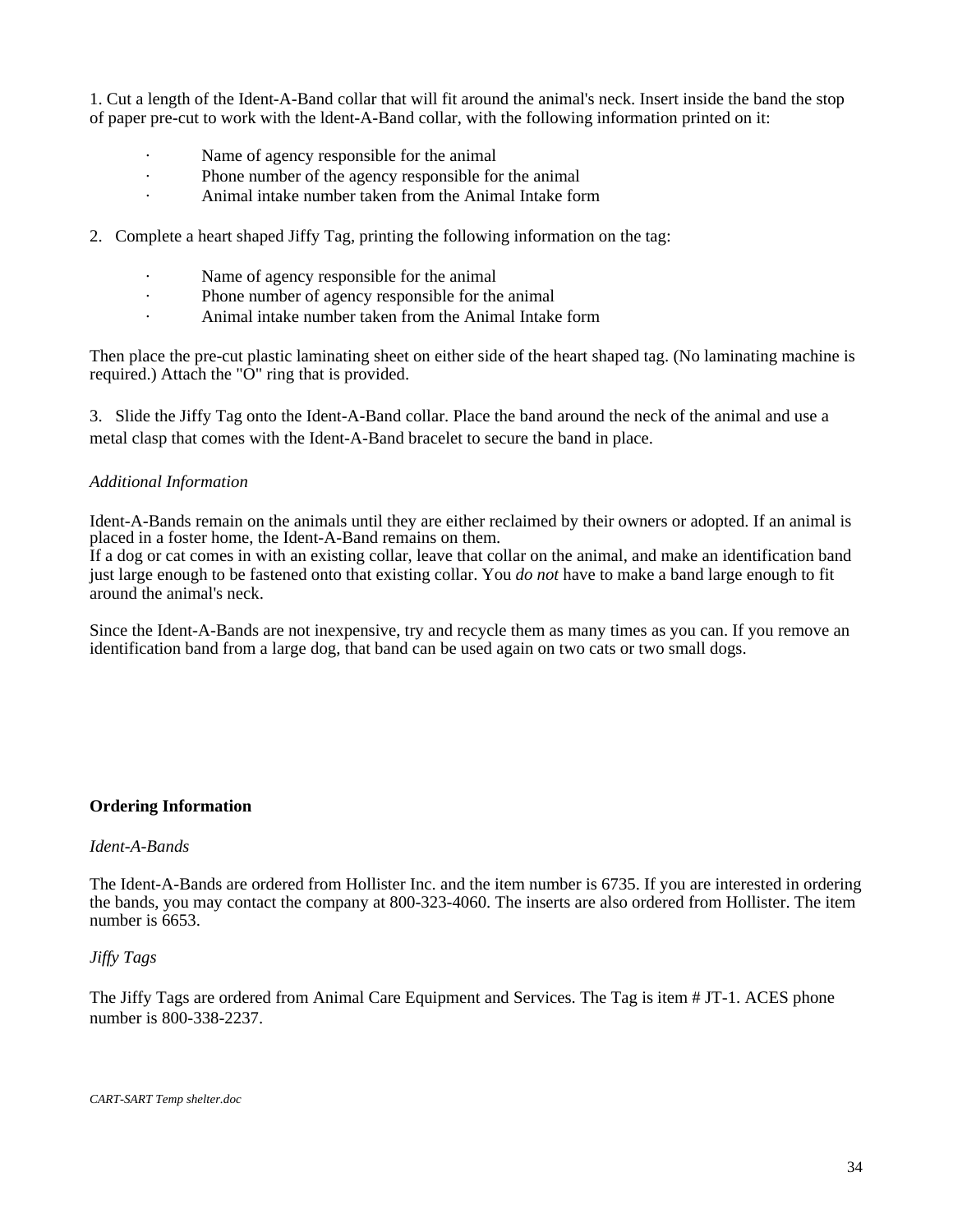# **Forsyth County CART**

Disaster Response Supplies and Equipment Lists

# **Supplies for Animal Intake Area**

These are the supplies needed to set up an Animal Intake Area during a disaster to process stray, owned, dead, and surrendered animals.

#### **Animal Identification**

- Digital &/or Polaroid camera (minimum of 4)
- PC battery powered &/or Polaroid film
- binder to hold Polaroid pictures
- labels to go on the Polaroid pictures
- identification bands and clasps
- Jiffy Tags and "O" rings
- cage tags

#### **Office Supplies**

- stapler & staples
- stapler remover
- scotch tape
- paper clips
- rubber bands
- ball point pens
- Post-It-Notes (3"x 3")
- $\bullet$  12 3" binders
- binder labels
- scissors
- 3 hole punch
- push pins
- white board
- white board markers
- white board eraser
- 2 dozen clip boards
- large white board or flip chart
- easel for white board or flip chart
- permanent markers (wide & fine point)
- containers to hold office supplies
- boxes to hold extra disaster forms
- "In" and "Out" baskets
- wall calendar
- wall clock battery operated
- garbage cans and bags
- paper towels
- wet wipes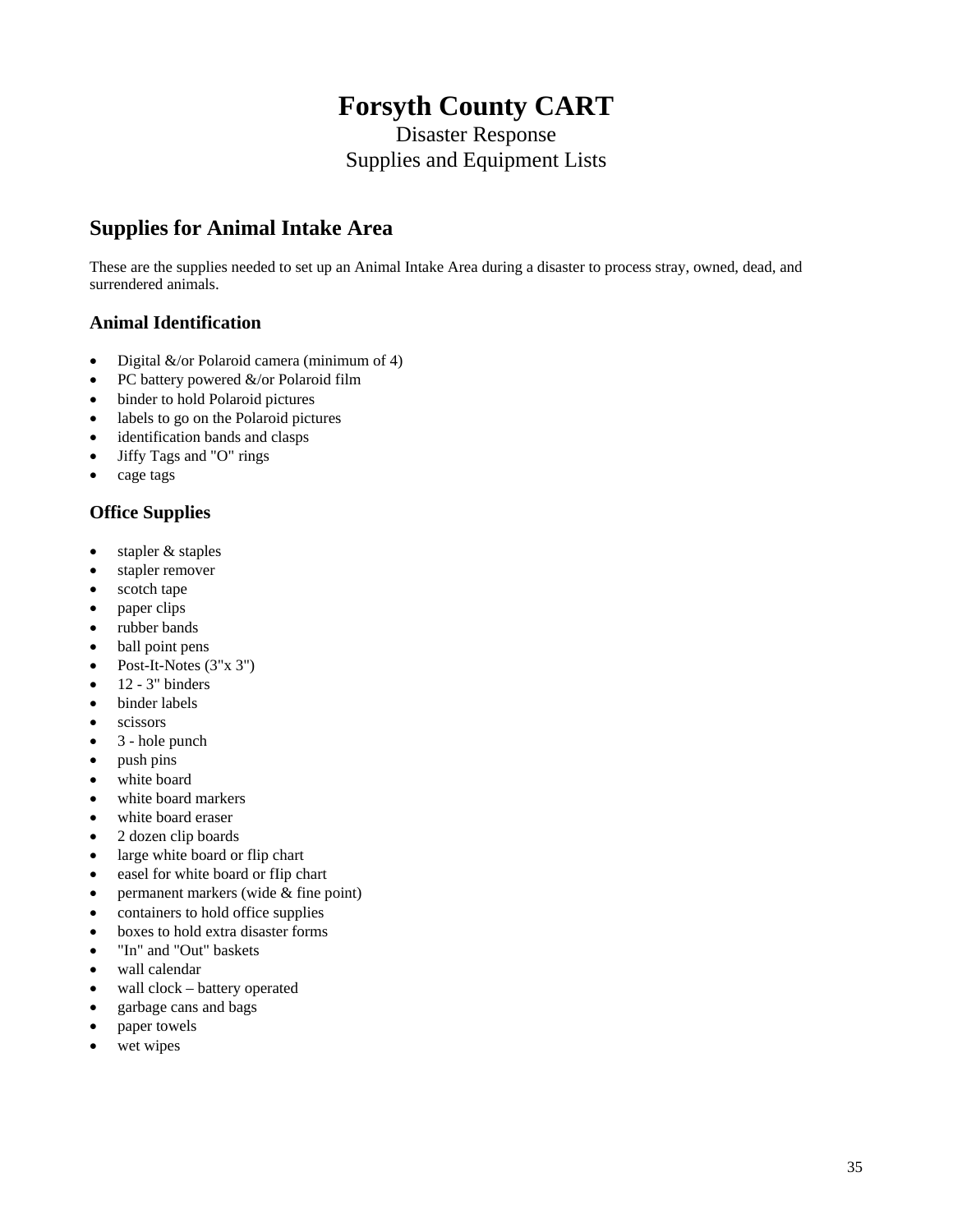#### **Animal Intake Forms**

- animal Intake
- horse Information
- cat Personality Profile
- dog Personality Profile
- medication Record
- Foster care form
- Foster Agreement
- Lost Animal Forms
- "Caution Biter" sign
- "Quarantine" sign

#### **Safety**

- first aid kit for people
- first aid kit for animals

#### **Furniture**

- at least four 6' long tables
- at least eight chairs
- shelves to hold binders

### **Telephone Equipment if phone service is available**

- 3 or more phones
- 2 phone lines
- 1 fax line
- answering machine
- fax machine
- fax paper
- phone message pads
- phone message board
- local telephone book
- local detailed street map

#### **Facilities**

- awning/tent if not in a building
- flashlight and batteries
- lantern and batteries
- outdoor extension cords
- shoplights and light bulbs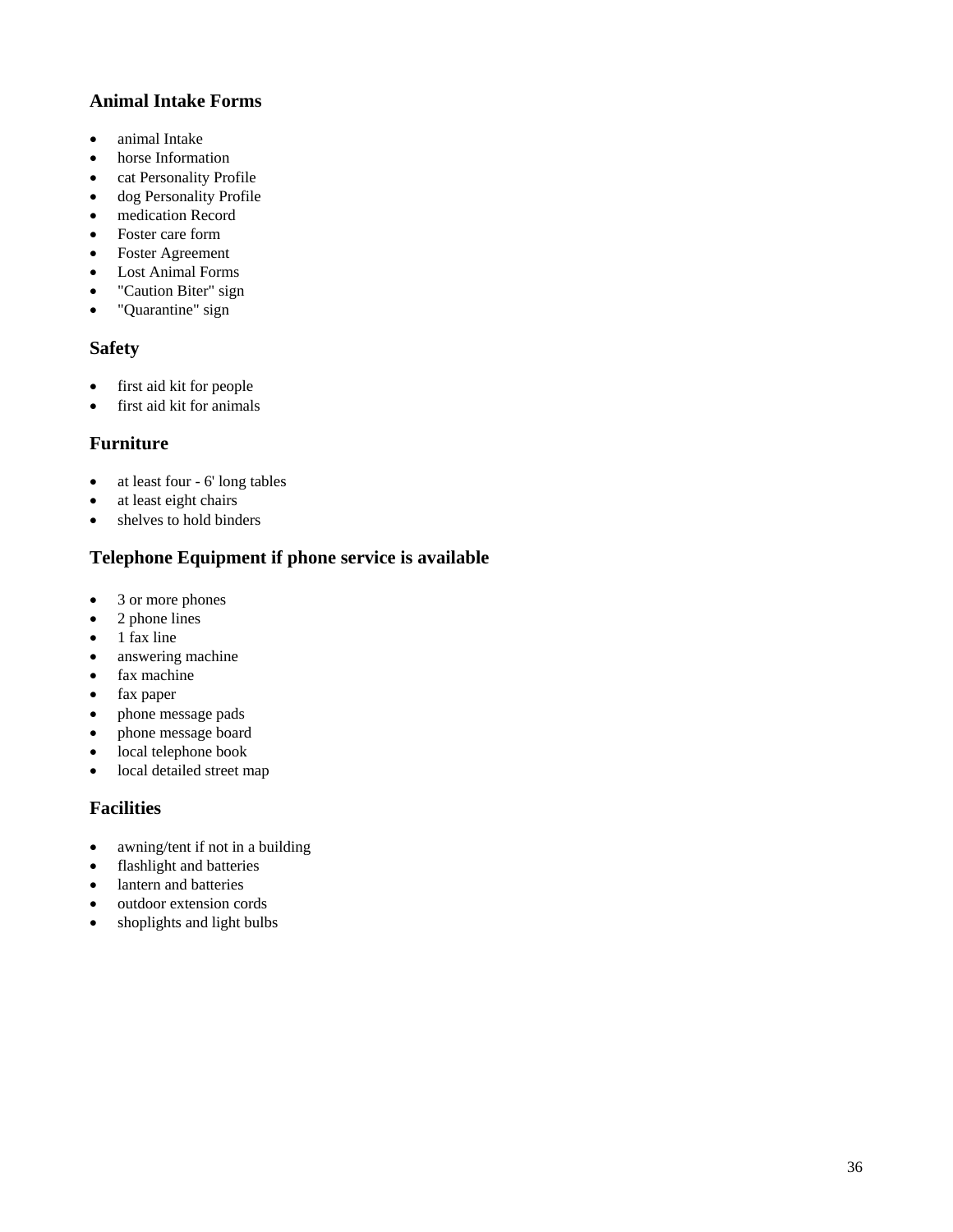# **Equipment/Supplies for Cats**

#### **Sheltering Items**

- large enclosed tents or awning tents
- plastic tarps
- wooden pallets to keep cages off the floor or ground
- cages to hold cats
- identifying sign for cat shelter area

#### **Electricity Source**

- generator
- gasoline
- gas can

#### **Lighting Items**

- shop lights
- light bulbs
- extension cords heavy duty
- battery operated lanterns and flash lights extra batteries

#### **Temperature Control Items**

- fans
- heaters
- propane if needed for heaters
- heating pads
- water bottles
- small refrigerator or ice chest for medications
- ice
- small zip lock bags to fill with ice to cool cats
- spray bottles or misters

#### **Safety Items**

- no smoking signs
- smoke detectors
- fire extinguisher
- first aid supplies and book for volunteers
- first aid supplies and book for cats

#### **Sanitation Needs**

- litter
- litter boxes (preferably disposable)
- litter scoops
- newspaper
- garbage cans
- heavy duty trash bags
- fly strips
- body bags for dead cats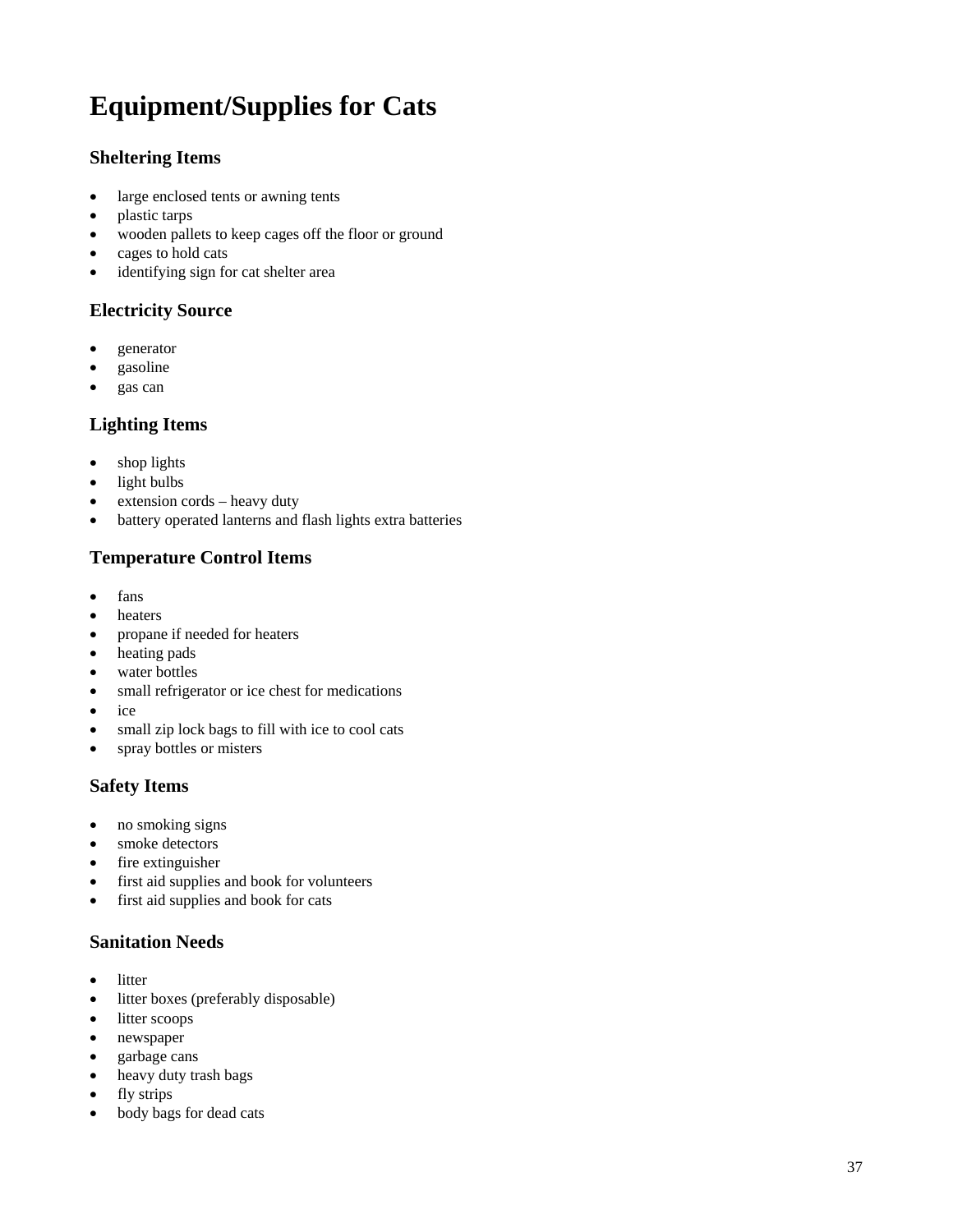#### **Cleaning Items**

- cleaning buckets
- quaternary disinfectant
- bleach
- dish soap
- short handle scrub brushes
- long handle scrub brushes
- sponges
- paper towels
- cloth towels
- pan to step in to disinfect shoes
- free standing sink for cleaning purposes
- 50 gallon barrels to store water for cleaning purposes
- siphons to attach to barrels
- hoses
- hose connectors
- hose nozzles
- brooms
- dust pan
- wet/dry shop vacuum

### **Feeding Items**

- disposable food dishes
- water dishes
- cat food (canned and dry)
- plastic garbage cans for dry food storage
- kitten formula
- nursing bottles and nipples
- bottle warmer
- can opener (non-electric)
- spoons to scoop and mix food
- drinking water
- watering cans for distributing drinking water
- 50 gallon barrels to store drinking water

### **Grooming Items**

- wash tub
- secure cat bath area
- shampoo for cats
- flea control products (Advantage or BioSpot)
- flea combs
- combs/brushes
- Q-tips
- tweezers
- nail clippers
- electric clippers
- Q-tips
- Cloth towels
- Disposable rubber gloves
- protective masks
- grooming table
- folding chairs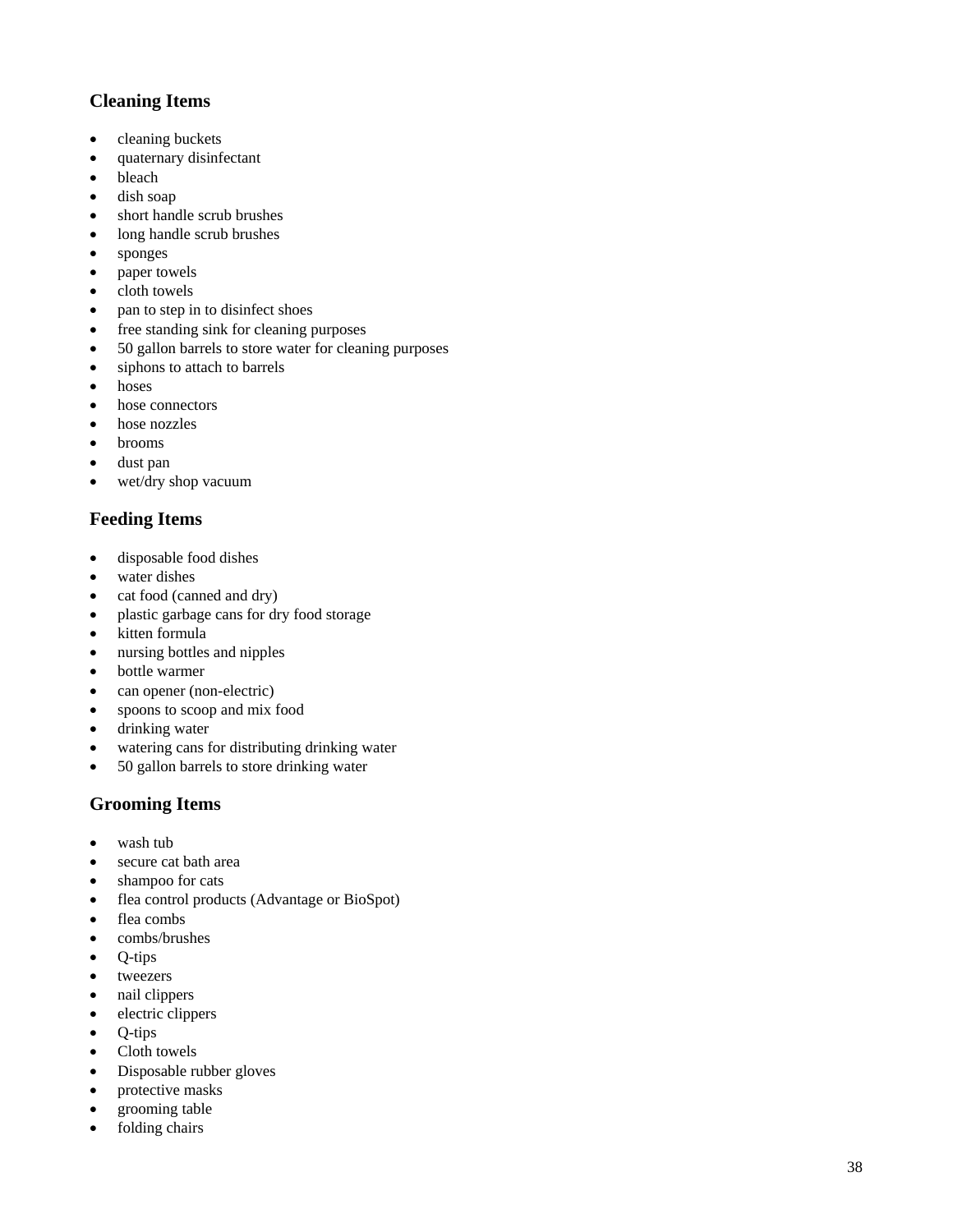#### **Paperwork Items**

- Intake forms
- clip boards
- binders for completed paperwork
- waterproof container for forms
- writing pens
- permanent markers
- tape
- stapler & staples
- scissors
- table and chairs to use for doing paperwork

#### **Identification Items**

- cage card tags
- clothes pins
- identification tags
- plastic identification collars w/inserts
- Polaroid camera
- Polaroid film
- binder & plastic sheets to hold ID pictures
- "Caution" biter signs
- "Quarantine" signs

## **Rescue Equipment**

- Evacsaks
- cat grasper
- heavy duty cat gloves (long and short)
- stretchers
- humane cat traps
- transfer cages
- squeeze cages
- pole nets & throw nets
- muzzles
- blankets

#### **Tool Box Items**

- hammers
- assorted nails & screws
- screw driver (standard & Phillips)
- pliers
- wrenches
- heavy duty stapler & staples
- cable ties
- duct tape
- rope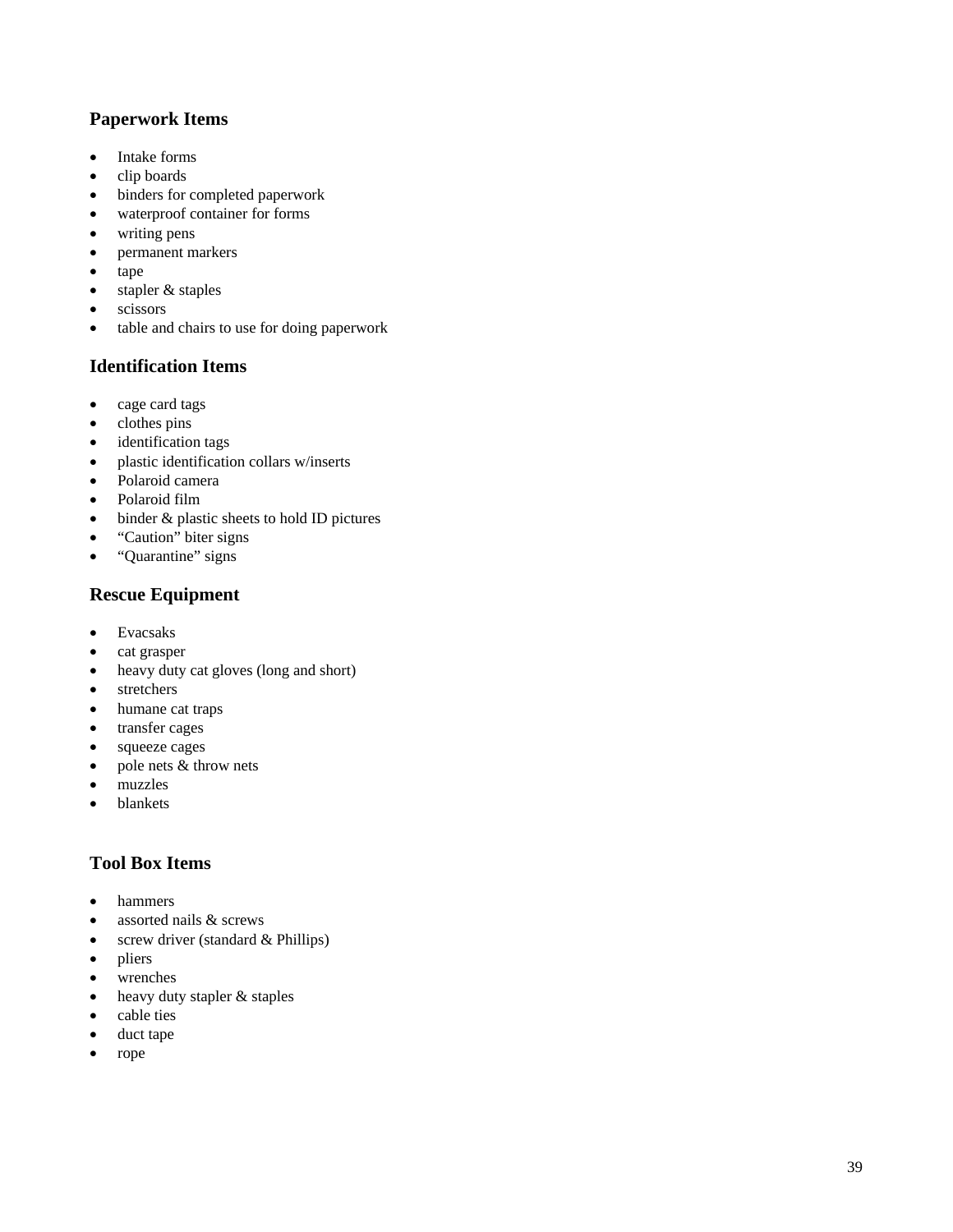# **Equipment/Supplies to Care For Dogs**

#### **Sheltering Items**

- large enclosed tents or awning tents n plastic tarps
- wooden pallets to keep crates and cages off floor
- screw stakes
- Chains with hooks at both ends
- identifying sign for dog shelter area

#### **Electricity Source**

- generator
- gasoline or kerosene
- gas can

#### **Lighting Items**

- shop lights
- light bulbs
- extension cards
- battery operated lanterns a flashlights
- extra batteries

#### **Temperature Control Items**

- fans
- heaters
- propane if needed for heaters
- heating pads
- water bottles
- dog sweaters
- small refrigerator or ice chest for medications
- ice
- small zip lock bags for ice packs
- spray bottles or misters

#### **Cleaning Items**

- Kennelsol or other quaternary disinfectant that doesn't have to be rinsed
- bleach
- cleaning buckets
- short handle scrub brushes
- long handle scrub brushes
- sponges
- cloth towels
- newspaper
- large garbage cans
- heavy duty trash bags
- fly strips
- disposable rubber gloves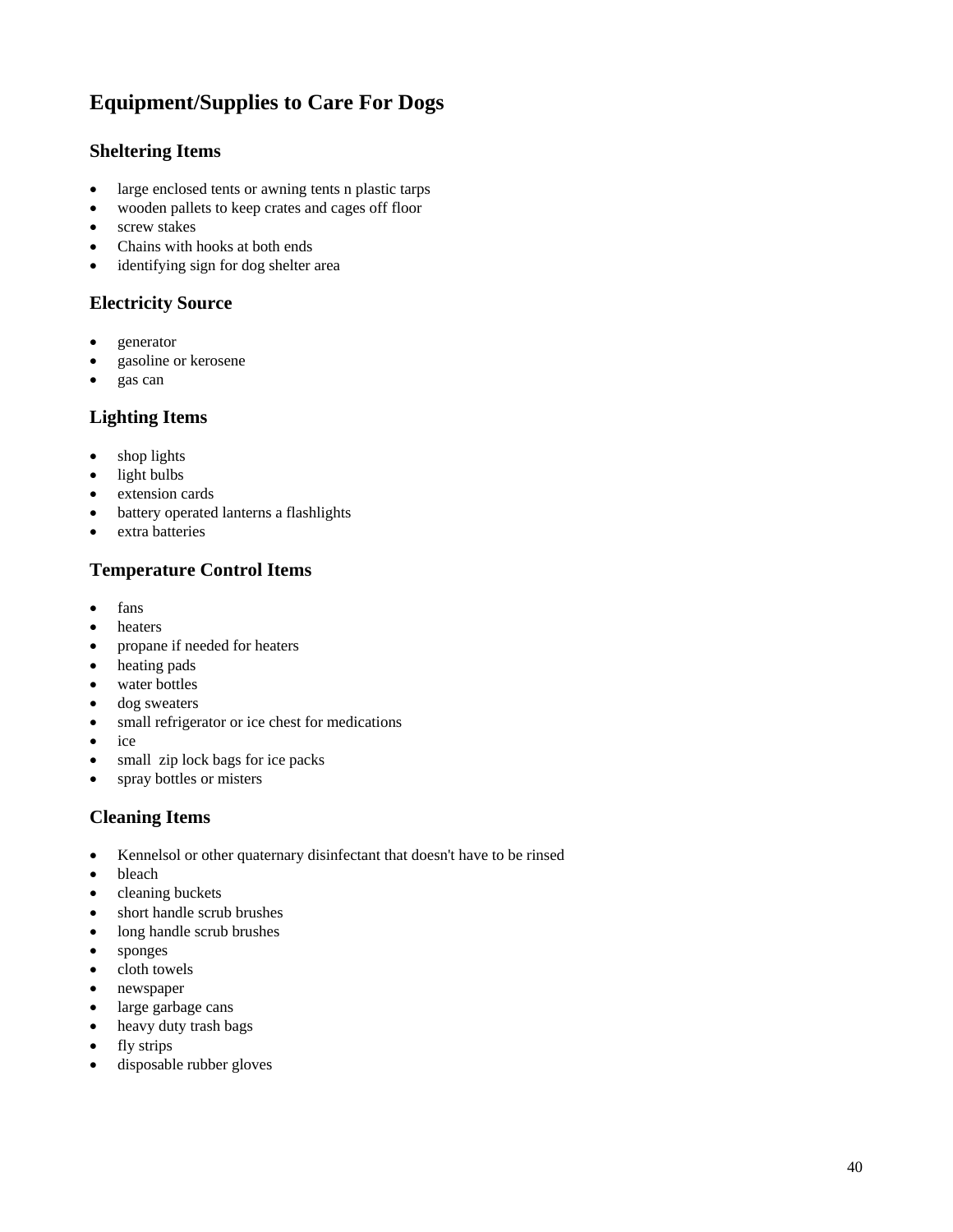#### **Animal Handling Equipment**

- dog walk area signs
- leashes
- collars
- choke collars for walking aggressive dogs
- harnesses for walking aggressive dogs
- body bags for dead dogs

#### **Cleaning Items (same as for cats)**

#### **Feeding items**

- disposable food dishes
- water dishes or buckets
- dog food (canned and dry)
- plastic garbage cans to store open dry food
- puppy formula
- feed scoops
- nursing bottles and nipples
- bottle warmer
- can opener (non-electric)
- spoons to mix food
- drinking water
- watering cans to distribute drinking water
- 50 gallon barrels to store drinking water

#### **Grooming Items**

- wash tubs
- shampoo for dogs
- flea control products (Advantage or BioSpot)
- flea combs
- combs/brushes
- tweezers
- nail clippers
- electric clippers & attachments
- Q-tips
- cloth towels
- rubber gloves
- protective masks
- table to groom on
- folding chairs

#### **Paperwork Items**

- intake forms
- clip boards
- binders for completed paperwork
- waterproof container for forms
- writing pens
- permanent markers
- tape
- stapler & staples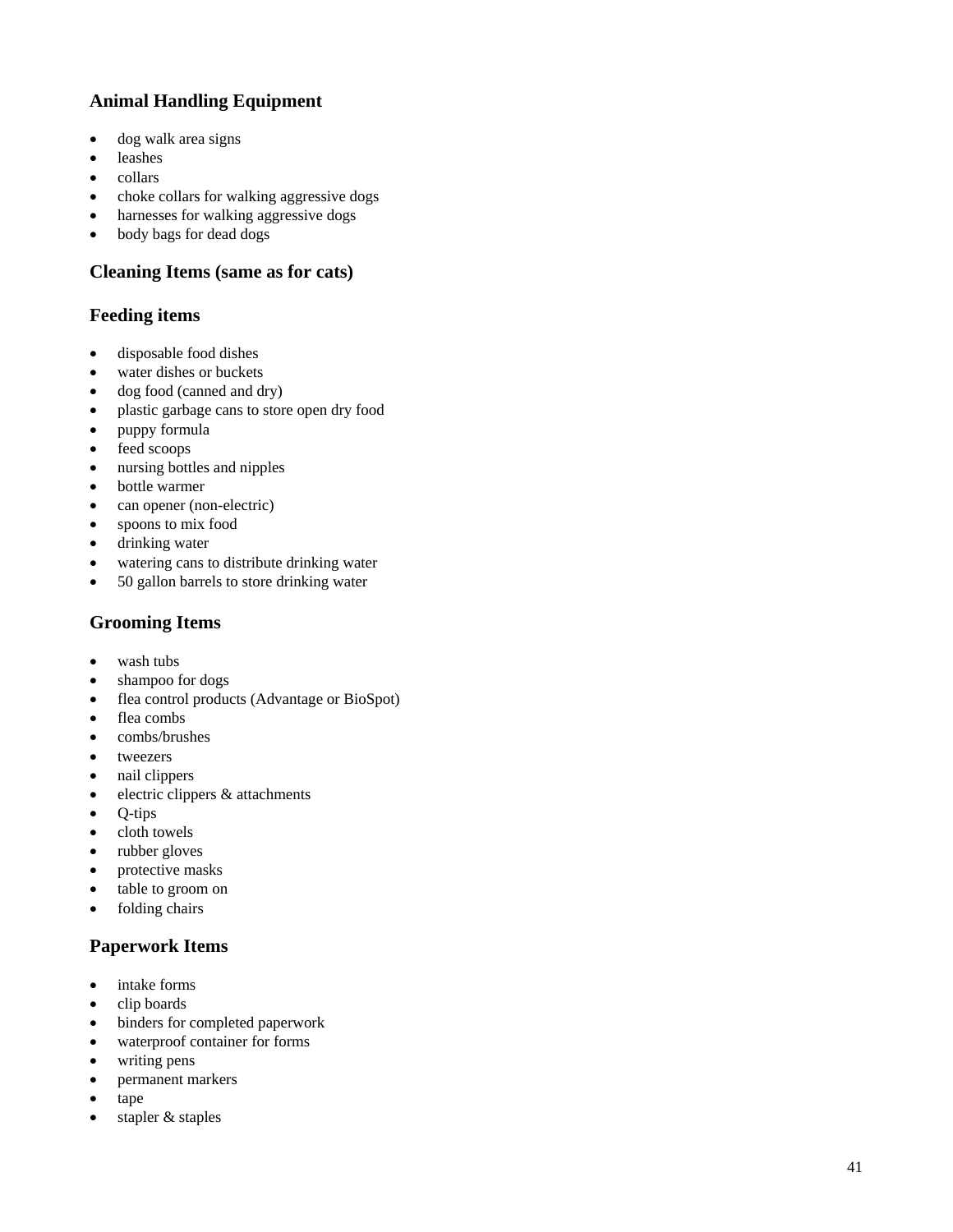- scissors
- table and chairs to use for doing paperwork

### **Identification Items**

- cage cards
- clothes pins
- identification tags
- identification collars
- Polaroid camera
- Polaroid film
- binder & plastic sheets to hold ID photos
- biter and quarantine signs

#### **Tool Box Items (same as for cats)**

The equipment list does not include those items needed for rescuing large animals, such as horses, cows, hogs, etc.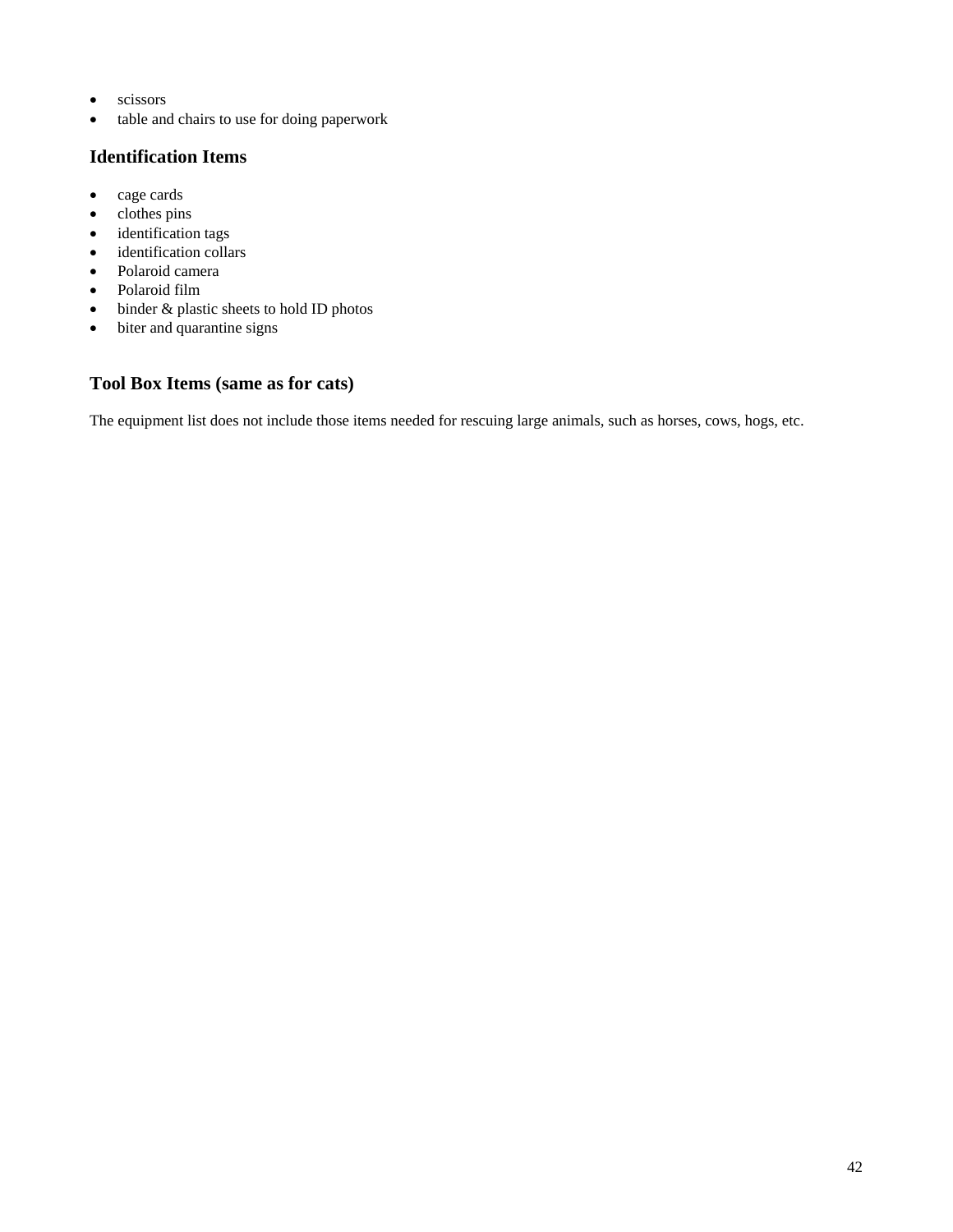# **Equipment/Supplies for Search & Rescue & Animal Handling.**

- crates and cages to hold puppies, kittens, and small dogs
- large crates for dogs
- Ketch-All Poles standard 5' and longer
- cat graspers
- snake tongs
- dog collars
- leashes
- muzzles (dog and cat sets)
- throw nets
- extendable pole net
- humane cat traps with rear door
- cat carriers with rear door
- carry/restraint cages with squeeze panel
- humane dog traps
- stretchers
- Evacsaks (used to transport kittens, cats, puppies, and small dogs)
- heavy duty leather gloves
- disposable rubber gloves
- temporary ID collars or tags
- waterproof markers
- canned dog & cat food w/ pop tops (trap bait)
- body bags and labels
- intake forms
- local maps
- field radio or cell phone
- animal transport vehicle
- vehicle with trailer hitch
- livestock trailer (can transport multiple animals in crates & carriers)

*CARTsupplies*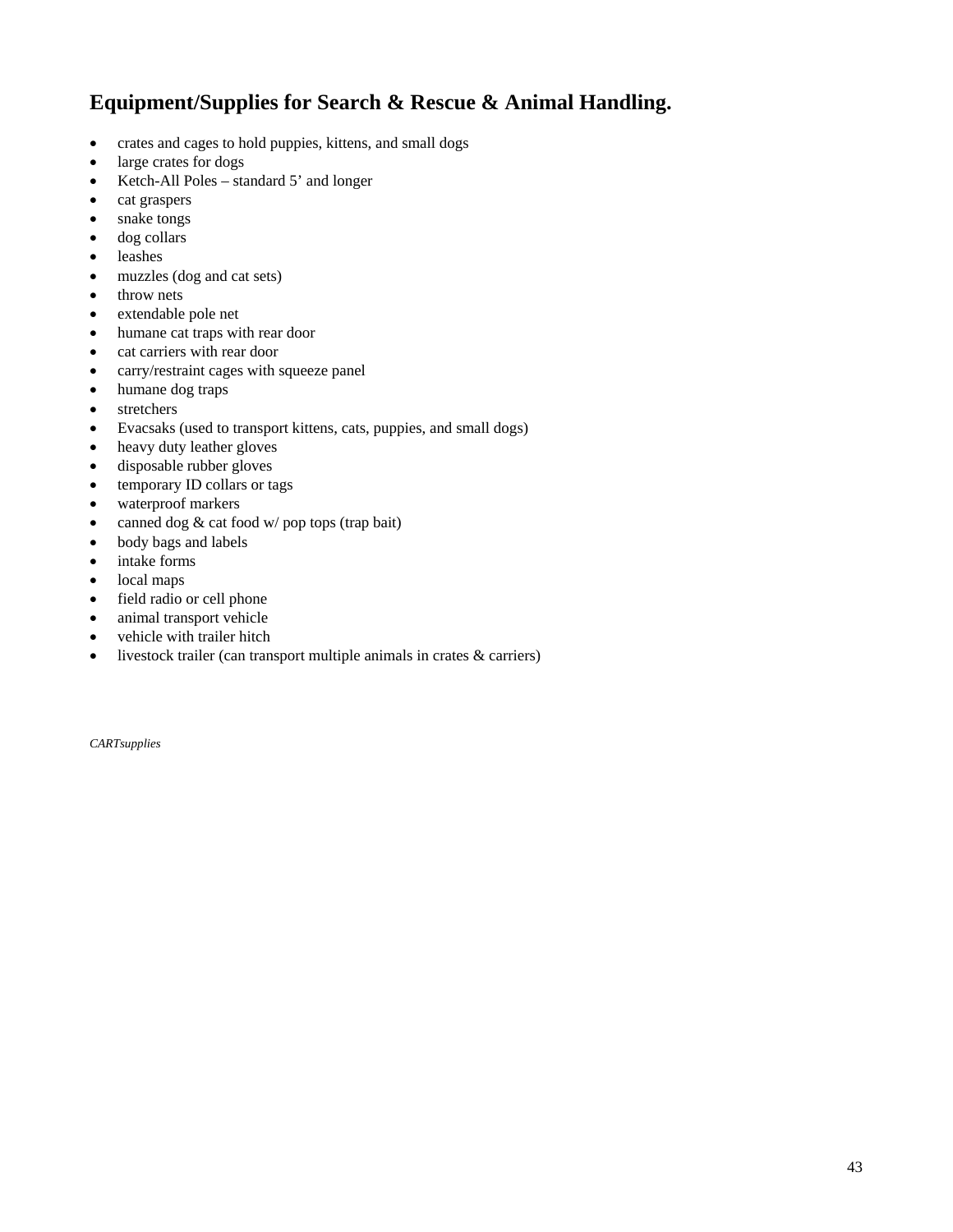#### **APPENDIX 8**

### **VOLUNTEER TRAINING REQUIREMENTS**

| <b>Volunteer Work Capacity</b>              | <b>Training Requirement</b>                       | <b>Potential Trainers</b> |
|---------------------------------------------|---------------------------------------------------|---------------------------|
| <b>Animal Caretaker</b> – Pet friendly      | Basic animal handling (dog and/or cat)            | Animal shelter personnel  |
| shelter or temporary animal                 | Animal behavior recognition                       | Veterinarians             |
| shelter.                                    | Basic animal first aid                            | Health Dept.              |
|                                             | Breed recognition                                 | <b>Red Cross</b>          |
|                                             | Housing/sanitation                                | Dog Trainers              |
|                                             | Record keeping                                    | Cat fancier               |
|                                             | Public health concerns; zoonotic diseases.        | Vet techs                 |
|                                             | Feeding/maintenance                               | Boarding kennel           |
|                                             |                                                   | operators                 |
| Temporary shelters - no animal              | Record keeping                                    | Animal shelter personnel  |
| handling                                    | Breed recognition                                 | Veterinarians             |
|                                             | Animal behavior recognition                       | Health Dept.              |
|                                             | Public health concerns                            | <b>Red Cross</b>          |
|                                             |                                                   | Dog Trainers              |
|                                             |                                                   | Cat fancier               |
|                                             |                                                   | Boarding kennel           |
|                                             |                                                   | operators                 |
| <b>Animal Rescue -</b>                      | Basic animal handling (dog and/or cat)            | Professional              |
| (Professional personnel who are             | Animal behavior recognition                       | requirements.             |
| vaccinated against rabies, Hep. A<br>and B. | Animal first aid                                  | Chemical capture          |
|                                             | Breed recognition                                 | certification             |
|                                             | Capture techniques                                | NC Emerg. Mgt.            |
|                                             | Rescue/capture equipment                          | certification             |
|                                             | <b>ICS</b>                                        |                           |
|                                             | Communications                                    |                           |
| <b>Driving</b> – Supply/Resources           | Valid NC drivers license                          |                           |
| Transport                                   | Loading & tie down                                |                           |
| <b>Office Work</b>                          |                                                   |                           |
|                                             | Computer or data entry<br>Professional experience |                           |
| <b>Phones</b>                               |                                                   |                           |
|                                             | Recruit bi-lingual volunteers                     |                           |
|                                             |                                                   |                           |

### **CART Volunteer Training Components**

#### **I. Pre-exercise training:**

- 1. Emergency Management ICS
- 2. Local plan
	- a. organization
	- b. Responsibilities
	- c. Support Agencies
- 3. Identify the types of hazards/emergencies and response
	- a. Fire procedures
	- b. Hurricane procedures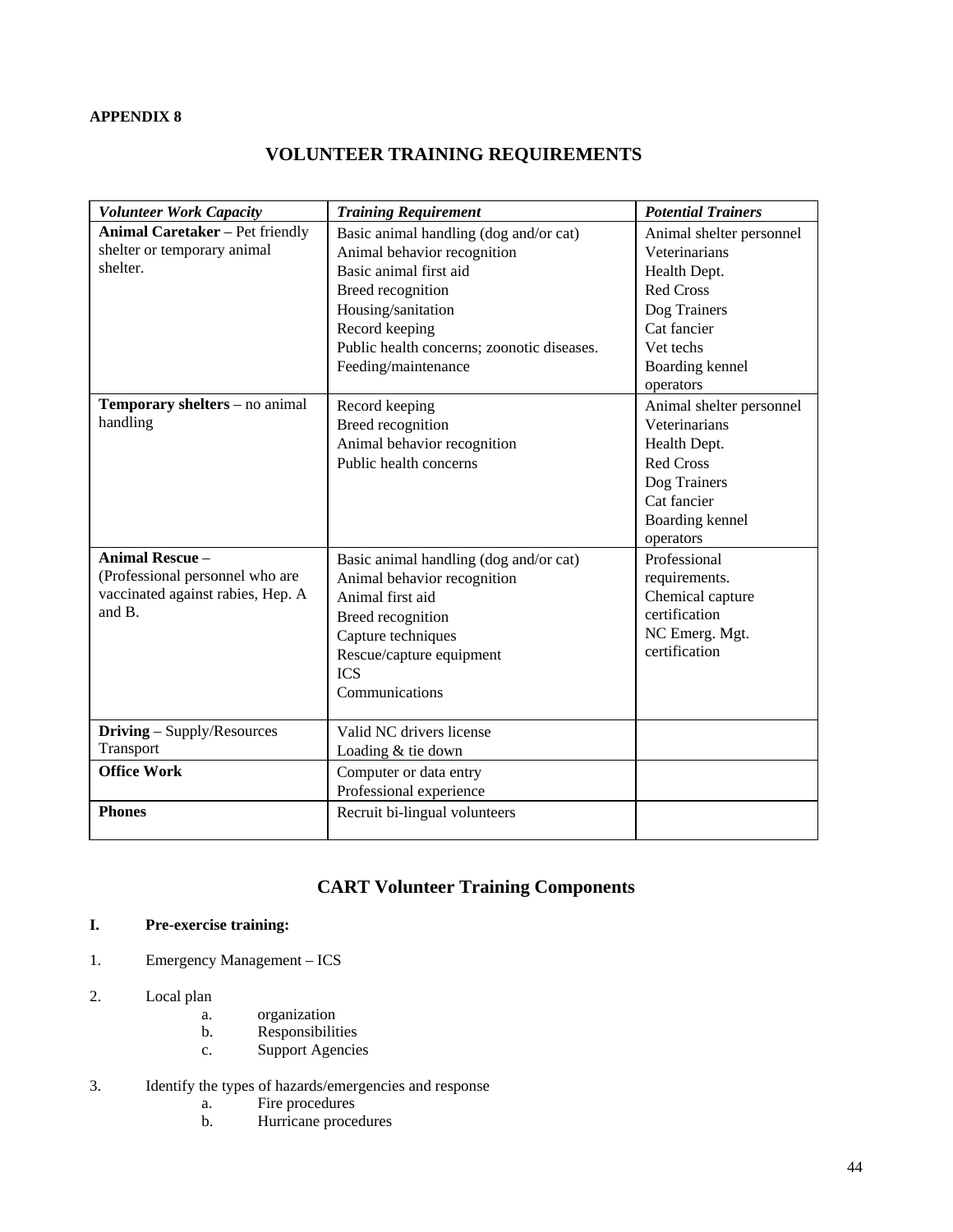- c. Tornado procedures
- d. Civil unrest (riot) procedures
- e. Hazardous material spill procedures
- 4. Guidelines for animal emergency care
	- a. Veterinary triage
	- b. Animal first aid
	- c. Animal ID
- 5. Operation of a pet friendly shelter
	- a. Volunteer position description
	- b. Operational plans
	- c. Record keeping
	- d. Cleaning/sanitation
- 6. Guidelines for canine or equine search and rescue team
- 7. Dealing with large animals

#### **II. Tabletop Exercise**

Disaster Response Assessment

Animal Needs

- 1. Small animals, ie, dogs, cats, birds, etc.- residential
- 2. Small animals, ie dogs, cats, birds, etc commercial (veterinary hospital, boarding kennel, groomers, etc)
- 3. Livestock & poultry
- 4. Exotic, Wildlife, etc (petting zoo, exotic collections, ostrich/EMU.

#### Safety Issues

- 1. Hazardous rescue conditions (flood, severe weather, contaminated water, etc)<br>2. Dangerous animals or compromised facilities.
- 2. Dangerous animals or compromised facilities.
- 3. Potential for disease outbreaks

For each animal group, determine the needs and resources available to meet the needs.

#### Things to consider:

 Rescue/treatment of injured animals Food, water & shelter Operation of feed mills Operation of roadways to transport food, water, personnel Communication available Handling dead animals

#### **Search and Rescue**

Search and rescue teams will be prepared to participate in a coordinated, organized search and rescue operation to minimize animal suffering and death.

Search and rescue personnel must be qualified to assist in animal rescue and have the appropriate equipment as determined by CART.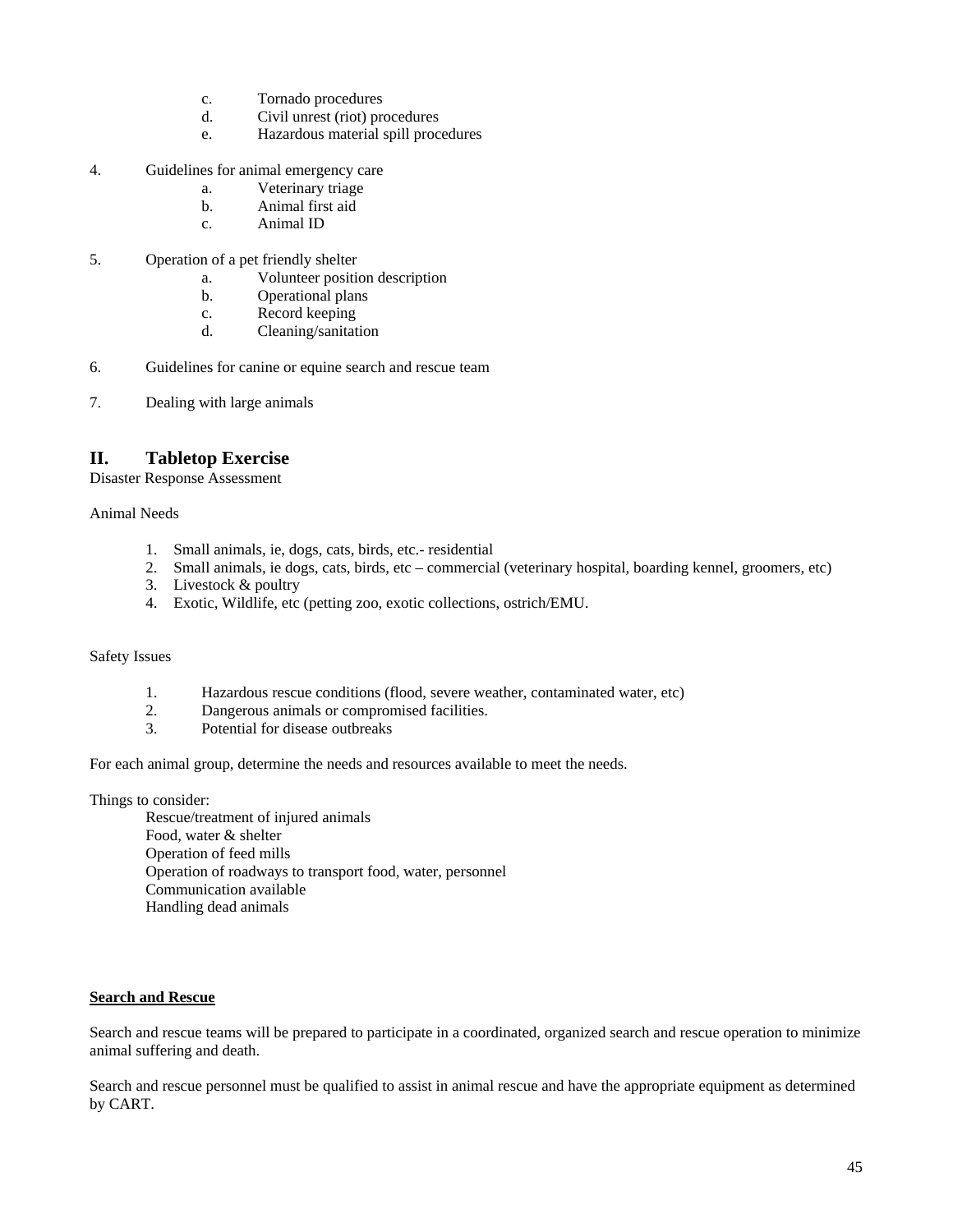#### Team Requirements:

- 1. Proper vaccinations rabies, tetanus, hepatitis A and B
- 2. Proper animal handling experience<br>3. Proper Hazmat training
- 3. Proper Hazmat training<br>4. Proper swift water training
- 4. Proper swift water training for flood situations<br>5. Proper equipment prior to field entry.
- Proper equipment prior to field entry.

Supporting state agencies

- 1. SART<br>2. NCSU
- 2. NCSU Vet School Community Outreach Unit
- 3. SNAP-NC mobile vet clinic Raleigh<br>4. REACH mobile vet clinic Asheville
- REACH mobile vet clinic Asheville

National state agencies with search & rescue capability

- 1. Humane Society of the US<br>2. American Humane Associa
- 2. American Humane Association<br>3. International Fund for Animal V
- 3. International Fund for Animal Welfare
- 4. Code Three Associates<br>5. United Animal Nations
- 5. United Animal Nations (EARS)

Cart training